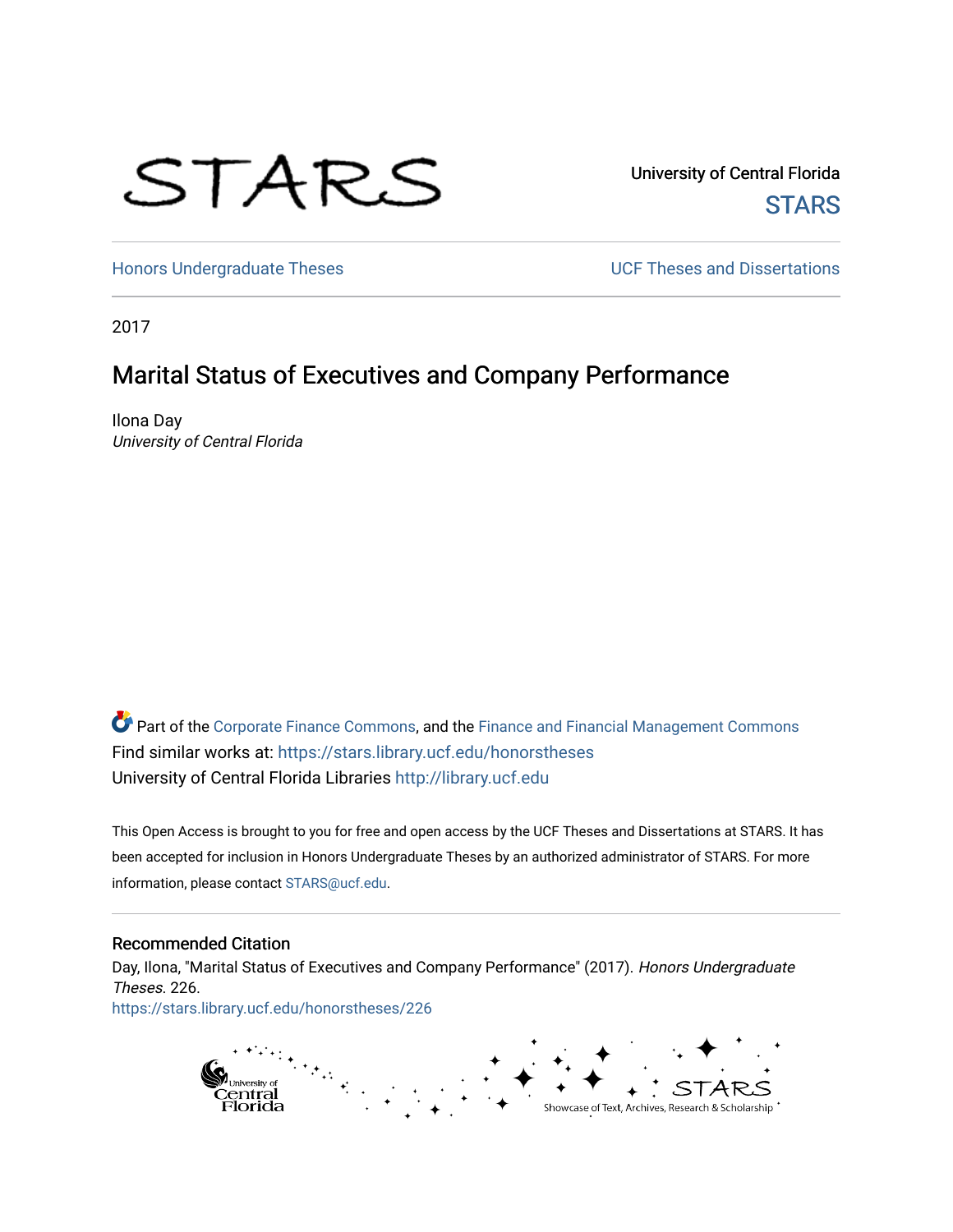# MARITAL STATUS OF EXECUTIVES AND COMPANY PERFORMANCE

by

# ILONA DAY

A thesis submitted in partial fulfillment of the requirements for the Honors in the Major Program in Finance in the College of Business Administration and in The Burnett Honors College at the University of Central Florida Orlando, Florida

Summer Term, 2017

Thesis Chair: Yan Lu, Ph.D.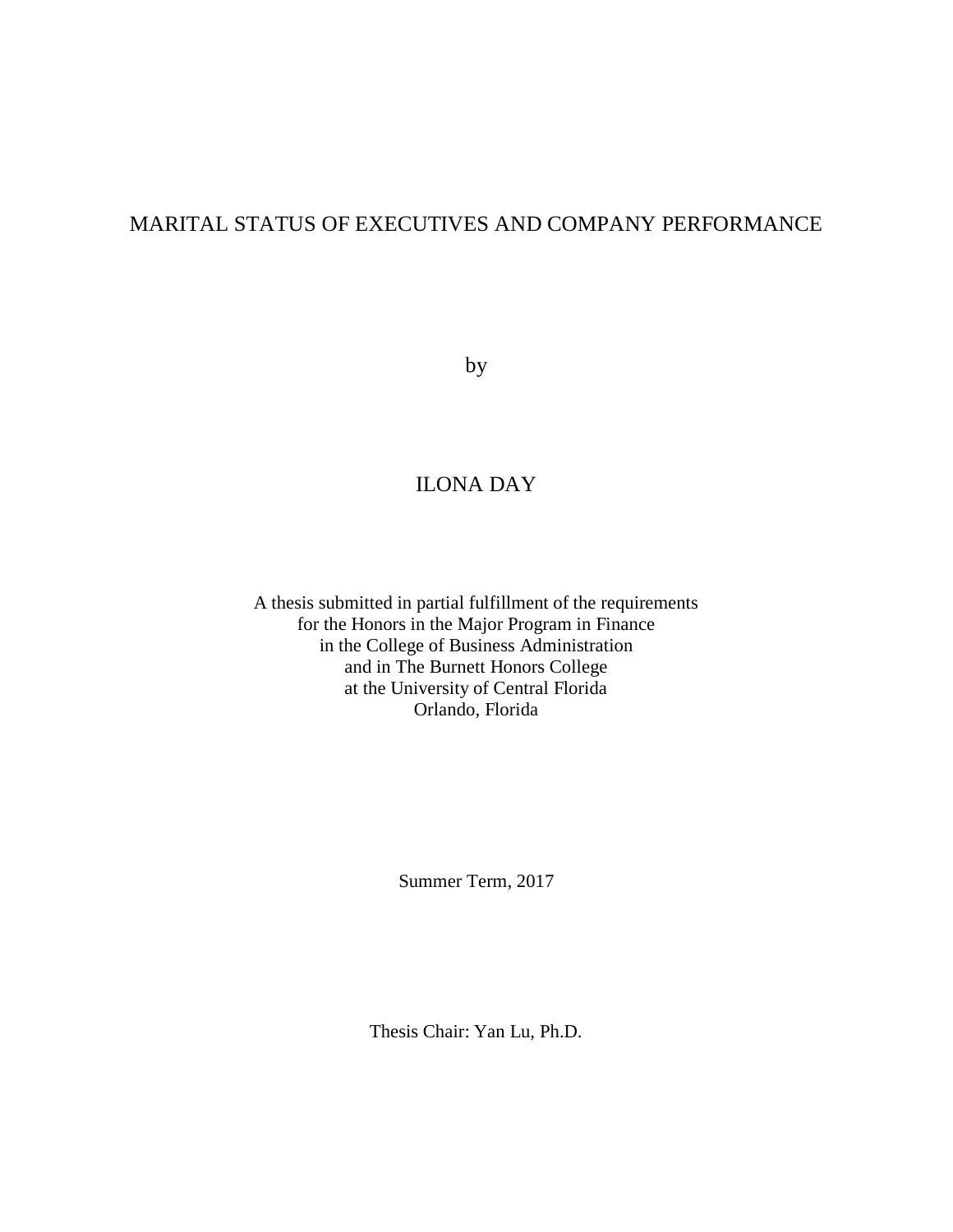© 2017 Ilona Day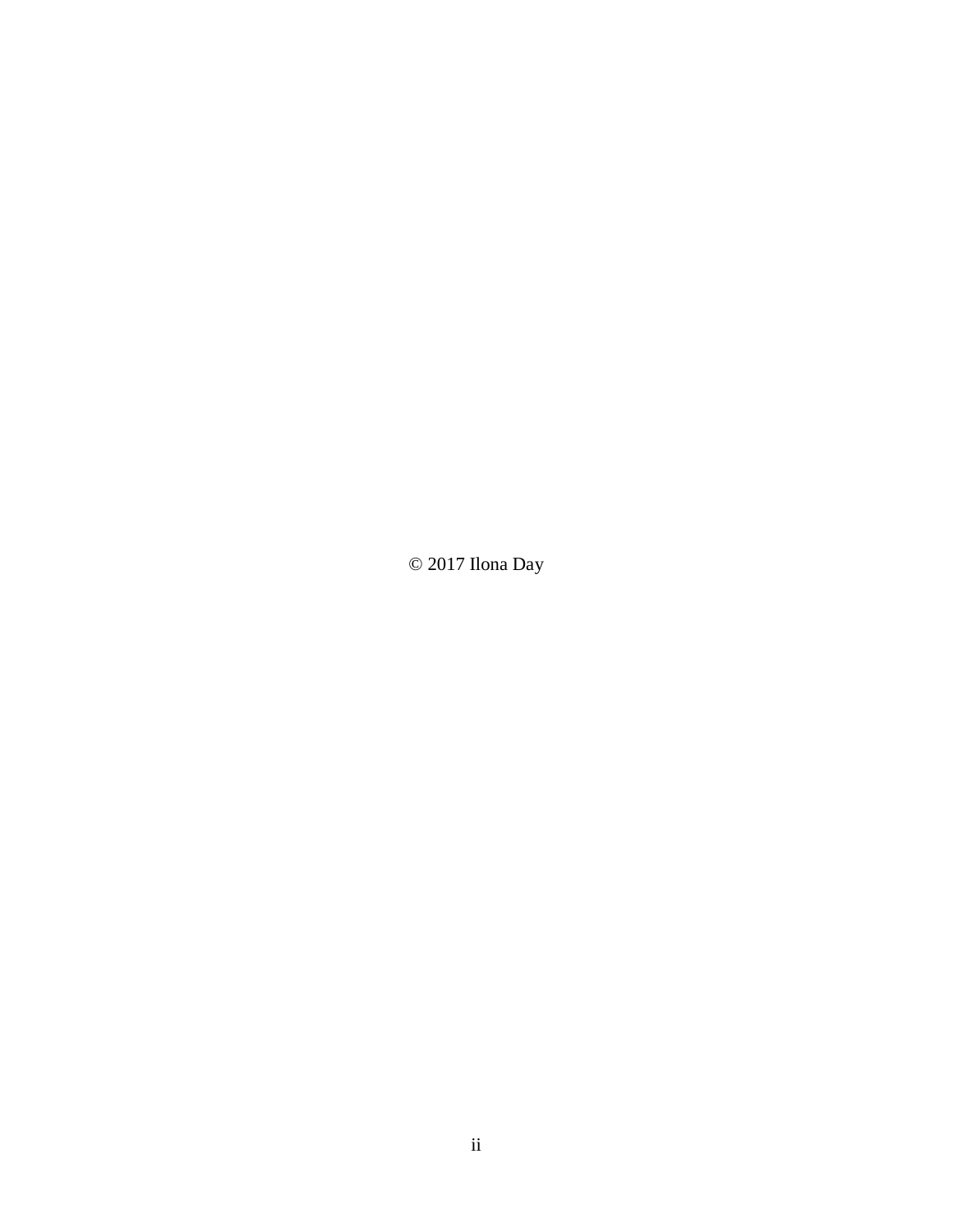## **ABSTRACT**

This research paper explores differences in company performance levels, as measured by selected company fundamentals and annual return, with regard to the marital status of top executives, specifically the chief executive officer and the chief financial officer. It examines whether the differences in firm performance are determined by the marital status of the respective business executive. Groups of never married, married, and divorced executives are compared against each other to establish if and how the company performance changes between these groups. Summary statistics of the examined variables in conjunction with the results of the simple and multiple regression analyses indicate that marriage clearly has a detrimental effect on a firm's performance. By contrast, divorce is beneficial as it contributes to improved firm performance.

As previous research has revealed, professional performance of top executives, particularly CEOs, as well as money managers is influenced by distractions originating in their personal life events. Because human attention is naturally limited, major life events, such as marriage or divorce, can have detrimental effects on the professional performance of a business executive, and therefore also on the firm performance. Consistent with the results of previous research, the data analysis identifies marital status of CEOs and CFOs as a significant determinant of firm performance.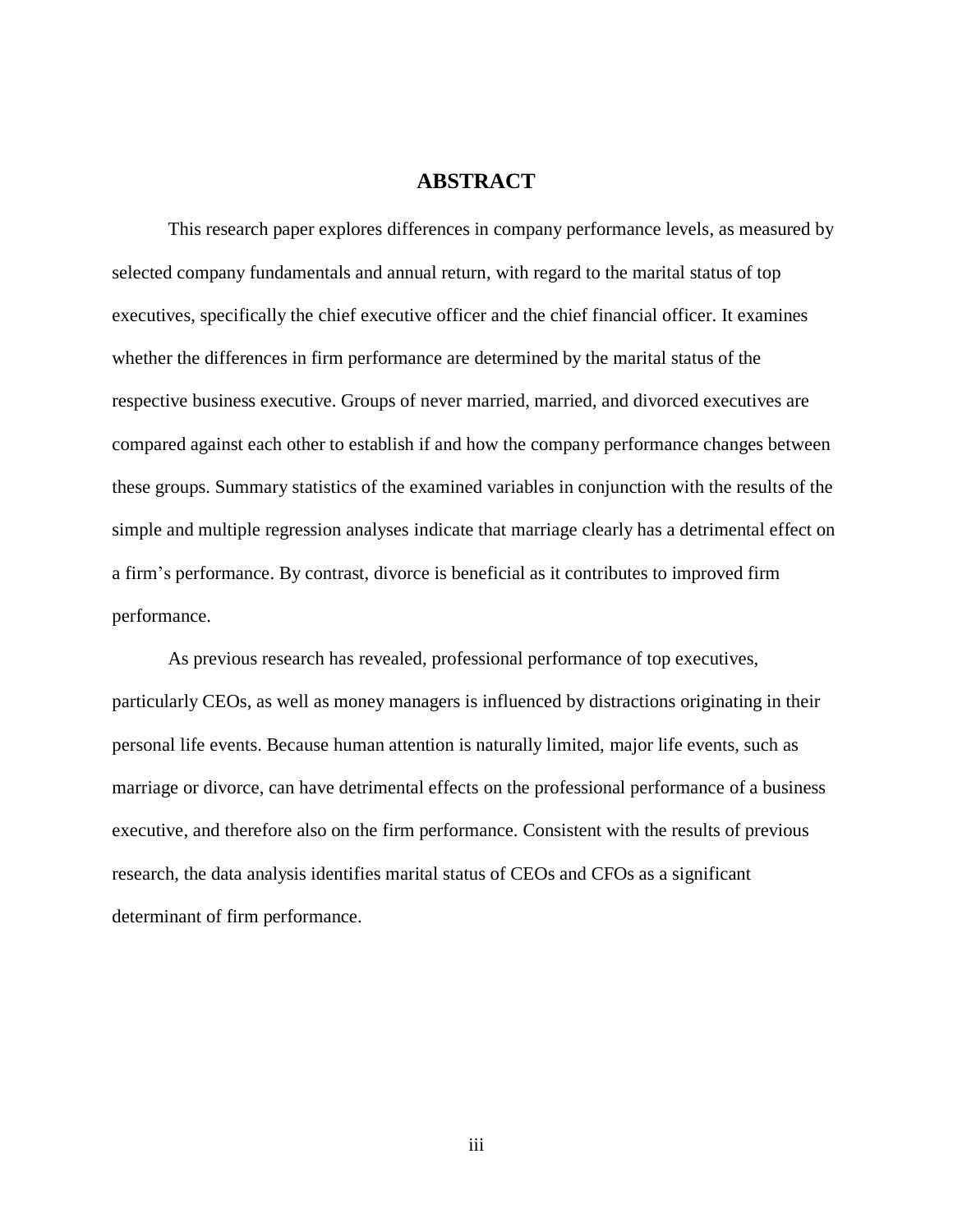# **TABLE OF CONTENTS**

| 4.2.1.1. Distribution of Marital Events for Business Executives by State 14     |
|---------------------------------------------------------------------------------|
| 4.2.1.2. Summary Statistics of Company Fundamentals and Annual Return 14        |
| 4.2.1.3. Summary Statistics of Company Fundamentals and Annual Return Sorted by |
|                                                                                 |
|                                                                                 |
|                                                                                 |
|                                                                                 |
|                                                                                 |
| 5.2. Summary Statistics of Company Fundamentals and Annual Return  22           |
|                                                                                 |
|                                                                                 |
|                                                                                 |
|                                                                                 |
|                                                                                 |
|                                                                                 |
|                                                                                 |
|                                                                                 |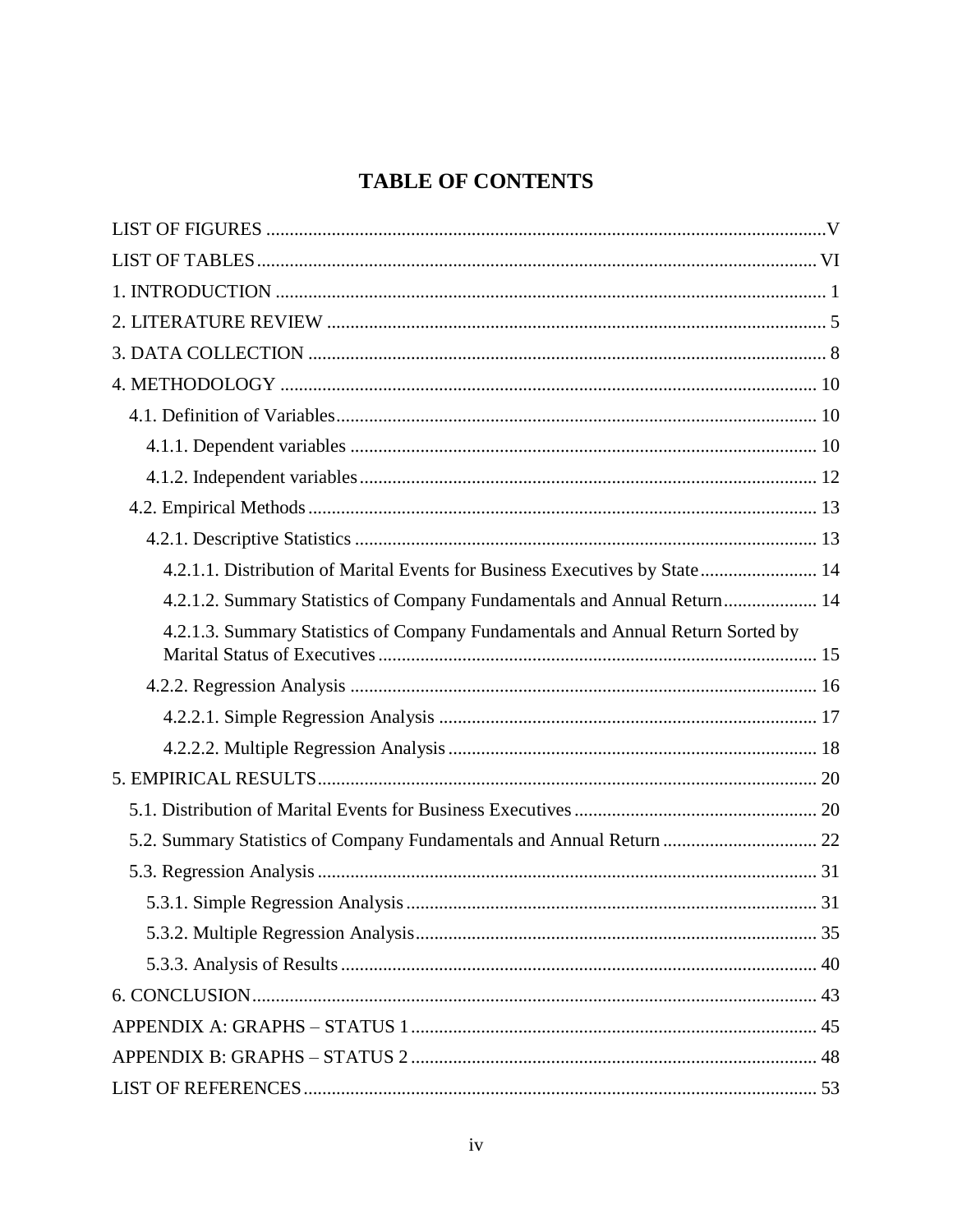# <span id="page-5-0"></span>**LIST OF FIGURES**

|--|--|--|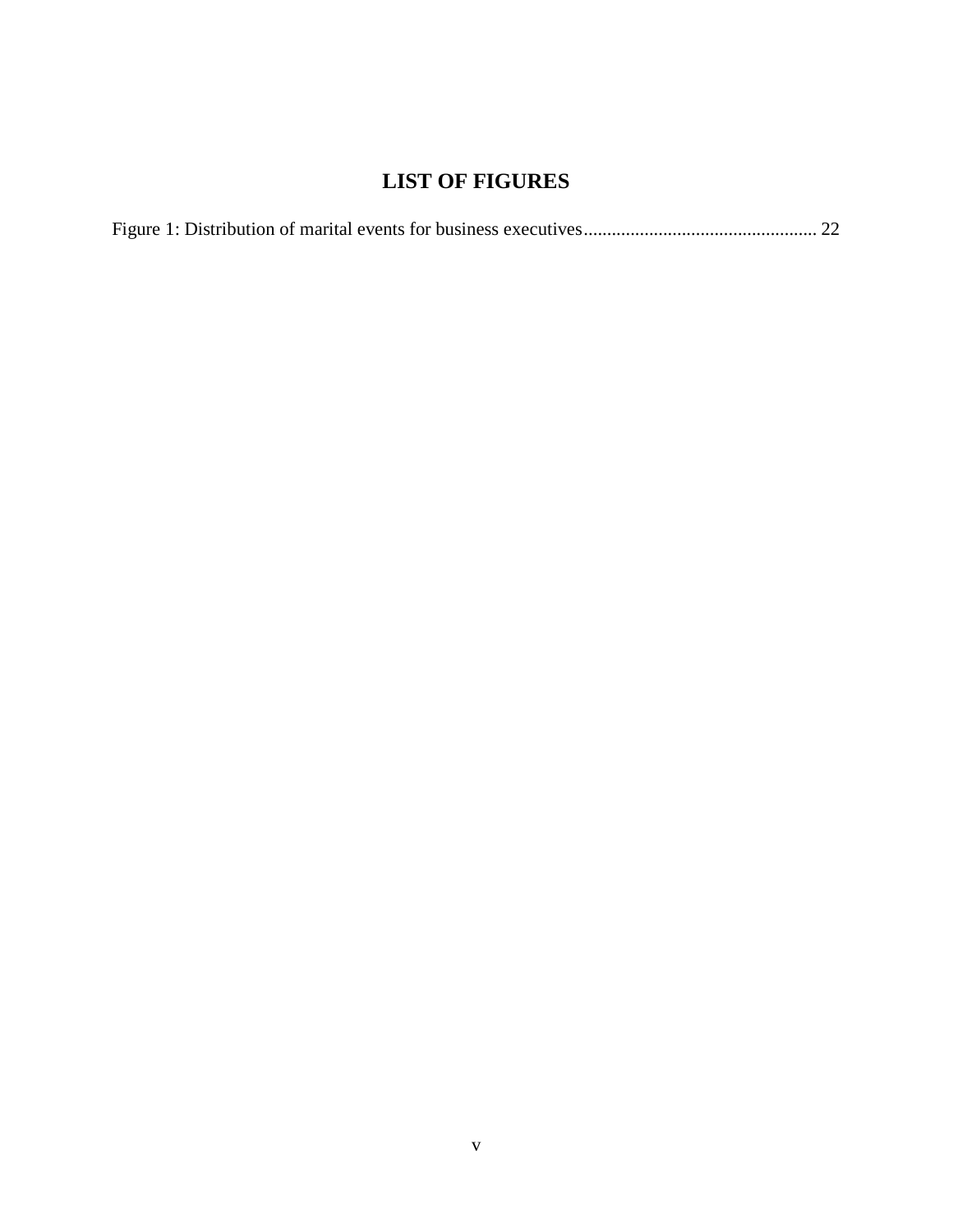# **LIST OF TABLES**

<span id="page-6-0"></span>

| Table 3 Explanation of sort by marital status and number of marital events per executive  25 |  |
|----------------------------------------------------------------------------------------------|--|
|                                                                                              |  |
|                                                                                              |  |
|                                                                                              |  |
|                                                                                              |  |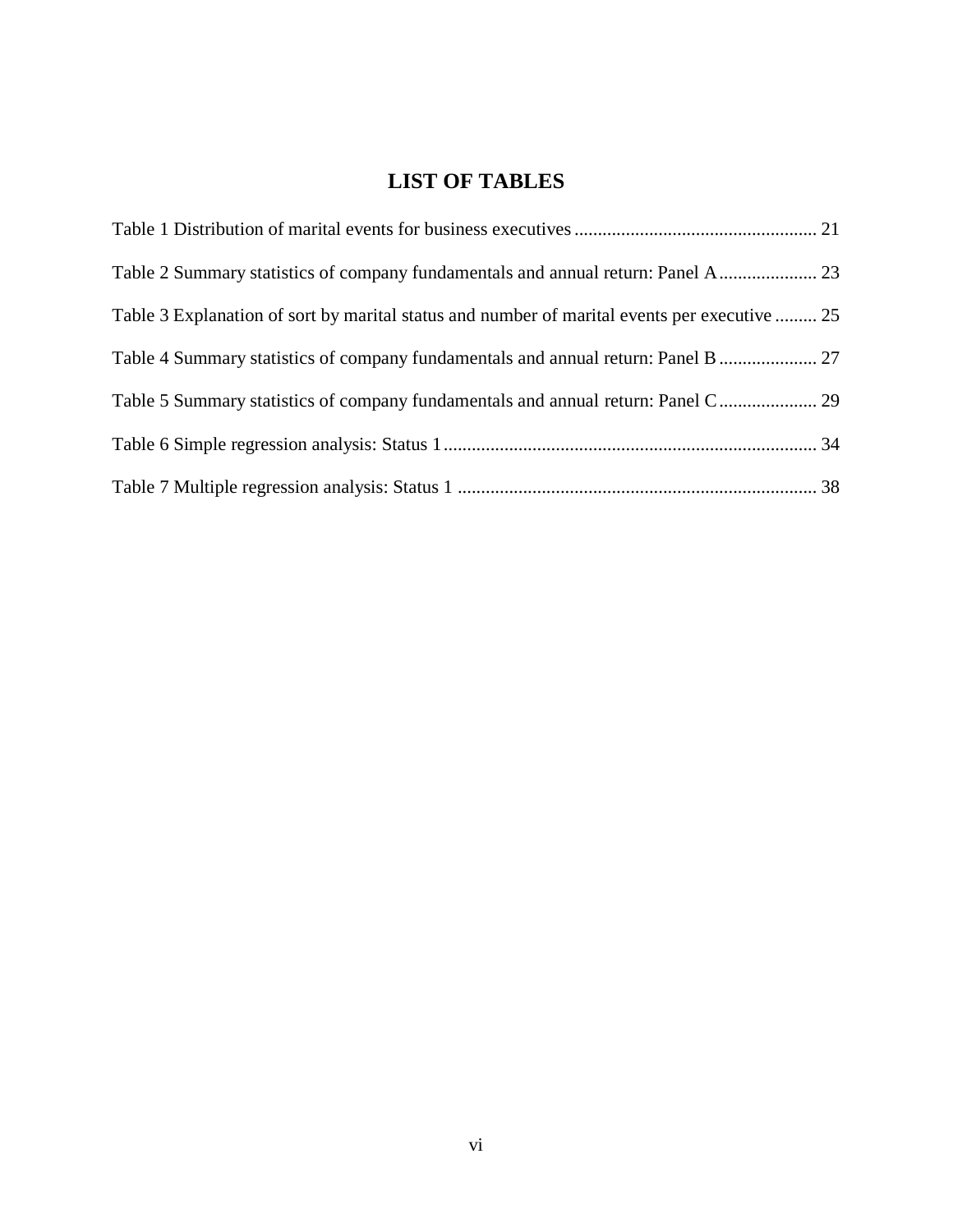## **1. INTRODUCTION**

<span id="page-7-0"></span>"This divorce is extraordinary simply because of the enormous amounts of money involved," said Charlie Hodges, a Dallas family lawyer who specializes in representing wealthy business executives and professional athletes in divorce cases. "The question is, will Mrs. Hamm come out of this trial filthy rich or filthy, filthy, filthy rich."

– [dallasnews.com,](http://www.dallasnews.com/business/business/2014/09/01/could-a-ceos-divorce-materially-affect-a-companys-future) September 2014

"On Tuesday Joly disclosed in a filing that he sold 451,153 shares of the company for a total of \$16.7 million. He paid \$6.3 million to exercise stock options, so he netted just over \$10 million through the sale. The company issued a statement saying the sale was prompted by his need to pay a divorce settlement.… But shares have tripled in value so far this year as Joly cut costs and improved earnings, making Best Buy one of the top performers on the S&P 500 index."

– [money.cnn.com,](http://money.cnn.com/2013/09/11/news/companies/best-buy-ceo-divorce/index.html) September 2013

Behavioral finance perspective aims to explain how investors behave in the market as well as how markets behave in practice. On the contrary, the traditional approach takes into consideration how investors and markets should behave in theory. Traditional finance perspective based on neoclassical economics assumes that investors are always rational, riskaverse, and self-interested. It further assumes that investors have access to perfect information which they process without bias to maximize utility subject to budget constraints (Pompian, 2012). Behavioral finance approach analyzes observed financial behavior and considers mental processes that may cause investors to act differently than the traditional perspective expects. As Pompian (2012) comments, behavioral researchers found out that the approaches and outcomes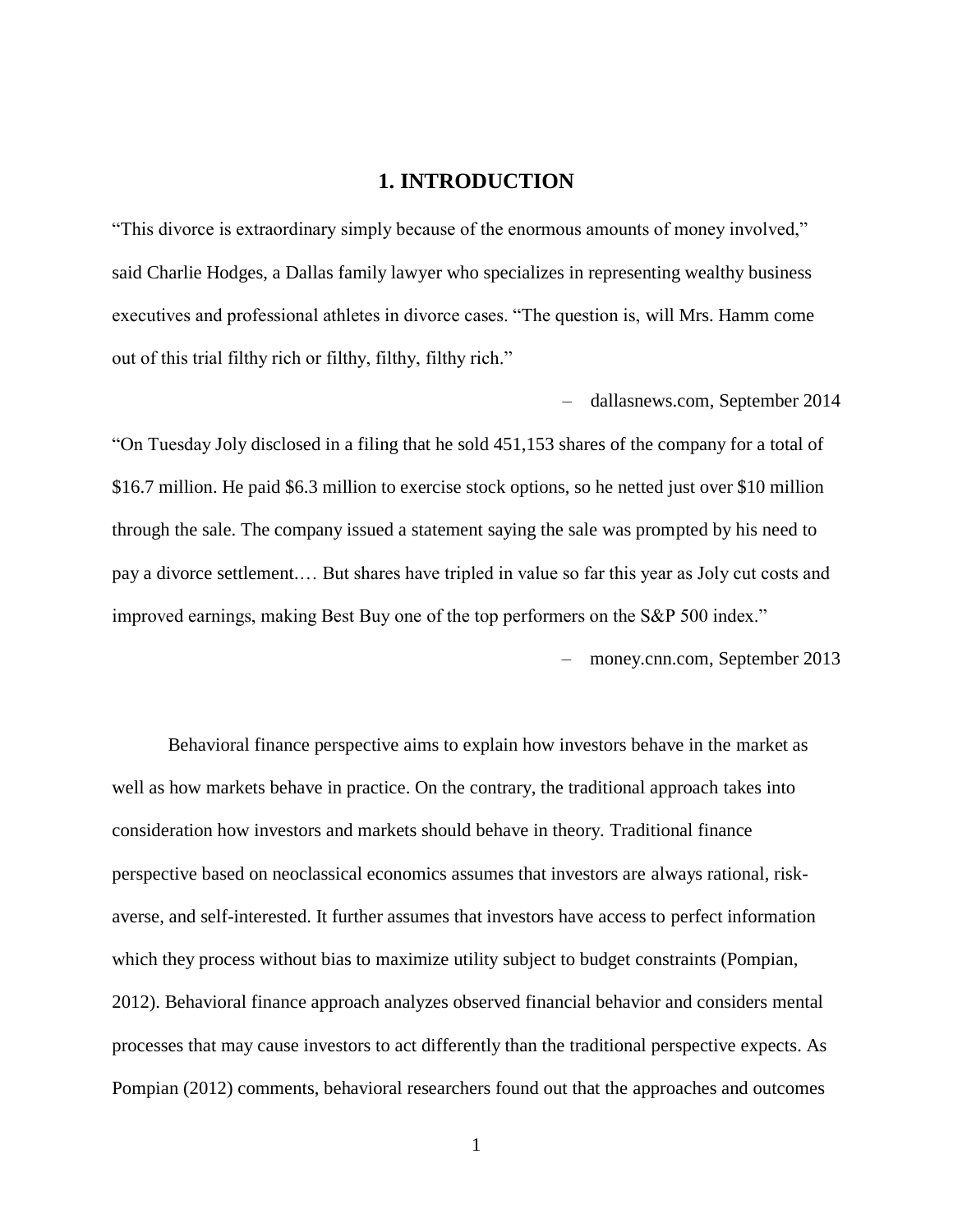of traditional finance do not align with how investors make decisions in practice and what outcomes these decisions result in. Pompian summarizes that decision-making processes and the outcomes of these processes may be perceived as irrational or suboptimal from the traditional finance point of view. Simon (1967) termed this phenomenon as the *principle of bounded rationality*. Educated by behavioral research findings, the investment community began to understand that it is not possible to rely only on hard science to predict how investors and markets are going to behave.

Generally speaking, behavioral finance attempts to understand the process of decisionmaking on both the individual and collective level. It utilizes fundamental psychological concepts in order to explain why investors and markets behave the way they do. Behavioral finance does not assume that people behave rationally and it does not assume that markets are efficient. Individual behaviors and biases that affect investors' behavior are considered and compared to the ideal model of a rational player. Similarly, market anomalies are examined and compared to efficient markets as described by the traditional finance perspective. The assumptions of market efficiency and rational behavior of investors are ultimately challenged.

The concept of bounded rationality introduced by Simon (1967) explains that people do not make completely rational decisions because they do not have the mental capacity to solve problems in an objectively rational manner. Simon claims that the problems one must work out are often too complex. Thus, simplified models of situations are constructed to solve problems of the real world as objectively rational behavior is unattainable. When people are making decisions, they choose to satisfice as opposed to optimize. Human beings are naturally limited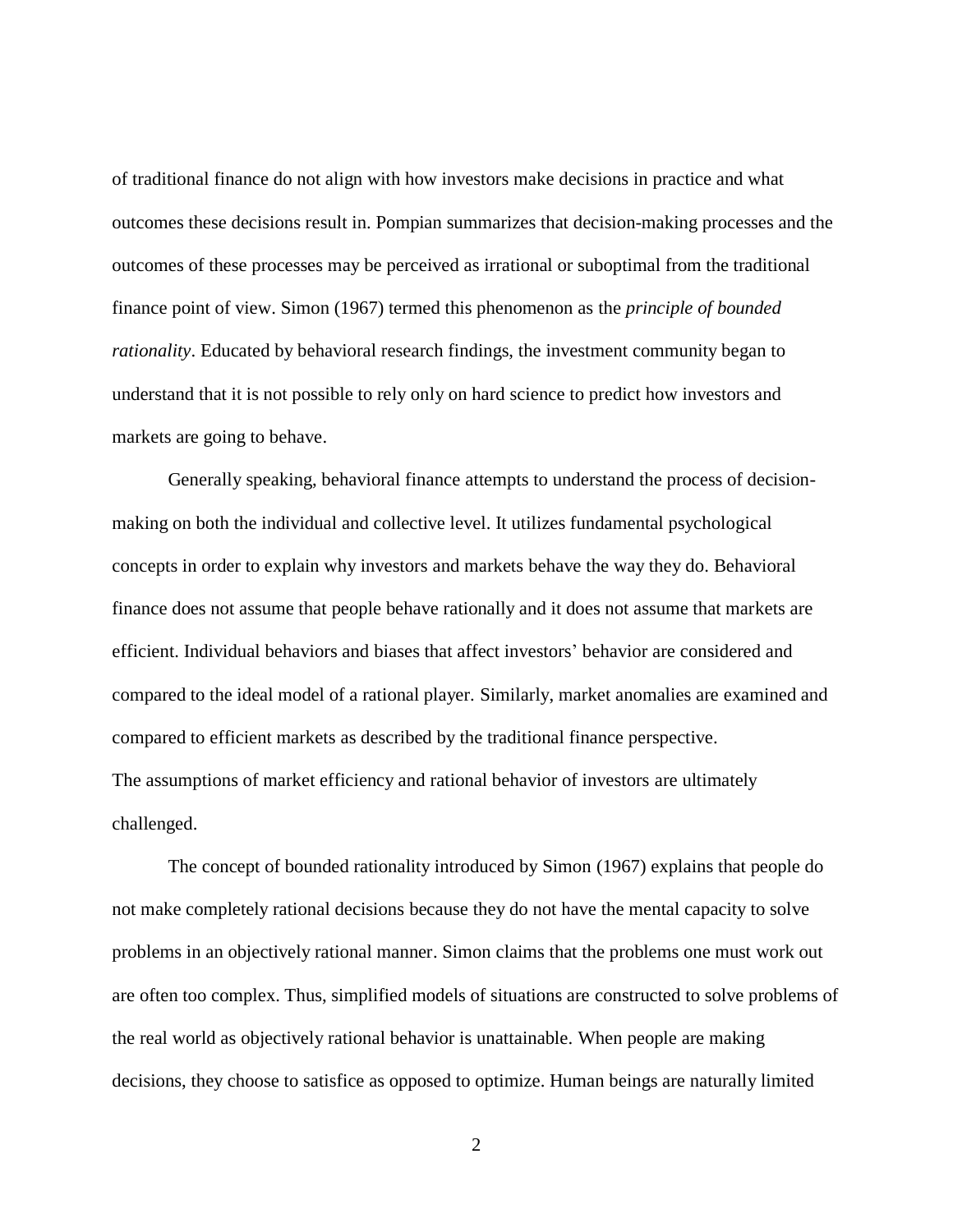and therefore are not able to make fully informed rational decisions. The term *satisfice* means that once a person finds a satisfactory decision based on the analysis of the information that is available, he or she will halt research. The subsequent decision the person makes is not necessarily the optimal decision but the decision maker is satisfied with this decision according to his or her specific criteria and limited objectives. Therefore, the final decision is adequate from the decision maker's perspective because the goal is satisfied at a previously specified level. Pompian (2012) explains that decision makers choose to satisfice because they want to save time and money that would have otherwise been allocated towards finding the optimal solution.

As research has proven on many occasions, the private life of a top executive or a money manager who is exposed to a high level of pressure not only at work but also outside of the professional environment can have a significant effect on his or her own professional performance. The executive's performance is subsequently reflected on the overall company performance, which is regularly measured and compared against the company's past performance and the industry benchmarks. Since performance measures and fundamentals for the listed companies are easy to acquire, an amazing opportunity exists to examine a potential relationship between personal events of top executives, i.e., CEOs and CFOs, and their company performance.

The research paper explores the main principles of behavioral finance and attempts to find out whether a company performance is linked to the marital status of its top executive. Further, the paper examines whether and how different marital statuses affect company performance as measured by selected company fundamentals and annual return. One of the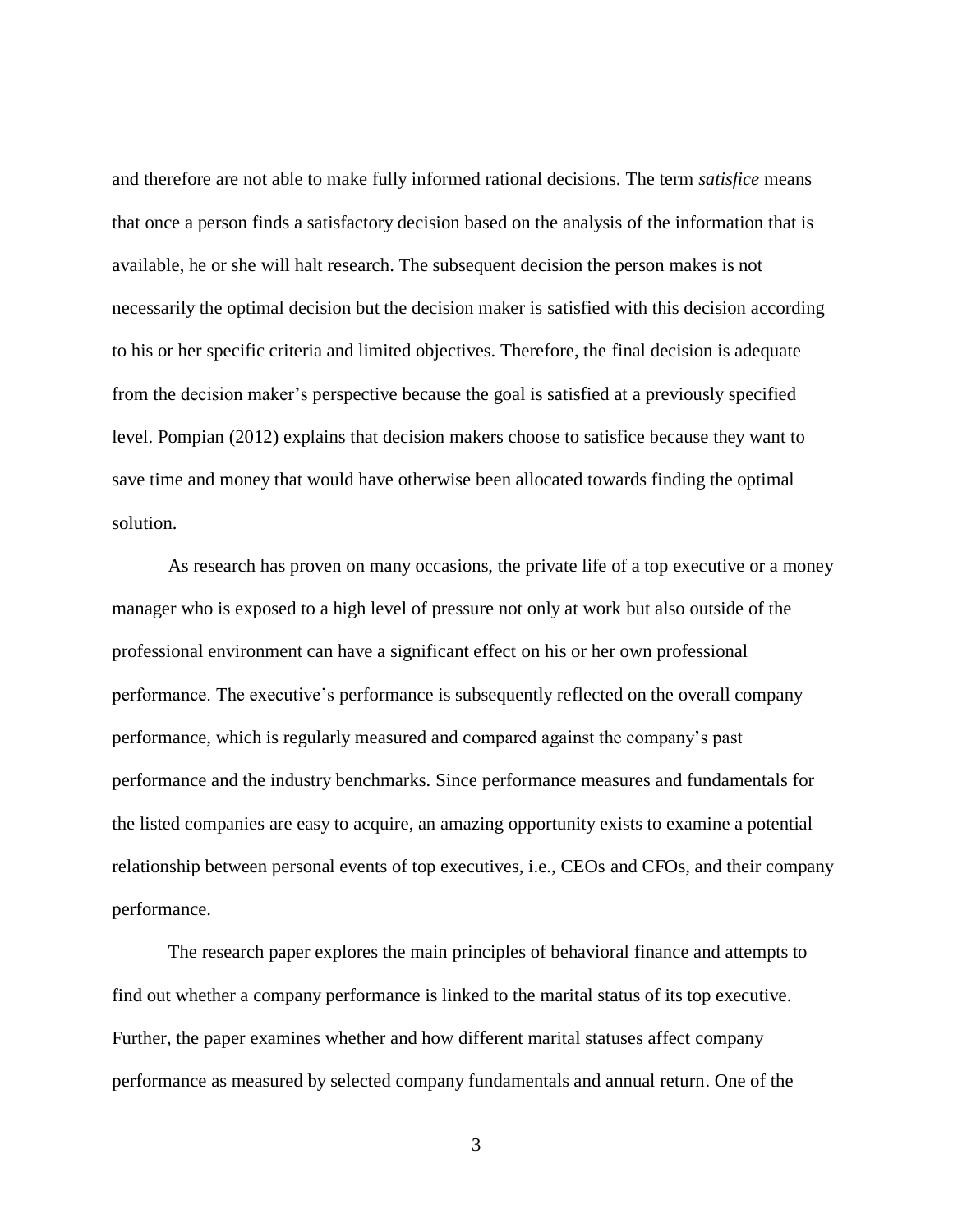indicators of a relationship between a marital status of an executive and the firm performance is a change in return on assets and return on equity across marital statuses. Do operating and net income increase when the boss is married and do these fundamentals drop when the boss is divorced? Do never married business executives apply aggressive sales strategies to generate more revenue in comparison to married or divorced officers? The analysis aims to find out whether a statistically significant relationship exists between the marital status of a top executive, i.e., a CEO or a CFO, and the company performance as evaluated by selected company fundamentals and its annual return.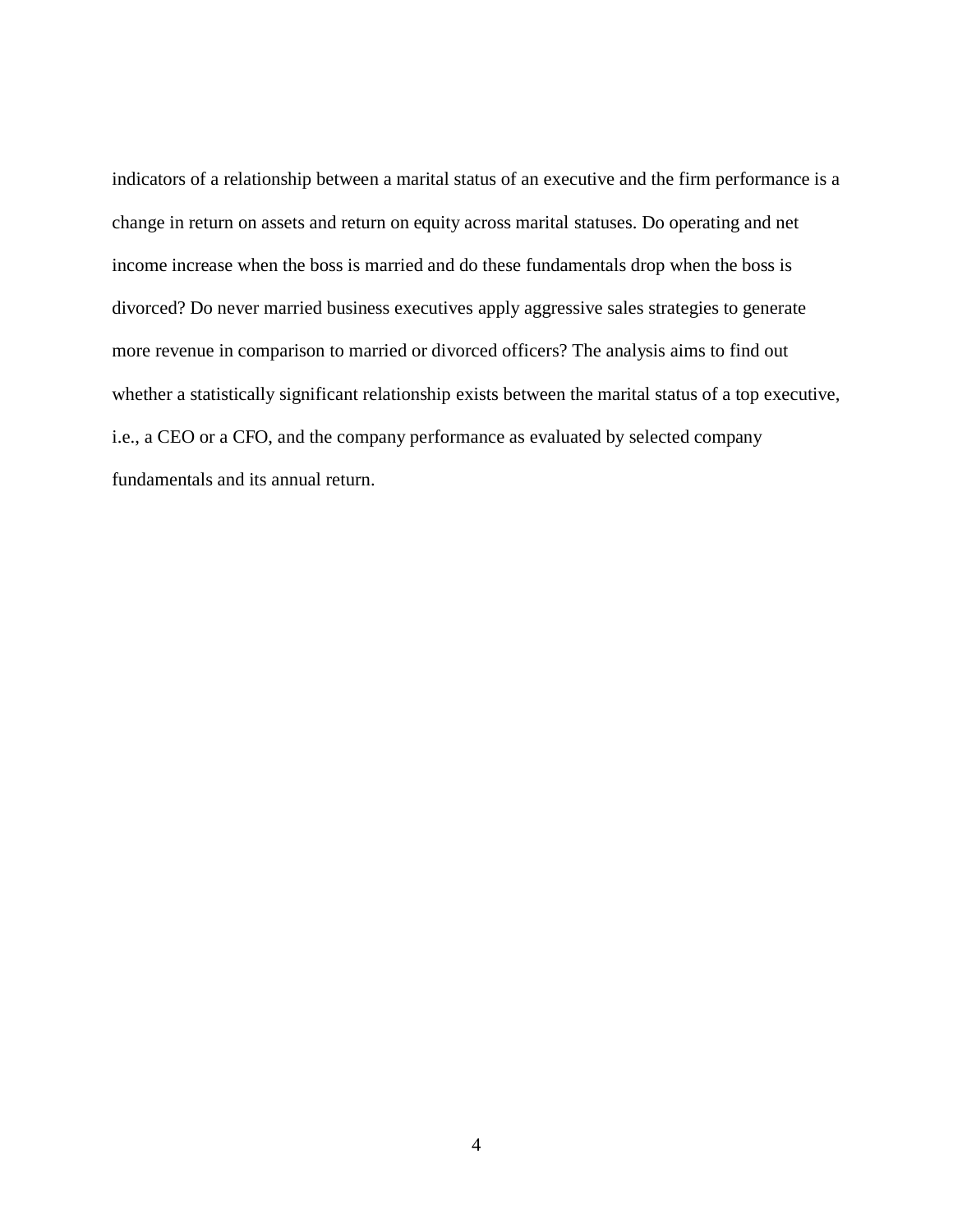## **2. LITERATURE REVIEW**

<span id="page-11-0"></span>Researchers have been trying to prove whether the level of productivity is directly related to one's marital status. According to Becker (1973), the division of labor that is possible in marriage causes the overall productivity to increase. Although it is common in households that partners split their responsibilities, it is important to keep in mind that such division of labor can significantly increase each partner's productivity level, be it at home or at work. In other words, it means that while one of the partners takes care of certain tasks such as shopping, cooking, doing the laundry, and/or taking care of children, the other one can fully concentrate on his or her professional performance which leads to an increased level of productivity (Lu, Ray, and Teo, 2016). Korenman and Neumark (1991) substantiate this claim by their research which has shown that married male professionals tend to hold higher paying jobs in comparison to male professionals who are not married, and they also receive higher performance ratings. Cornaglia and Feldman (2011) conducted research involving a sample of professional baseball players and found that married players earn up to 16 percent more than unmarried players, but they observed that the results hold only for players in the top third of the ability distribution. Cornaglia and Feldman stated that they did not find any clear differences in productivity between married and non-married baseball players. Bellas and Toutkoushian (1999) examined the relationship between faculty research productivity and their individual characteristics, specifically gender, race/ethnicity, and family status. Consistent with Becker's (1973) view on marriage and its contribution to productivity, Bellas and Toutkoushian (1999) concluded that the research output produced by married faculty is higher than the research output produced by unmarried faculty.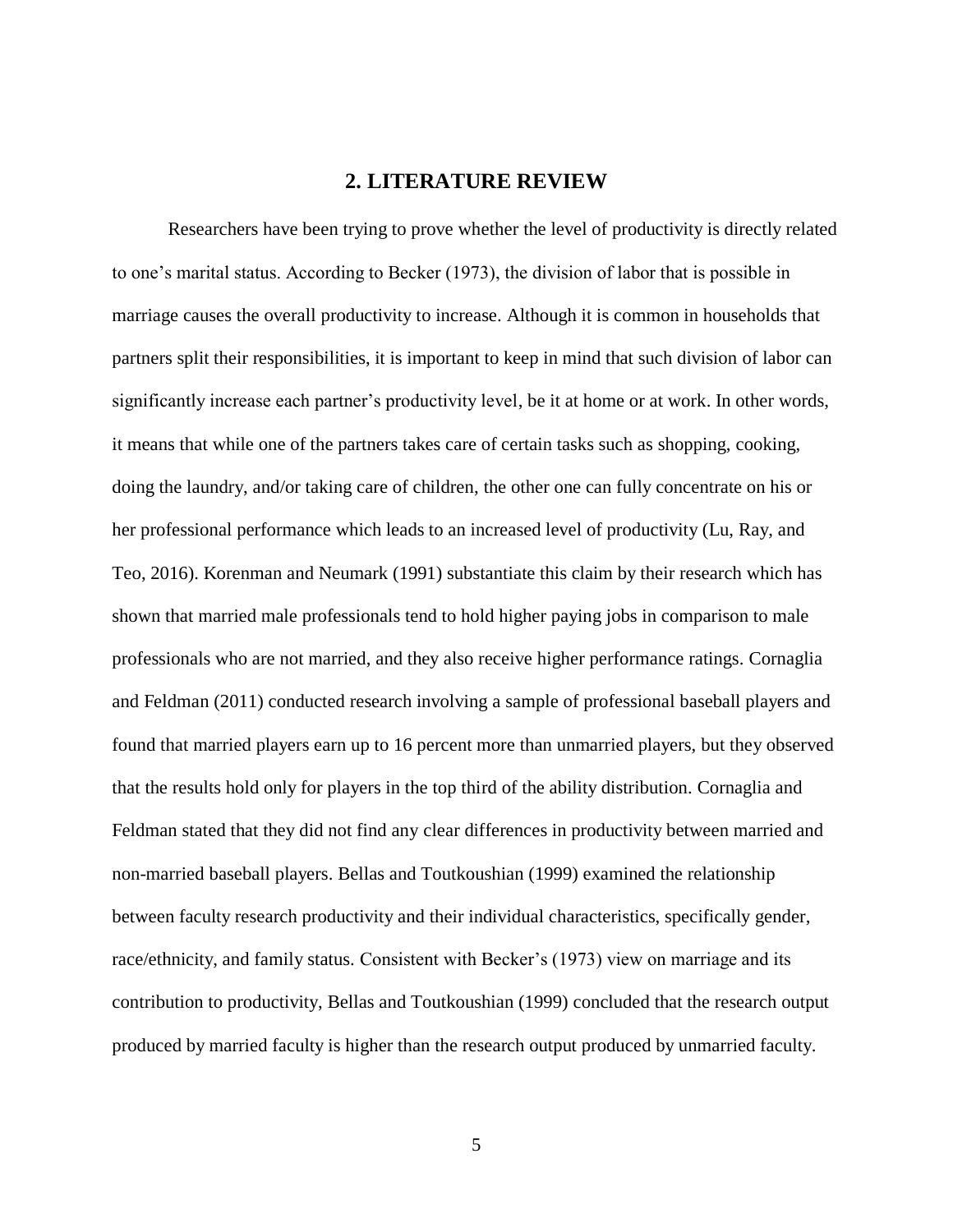Larcker, McCall, and Tayan (2013), on the other hand, state that a CEO's divorce may have a significant negative impact on his or her company performance and therefore also on its shareholders. The authors suggest that shareholders pay attention to what goes on in personal lives of CEOs and take this information into account when making investment decisions (2013). First, CEOs may lose control or influence. If a CEO owns a significant portion of the company and suddenly needs money for the divorce settlement, the CEO may be forced to sell the shares to have liquid funds available. Thus, the influence of such a CEO will decrease, which may result in the adoption of a different, perhaps less favorable approach towards corporate strategy, financial management, and corporate governance. Second, as Larcker, McCall, and Tayan (2013) explain, divorce can influence the productivity, concentration, and energy levels of the boss. As human beings, we are naturally susceptible to the negative effects of emotional distress. Therefore, when CEOs go through personal challenges, divorce being one of the major events, their attention will automatically be limited. Speaking to the literature on marriage and productivity, researchers Lu, Ray, and Teo claim that within the realm of investment management "marriage can be disruptive to productivity because the event distracts fund managers from their investment activities" (2016). Third, Larcker, McCall, and Tayan (2013) introduce another possible effect of a CEO's divorce on the company performance defined as the CEO's changed attitude towards risk. For example, if a CEO loses a significant portion of equity in the company due to divorce, the result may be much riskier investment decisions on behalf of the company driven by the intention to offset personal loss of wealth. On the other hand, as the authors clearly explain, if a CEO satisfies the settlement by giving up other personal assets but keeps the equity in a corporation, then the boss may become more risk-averse. Consequently, the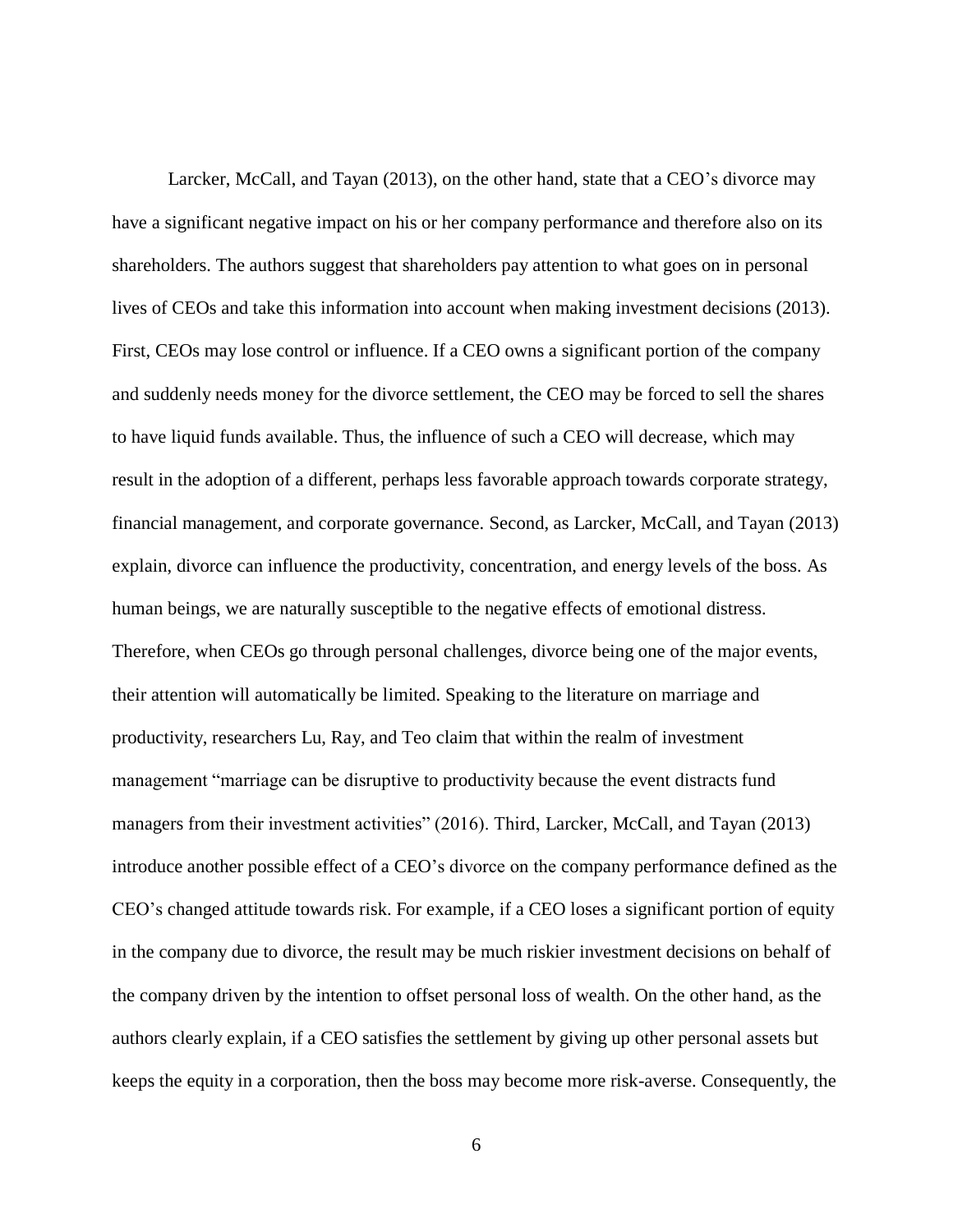executive may give up promising investment opportunities in order to protect the current value of the company. Such decisions will cause the stock price to become less volatile. However, potential returns to shareholders are also going to be lower because of less risk being undertaken (Larcker, McCall, & Tayan, 2013).

In his study of the effects of marital status and children on savings and asset allocation decisions, Love (2010) explains that divorced men take on more risk by increasing their investment in stocks. Women, on the contrary, tend to become more risk-averse following a divorce. Love finds that these adjustments result from family shocks, such as sudden changes in resources and expectations, which come as a consequence of a change in marital status and family composition. Relevant to the issue of risk-taking is also a study conducted by researchers Roussanov and Savor (2013) in which the authors show that companies run by single CEOs are characterized by higher levels of stock return volatility and more aggressive investment policies in comparison to similar companies whose CEOs are married. Such findings are consistent with the results presented by Dr. Lu, Ray, and Teo (2016), who conclude that single hedge fund managers take on more risk than married fund managers. Roussanov and Savor (2013) explain that single individuals are expected to compete for partners in the future. Therefore, the more risk they take, the higher are their chances to rank above their competitors, and the more likely it is that they will find a higher quality mate. Moreover, Roussanov and Savor show that the competition is particularly intense within the group of the wealthiest individuals into which CEOs belong.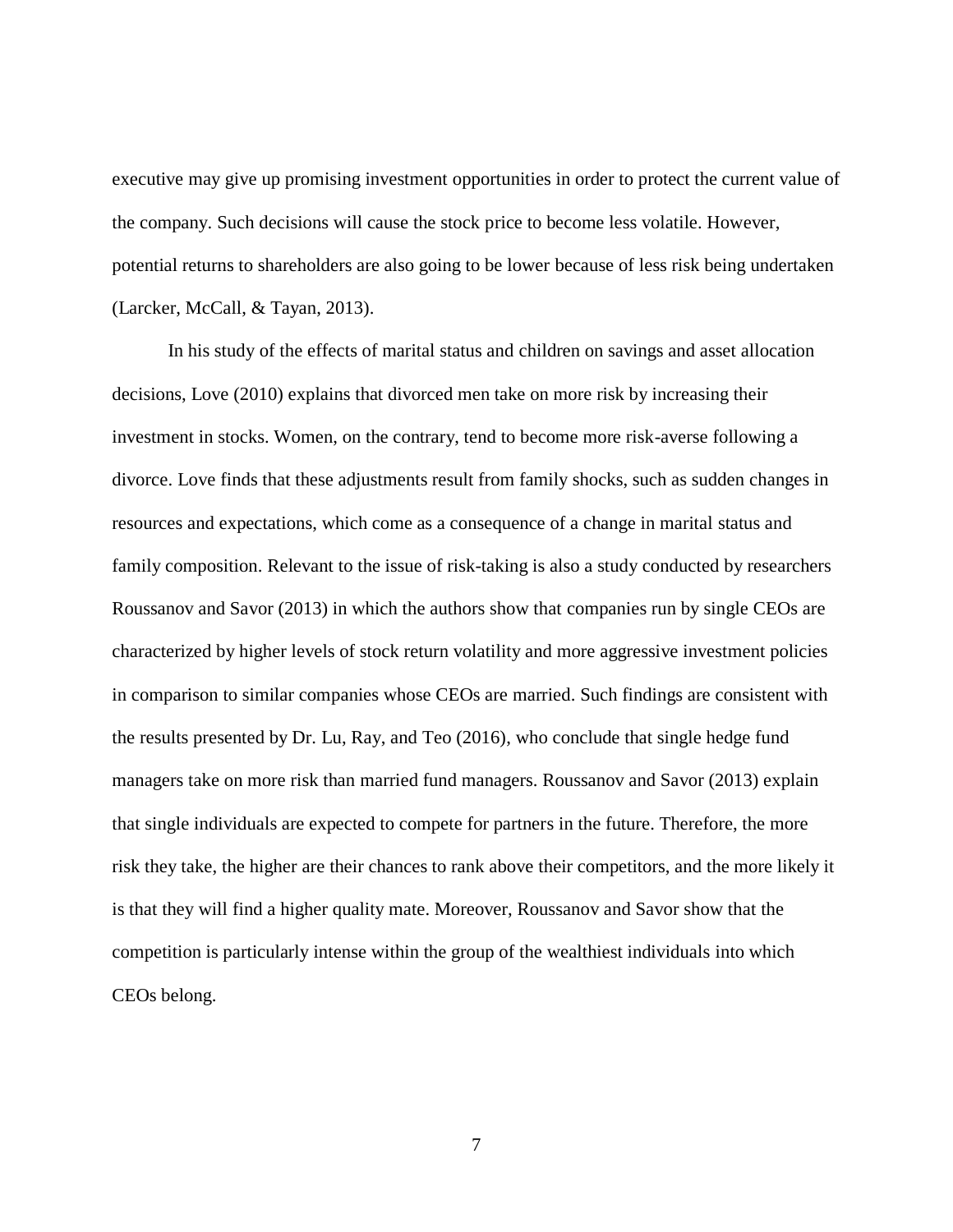## **3. DATA COLLECTION**

<span id="page-14-0"></span>The data analysis is based on manual collection of marital events of CEOs and CFOs of the top 1500 companies from January 1992 through December 2012 as well as their company performance measures, i.e., selected company fundamentals and annual return. The purpose of the analysis is to find out whether and how marital status of a top executive affects the company performance. The data collection consisted of two parts. First, marriage and divorce records for company top executives, i.e., CEOs and CFOs, were manually collected. For this part of the data collection, the LexisNexis Company database of public records as well as the Internet were employed. Fifteen states in which these records are publicly disclosed were searched in order to gather the respective marital records. The 15 states are as follows: Arizona, California, Colorado, Connecticut, Florida, Georgia, Kentucky, North Carolina, Nevada, Ohio, Pennsylvania, Rhode Island, Texas, Utah, and Virginia. The marriage and divorce records from the remaining states are not publicly accessible.

The first step was to perform a name search in the LexisNexis database. The first names, middle initials, and the last names were searched. If the search resulted in multiple exact matches, other publicly accessible Internet sources were utilized to find the names of possible spouses, and then LexisNexis was used again to determine the correct record of marriage or divorce. To ensure that a correct match was identified, the place of marriage was compared with the physical location of the company which the examined executive runs.

If the name is very common and the name search returned numerous records, for example more than 30, the name was deleted from the sample because there is not a way to find out which person is the searched executive. However, if the name is unique and no marital records were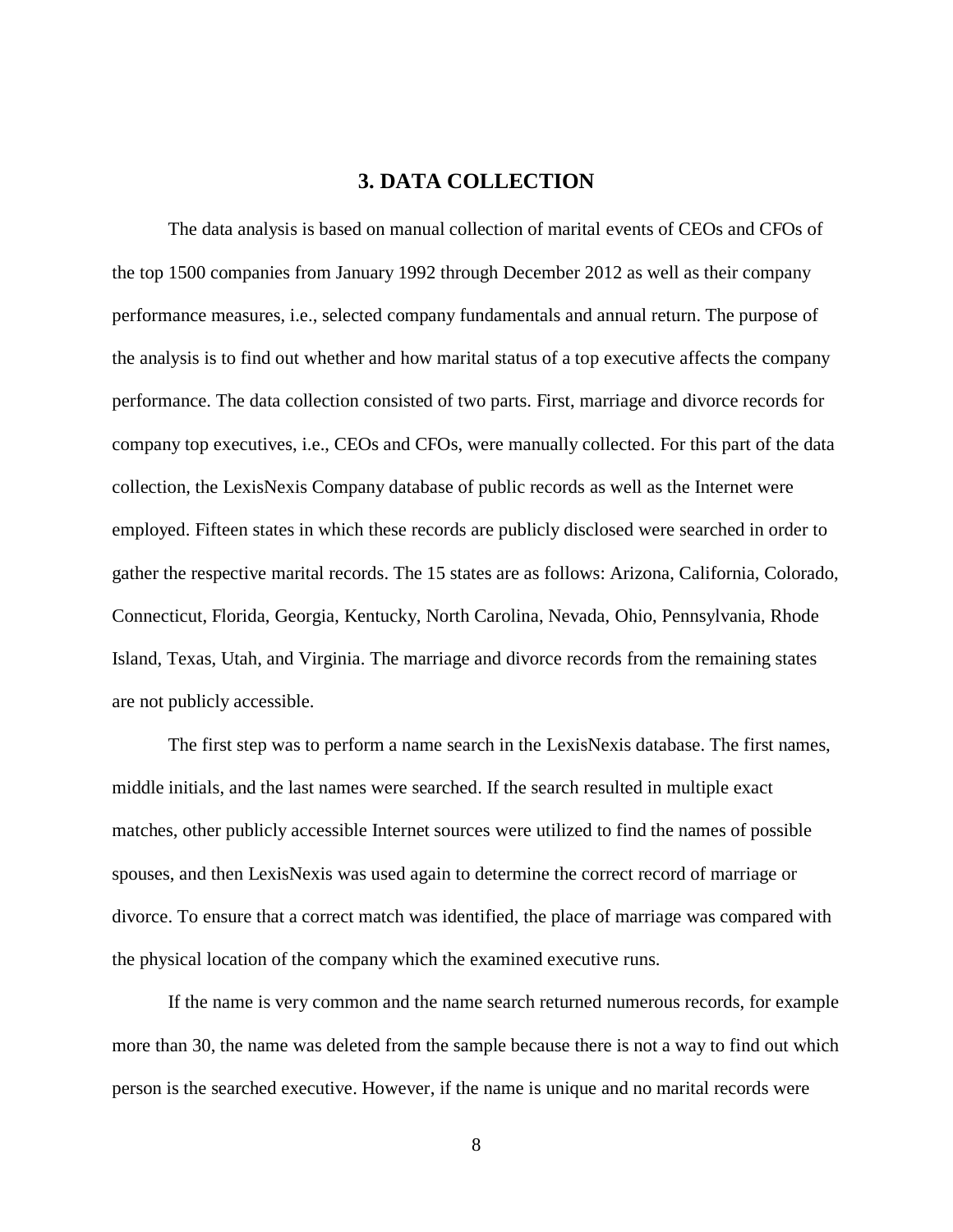found, it means that the CEO or CFO has never been married. If a marriage record exists but no divorce record was found, then it means that the examined person is still married. If a marriage and a divorce record were found, then the executive is divorced. In case two marriage records and one divorce record exist, the person is married for the second time. Two marriage records and two divorce records per executive indicate that the executive has been married twice and divorced twice. The search yielded 616 marriages and 190 divorces for 607 top executives, i.e., CEOs and CFOs. No marriage and no divorce records for the examined CEOs and CFOs were found in the state of Utah. The distribution of marriages and divorces sorted by state is presented in Table 1. The divorce rates for each state are also reported.

The second part of the data collection entailed gathering performance measures that served as dependent variables for the regression analysis. The Wharton Research Data Services (WRDS) provided by the University of Pennsylvania were employed in order to access the Compustat database as well as the CRSP (Center for Research in Security Prices) database for the region of North America. Using the company identifier, i.e., GVKEY for Compustat and CUSIP for CRSP, annual company fundamentals and annual return were gathered. This data was used to evaluate company performance and to determine whether the performance is directly affected by the marital status of a company top executive, i.e., a CEO or a CFO.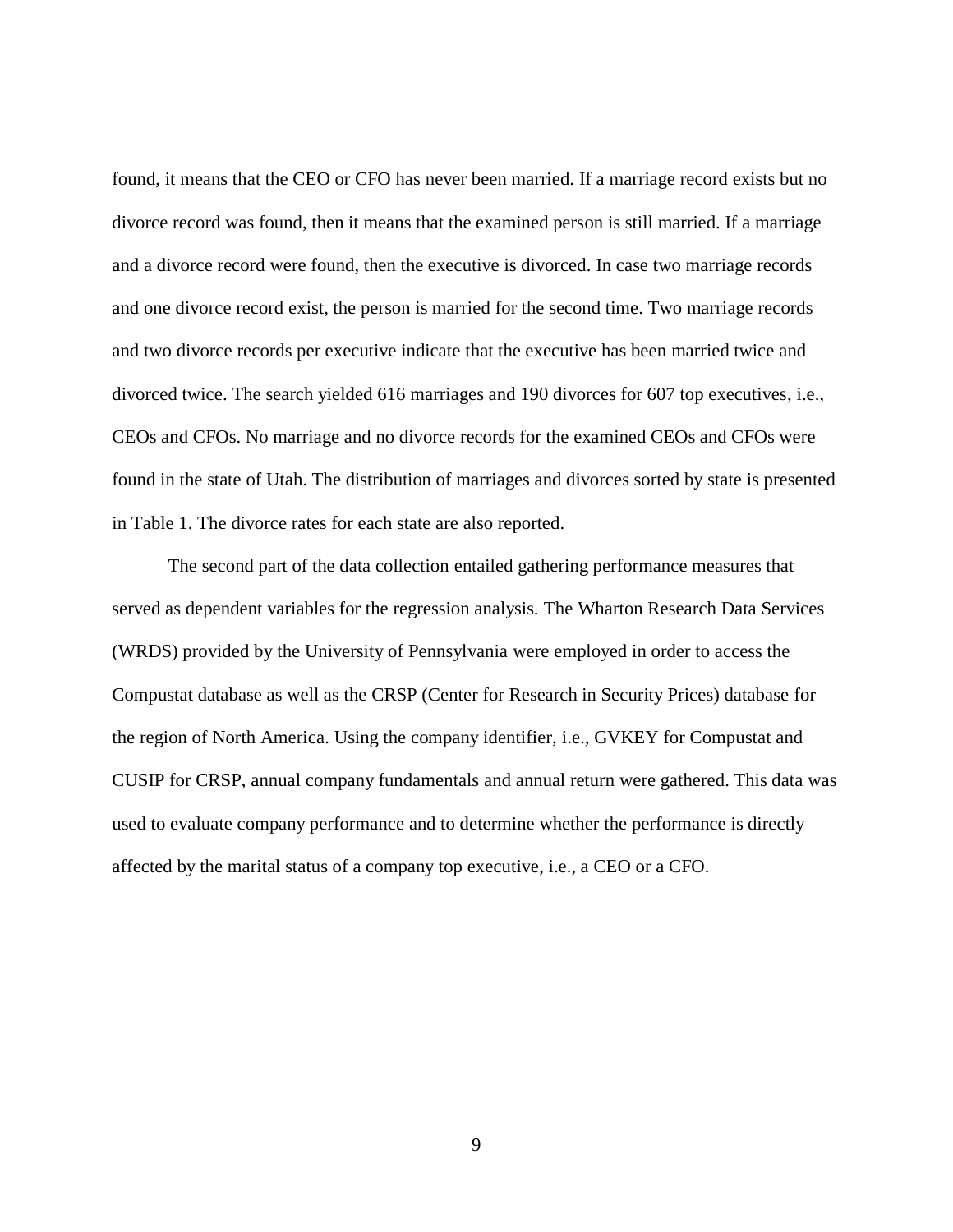## **4. METHODOLOGY**

<span id="page-16-0"></span>In this section, the dependent and independent variables that were used to obtain the summary statistics and the results of regression analyses are introduced. The empirical methods that were used for the data analysis are explained.

#### 4.1. Definition of Variables

#### *4.1.1. Dependent variables*

<span id="page-16-2"></span><span id="page-16-1"></span>The dependent variables that were examined represent the company performance measures, i.e., company fundamentals and annual return. The dependent variables that were used to determine the effect of marital status of a top executive on the company performance are listed as follows:

*Return on assets (ROA)*

The ratio is calculated as net income divided by average total assets. It represents an indicator of profitability, i.e., how effectively management uses company assets to generate income. In other words, ROA measures the company's return on investment in itself.

*Return on equity (ROE)*

The ratio is calculated as net income over average total equity. It indicates how profitable a company is and whether management uses shareholders' money effectively to generate profit.

*Annual return*

This percentage value represents an average increase or decrease in company stock price over a period of 12 months. It shows how the investment has performed over time.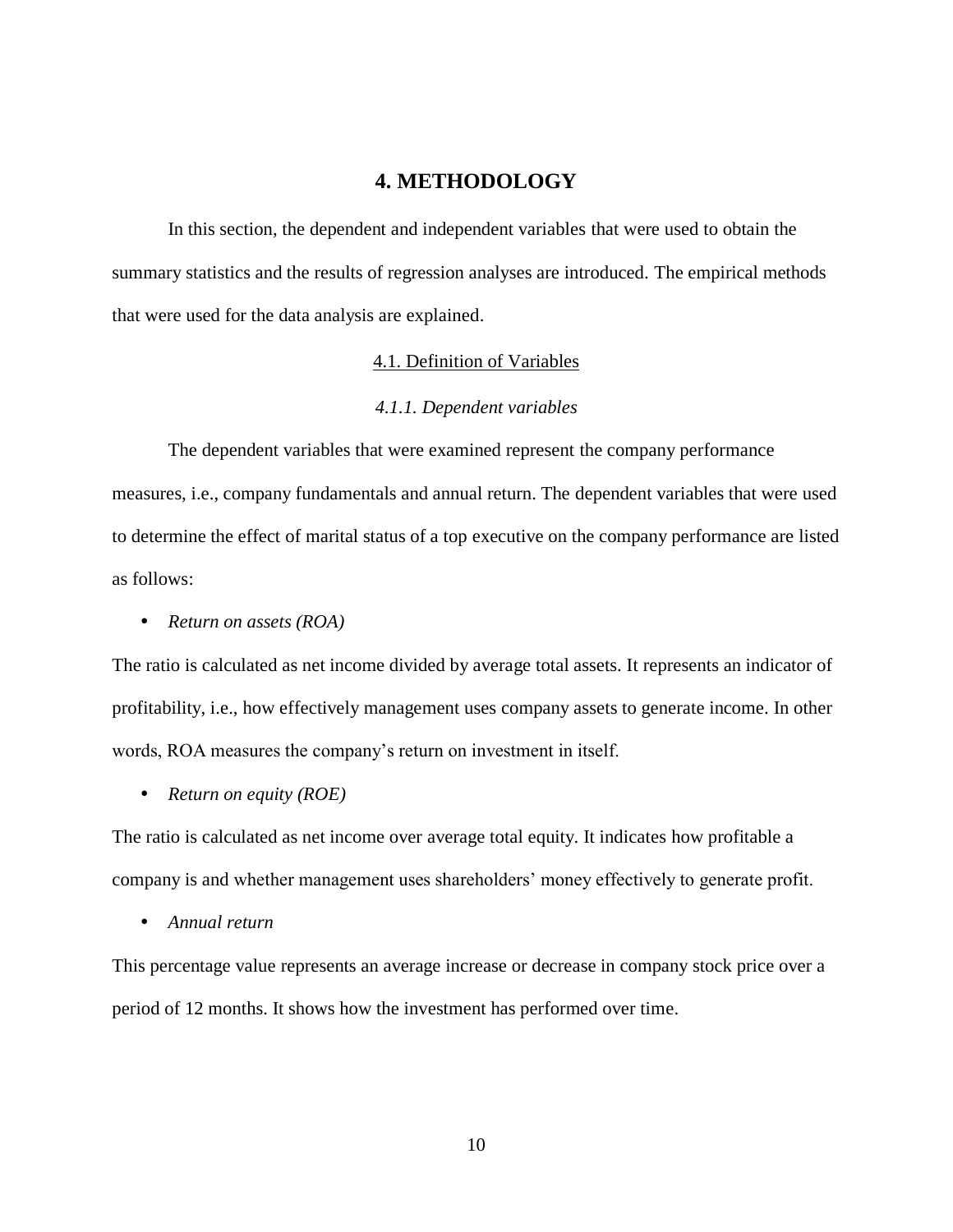#### *Net profit margin*

The ratio measures profitability and is calculated as net income divided by total revenue. It indicates how much the company earns in net income per one dollar in revenue.

#### *Operating income*

Operating income is also called operating profit or earnings before interest and taxes and it is calculated as revenue minus expenses. It reveals the company's ability to generate profit from operations.

*Net income*

It is calculated as revenue minus cost of goods sold and depreciation (where applicable), operating expenses, interest expense, and income tax expense. It indicates how profitable a company has been over a specific period and it is also used to determine earnings per share (EPS).

#### *Retained earnings*

Retained earnings represent the amount of net earnings that the company retained, i.e., that has not been distributed to company shareholders in the form of dividends. Retained earnings is a component of stockholders' equity.

*Total revenue*

It is calculated as the sum of price per good or service multiplied by the respective quantity sold; discounts and returns are also accounted for. Total revenue represents the amount of money that the company has generated over a period of time by selling goods and/or services.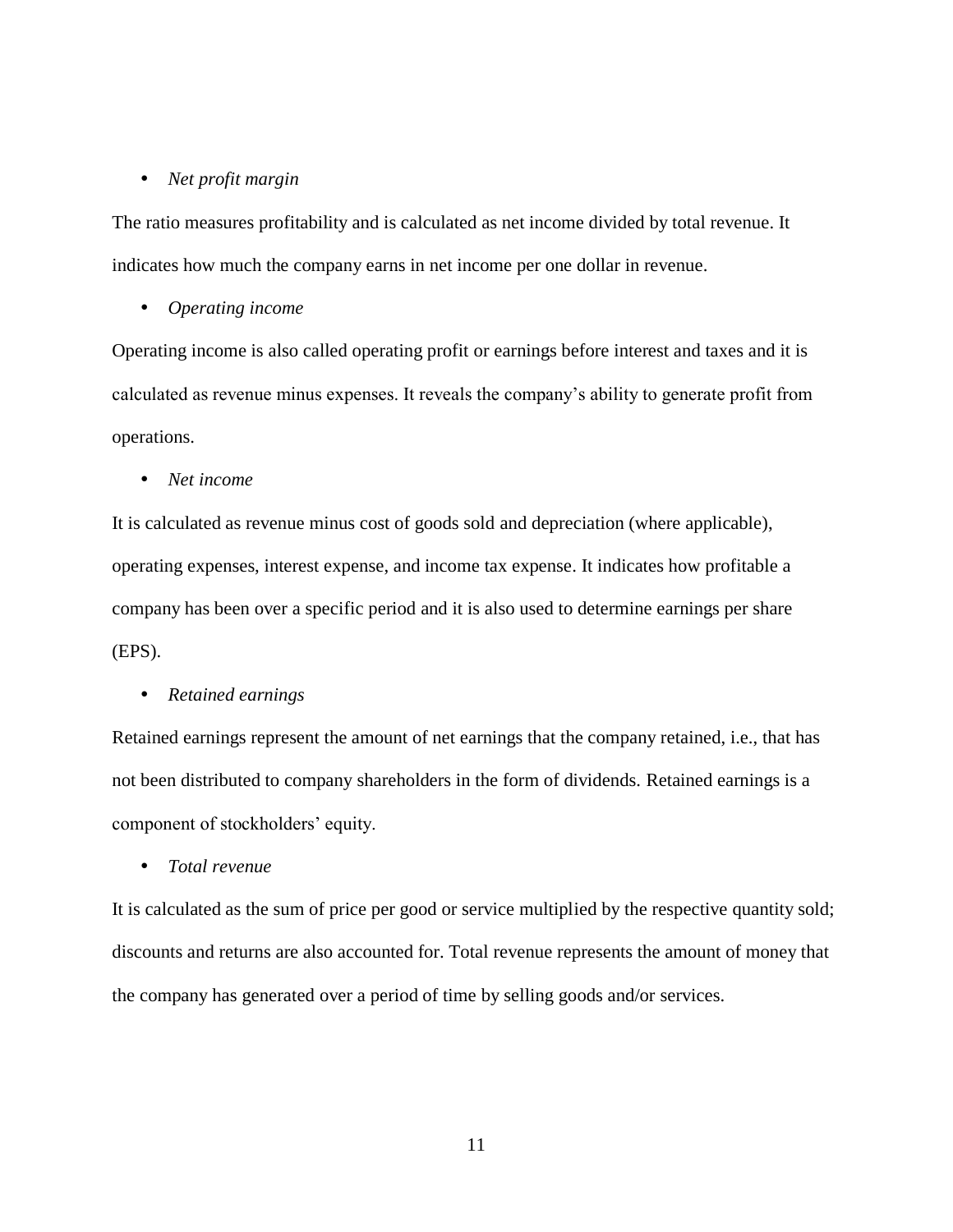#### *Employees*

This item represents the actual number of people employed by the company and its consolidated subsidiaries.

#### *4.1.2. Independent variables*

<span id="page-18-0"></span>The key independent variable in the analysis represents the marital status of top executives, i.e., CEOs and CFOs. Dummy variables were used to denote the qualitative aspect of the key independent variable and other control variables. The marital status records were sorted in two ways. *Simple sort* assigns business executives, i.e., CEOs and CFOs, into three different categories based on their current marital status. This approach provides the following categories: 'never married', 'married', and 'divorced'. *Complex sort* assigns these executives into five different categories based on their current marital status as well as the number of times they have been married or divorced. This approach provides the following categories: 'never married', 'married once and still married', 'married once and divorced', 'married more than once and still married', and 'married more than once and divorced.'

Control variables were used for the purpose of testing the relationship between the dependent variable and the independent variables. These variables, which must be held constant, are represented by the company-level control variables. The control independent variables that were used in the analysis are as follows: total assets, the age of the executive, the job title held by the executive indicating whether he or she is a CEO or a CFO, and SIC (Standard Industrial Classification) code dummy variables which account for industry fixed effects.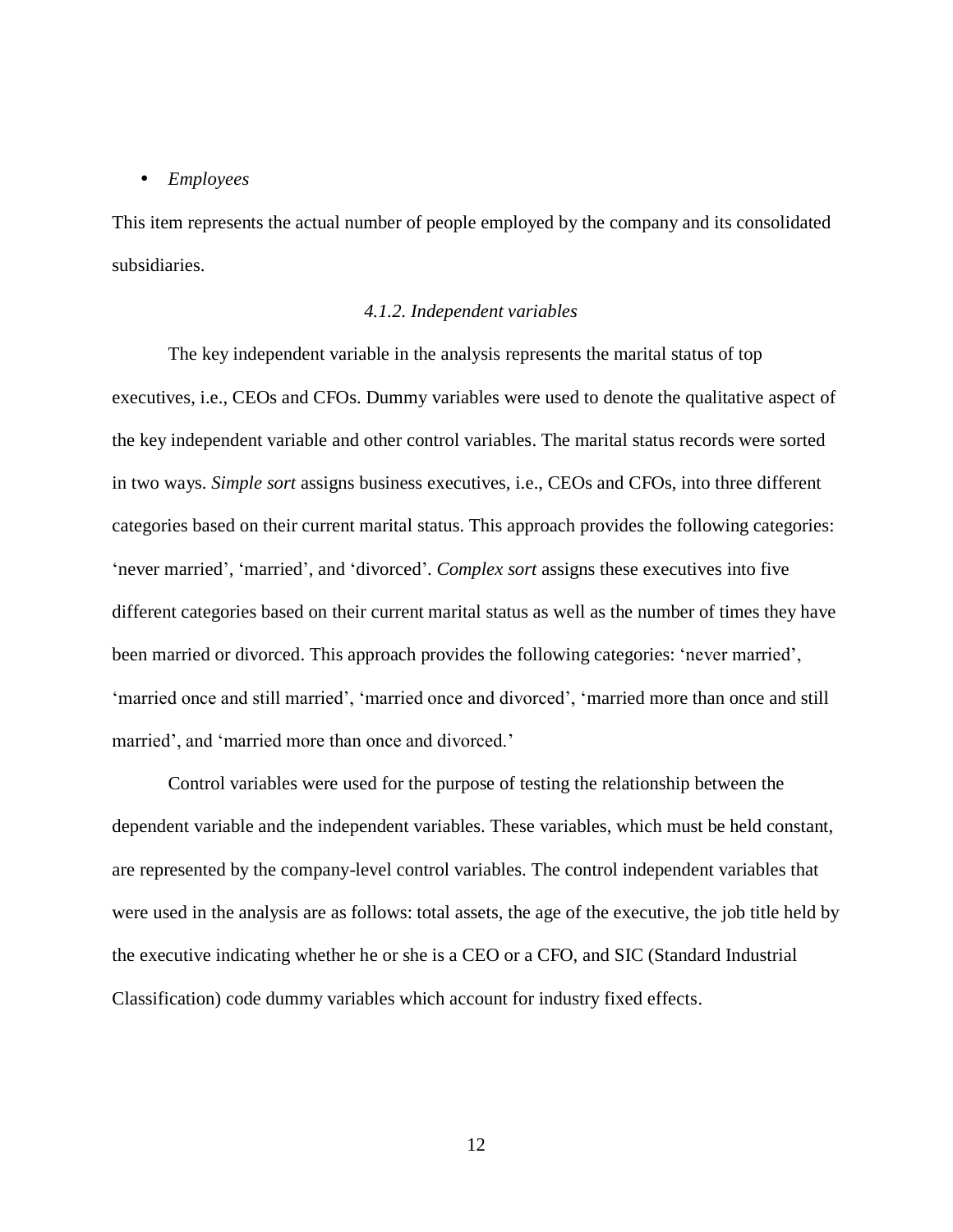#### 4.2. Empirical Methods

<span id="page-19-0"></span>In order to obtain relevant empirical results, the following analyses of the collected data were performed.

#### *4.2.1. Descriptive Statistics*

<span id="page-19-1"></span>Descriptive statistics are used to summarize different characteristics of the examined data and quantify the information the data contains. The mean and median are measures of the average of a data set and its central tendency. The mean is the arithmetic average of a data set calculated as the sum of the data divided by the number of observations in the set. It can be highly sensitive to outliers. Because the original data set contained extreme outliers, the data had to be winsorized to reduce the effect of these extreme values. The median is the middle value sorted according to size. This means that an equal number of values lies above and below the median. The median is a resistant measure because it is not strongly affected by outliers. Therefore, it is a much better measure of the average for a data set that contains outliers.

The minimum and maximum values indicate the range of a data set, which is a measure of dispersion. It provides information about how much the data in the set varies from its average. Due to winsorization, the reported minimum and maximum values are often identical. The interquartile range, defined as the difference between the  $75<sup>th</sup>$  and  $25<sup>th</sup>$  percentile, is not subject to the influence of outliers. It measures the range of the middle 50% of the data. The standard deviation is a measure of variability and it is calculated as the square root of the mean sum of squared differences from the mean. It measures the amount by which each observation differs from the mean. In other words, it represents the numerical difference from the mean. When the size of the standard deviation is close to the size of the mean, it indicates a large variability in the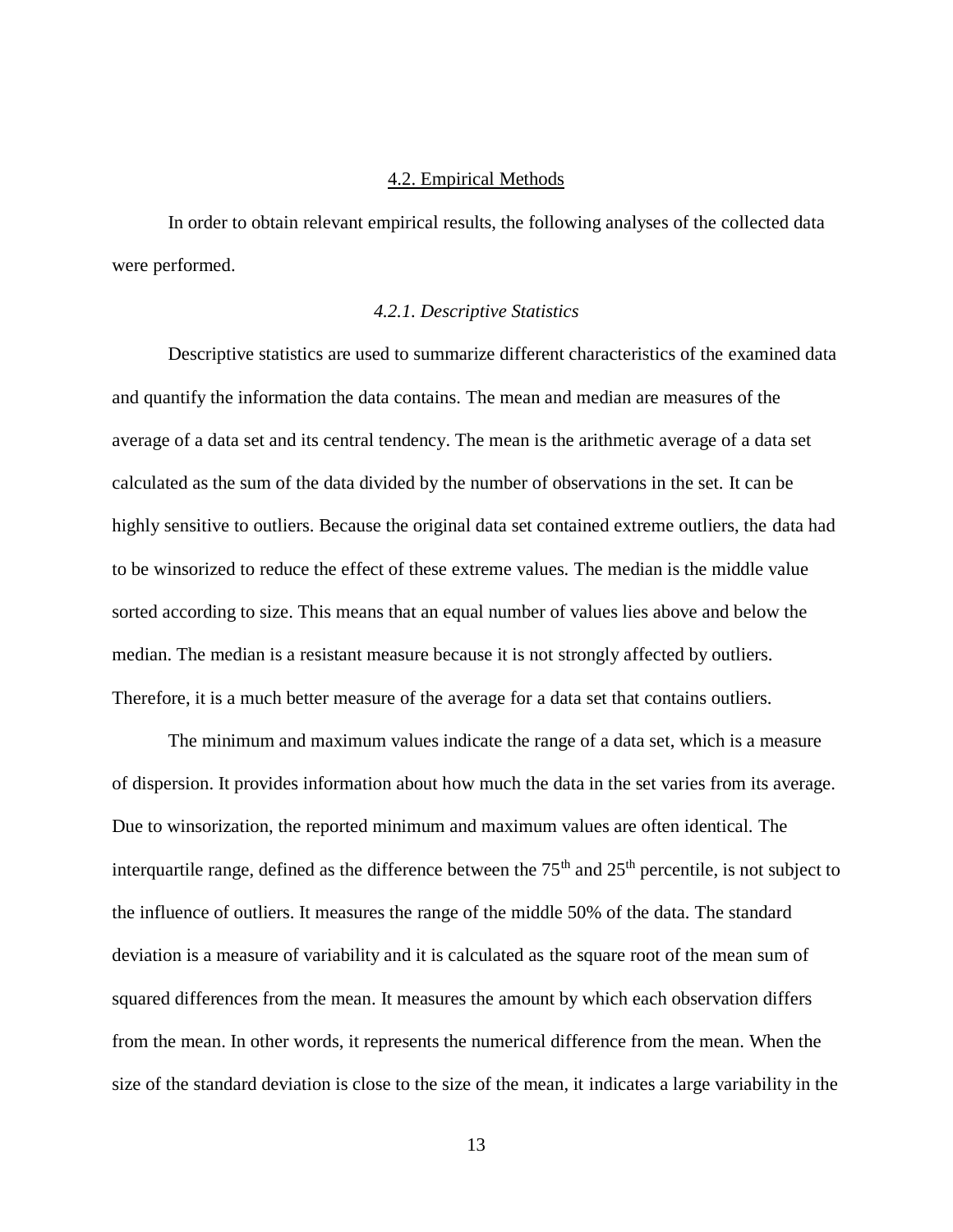data set. Because of its complex arithmetic relationship to the mean, the standard deviation is highly sensitive to outliers.

#### <span id="page-20-0"></span>*4.2.1.1. Distribution of Marital Events for Business Executives by State*

Based on the data collection as described in section 3 of this paper, 616 marriages and 190 divorces for 607 top executives, i.e., CEOs and CFOs, were identified. The analyzed sample contains records from 15 states where marriage and divorce records are publicly available. Table 1 reports the distribution of marital events, i.e., marriages and divorces, as well as the divorce to marriage ratios, by state. Figure 1 graphically illustrates the distribution of marital events for CEOs and CFOs by state.

#### <span id="page-20-1"></span>*4.2.1.2. Summary Statistics of Company Fundamentals and Annual Return*

Table 2 reports the summary statistics of company fundamentals, i.e., return on assets, return on equity, net profit margin, operating income, net income, retained earnings, total revenue, and total number of employees (Employees), and annual return based on the analysis of the full sample of observations (Panel A). Reported are the number of observations (N), mean, median, standard deviation (SD),  $25<sup>th</sup>$  percentile (Q<sub>1</sub>),  $75<sup>th</sup>$  percentile (Q<sub>2</sub>), and minimum (Min) and maximum (Max) values. N, i.e., the number of records per company characteristic, varies because some values in the analyzed sample were missing. Return on assets, return on equity, annual return, and net profit margin are reported as percentages. Earnings before interest and taxes, net income, retained earnings, and total revenue are reported in millions of dollars. The total number of employees is reported in thousands.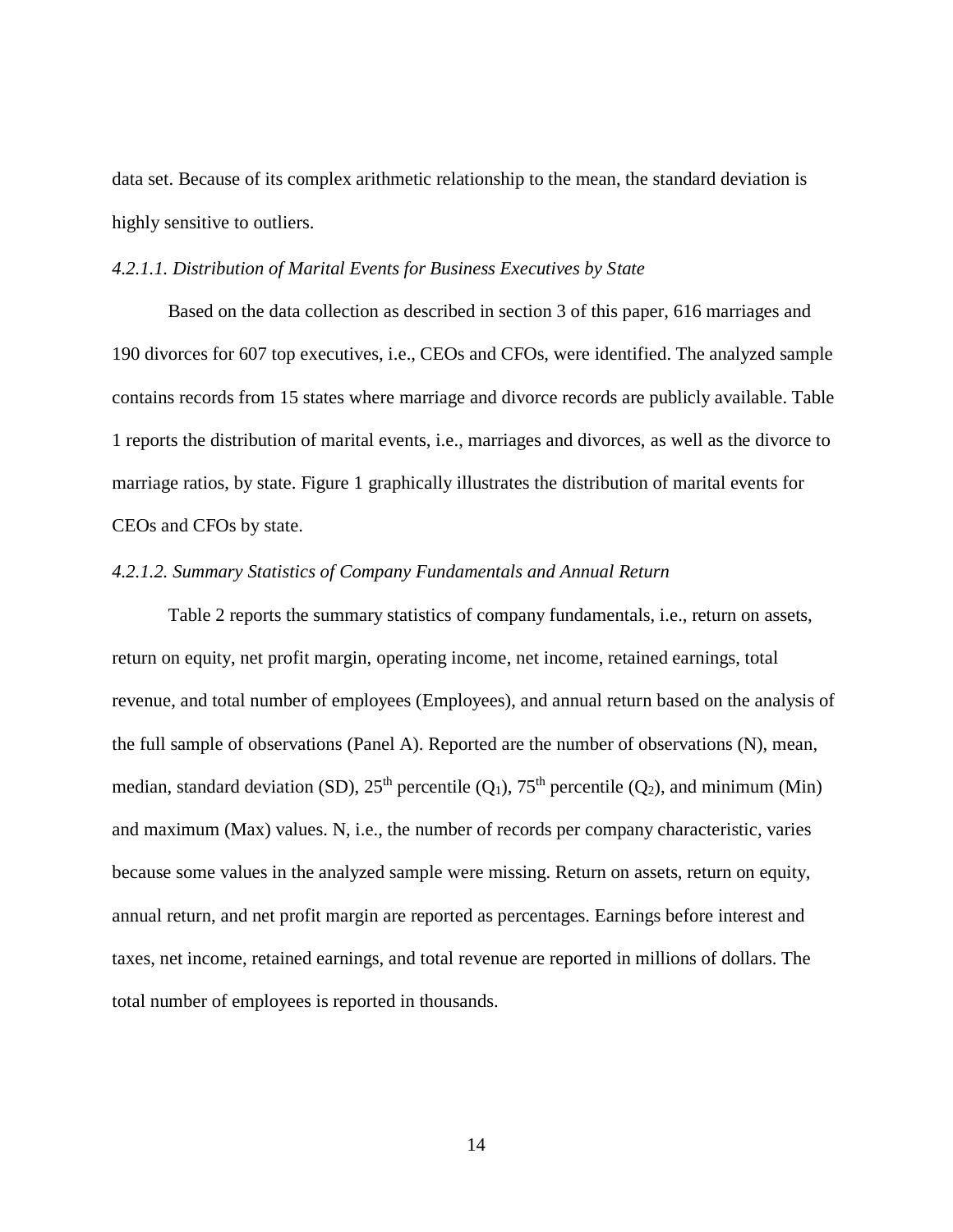## <span id="page-21-0"></span>*4.2.1.3. Summary Statistics of Company Fundamentals and Annual Return Sorted by Marital Status of Executives*

Marital status of the examined CEOs and CFOs was defined in two ways. Table 3 explains that simple sort is defined by status 1 and complex sort is defined by status 2. *Status 1* assigns a value of 0 to executives who have never been married, i.e., have no marital records within the 15 states for the sample period; a value of 1 to executives who have been married once or more than once and are still married, i.e., for whom only one marriage record was found or two marriage records and one divorce record were found; and a value of 2 to executives who have been divorced once or more than once and are divorced, i.e., for whom an equal number of marriage and divorce records was found within the 15 states for the sample period. Table 4 reports the summary statistics of company fundamentals and annual return sorted by status 1 (Panel B).

*Status 2* assigns a value of 0 to executives who have never been married, i.e., have no marital records within the 15 states for the sample period; a value of 1 to executives who have been married once and are still married, i.e., for whom only one marriage record was found; a value of 2 to executives who have been married once and are divorced, i.e., for whom one marriage and one divorce record were found; a value of 3 to executives who have been married more than once and are still married, i.e., for whom two marriage records and one divorce record were found; and a value of 4 to executives who have been married more than once and are divorced, i.e., for whom an equal number of marriage and divorce records was found within the 15 states for the sample period. Table 5 reports the summary statistics of company fundamentals and annual return sorted by status 2 (Panel C).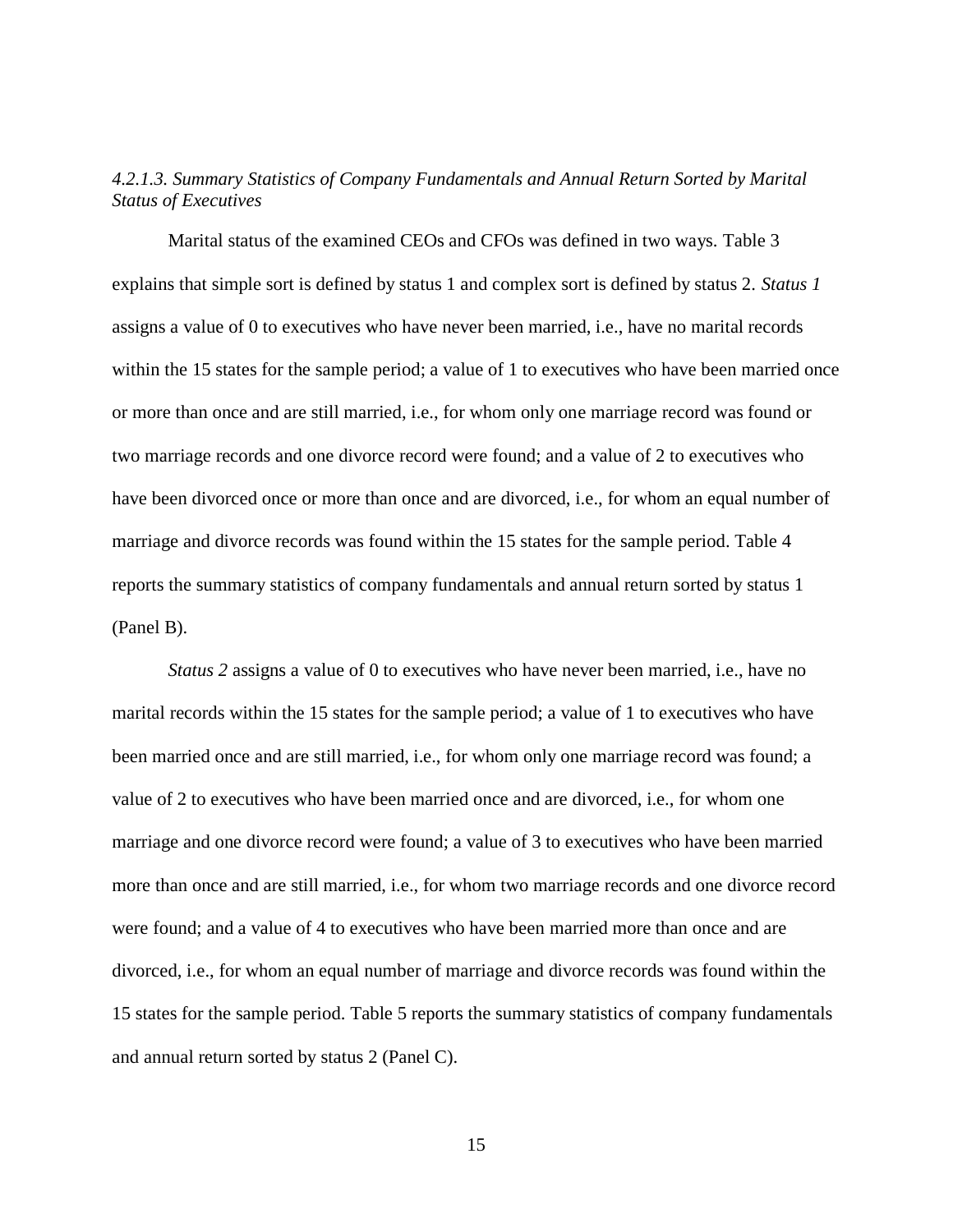#### *4.2.2. Regression Analysis*

<span id="page-22-0"></span>Regression analysis is a statistical method used to identify and analyze existing relationships among bivariate and multivariate data. It allows for predictions on a variable that are based on the available data for related variables. It measures the sensitivity of a variable to changes in related variables. The independent variables in a regression equation are called explanatory variables (predictors) because they serve to predict and explain the dependent variables. Regression equation is an equation that summarizes the relationship between a dependent variable and one or more independent (explanatory) variables.

The key independent variables whose effect on the selected dependent variables was analyzed are derived from the simple sort as defined by status 1 as explained in Table 3. Dummy variables were used to determine how different marital statuses of CEOs and CFOs affect the company performance and to find out how the levels of performance of these companies vary when groups of executives with differing marital statuses are compared against each other. The key independent variables and the respective dummy variables used for both the simple and multiple regressions are as follows:

The independent variable 'status 1' takes a value of 0, 1, and 2 as explained in Table 3. It is used to test whether a linear relationship between variables exists. The independent variable 'married' takes a value of 1 when an executive is married and 0 when he or she has never been married. It explains if and how the company performance changes when groups of never married and married executives are compared and whether the relationship between the dependent and independent variable is significant. The explanatory variable 'divorced' takes a value of 1 when an executive is divorced and 0 when he or she has never been married. It explains if and how the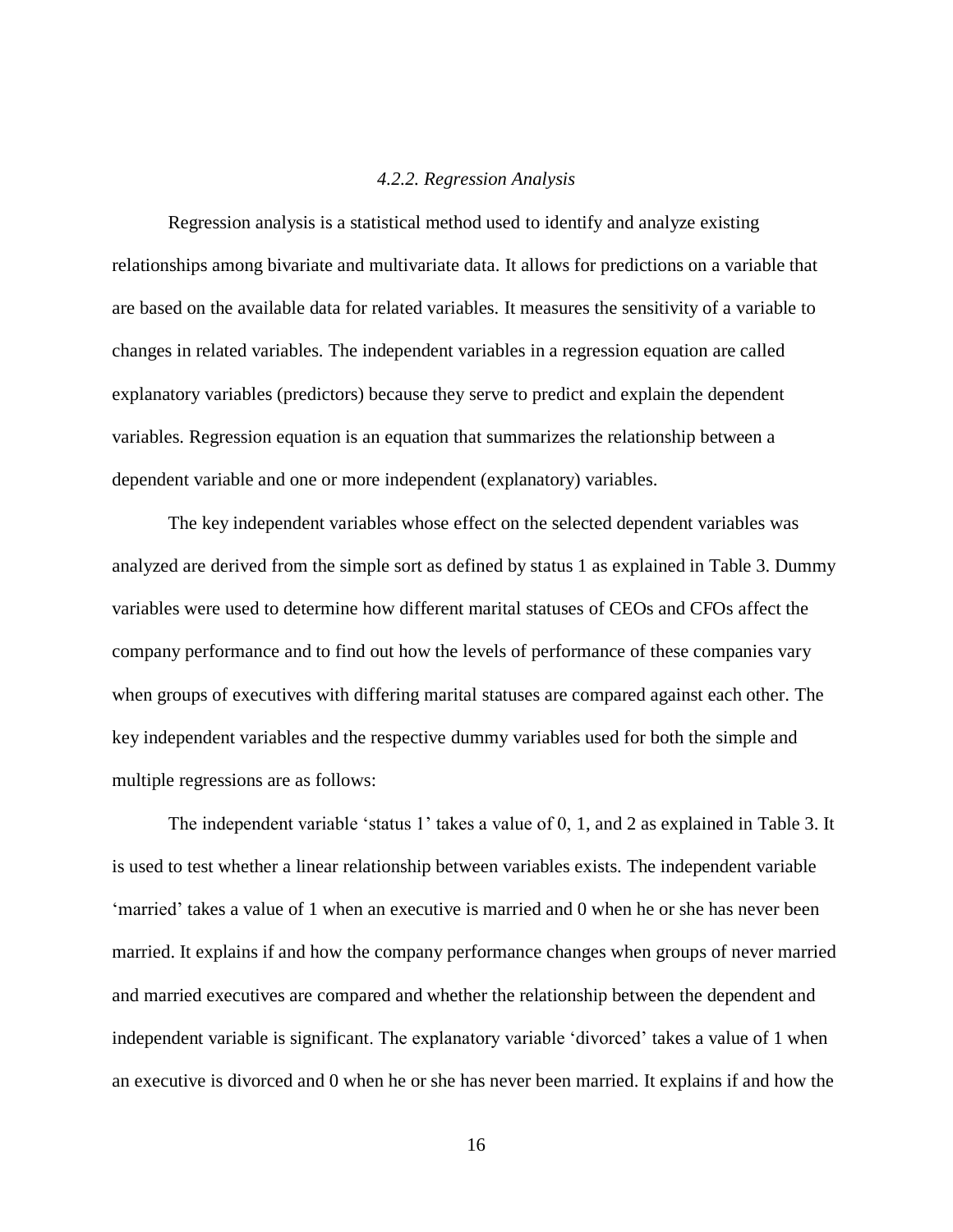company performance changes when groups of never married and divorced executives are compared and whether the relationship between the dependent and independent variables is significant. The key independent variable 'divorced 2' takes a value of 1 when an executive is divorced and 0 when he or she is married. As in previous cases, this variable explains if and how the company performance changes when groups of married and divorced executives are compared and whether the relationship between the dependent and independent variable is significant. The last independent variable 'ever married' takes a value of 1 when an executive is married or divorced and a value of 0 when he or she has never been married. It is used to determine if and how the company performance changes when a group of married and divorced executives pooled together is compared against a group of never married executives and whether the relationship between the dependent and independent variable is significant.

The coefficient of determination,  $R^2$  (R-squared), provides information regarding how well a regression equation fits the data. It is based on the ratio of  $SS_E/SS_T$  where  $SS_E$  is the sum of squared errors and  $SS<sub>T</sub>$  is the total sum of squares. This ratio accounts for the part of total variability that is not explained by the regression. Therefore,  $\mathbb{R}^2$  represents the part of total variability that is explained by the regression because  $R^2 = (1 - SS_E / SS_T)$ .

#### <span id="page-23-0"></span>*4.2.2.1. Simple Regression Analysis*

Simple regression involves only one independent variable which is the key independent variable defined by the marital status of the group of examined business executives. The regression is based on a linear equation

$$
Y = a + bX,
$$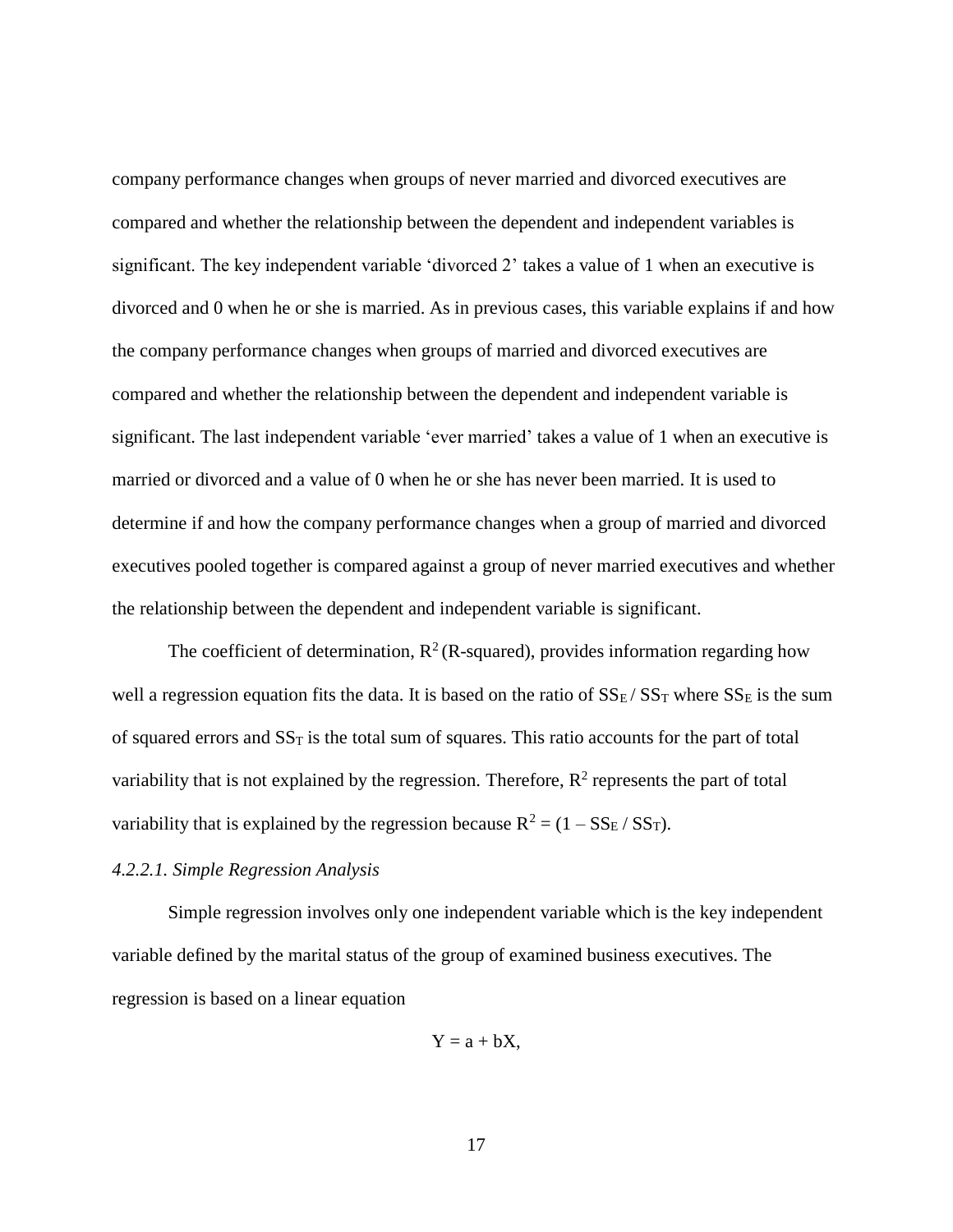where Y represents the dependent variable, which is the company performance measure, i.e., company characteristic or annual return, and X represents the key independent variable analyzed, which is the marital status of executives as defined above. A specific example of a simple regression equation is:

Return on assets =  $\alpha + \beta \times$  married' dummy variable

Table 6 reports the results of the simple regression analysis of company fundamentals and annual return based on the marital status of business executives, i.e., CEOs and CFOs.

#### <span id="page-24-0"></span>*4.2.2.2. Multiple Regression Analysis*

Multiple regression involves other control variables besides the key independent variable, i.e., it must involve at least two explanatory variables. It is important to include other independent variables to obtain an improved fit of the regression equation. The regression is based on a linear equation

$$
Y = a + b_1X_1 + b_2X_2 + b_3X_3 + \ldots + b_iX_i,
$$

where Y represents the dependent variable, which is the company performance measure, i.e., company characteristic or annual return;  $X_1$  represents the key independent variable analyzed, which is the marital status of executives as defined above, and  $X_2, X_3, \ldots, X_i$  are the other company-level control variables employed, i.e. total assets, the age of executives, the position held by the executives (CEO or CFO) defined as 'if CEO', and the SIC (Standard Industrial Classification) code dummy variables. The independent variable 'if CEO' takes a value of 0 when the executive is a CFO and a value of 1 when the executive is a CEO.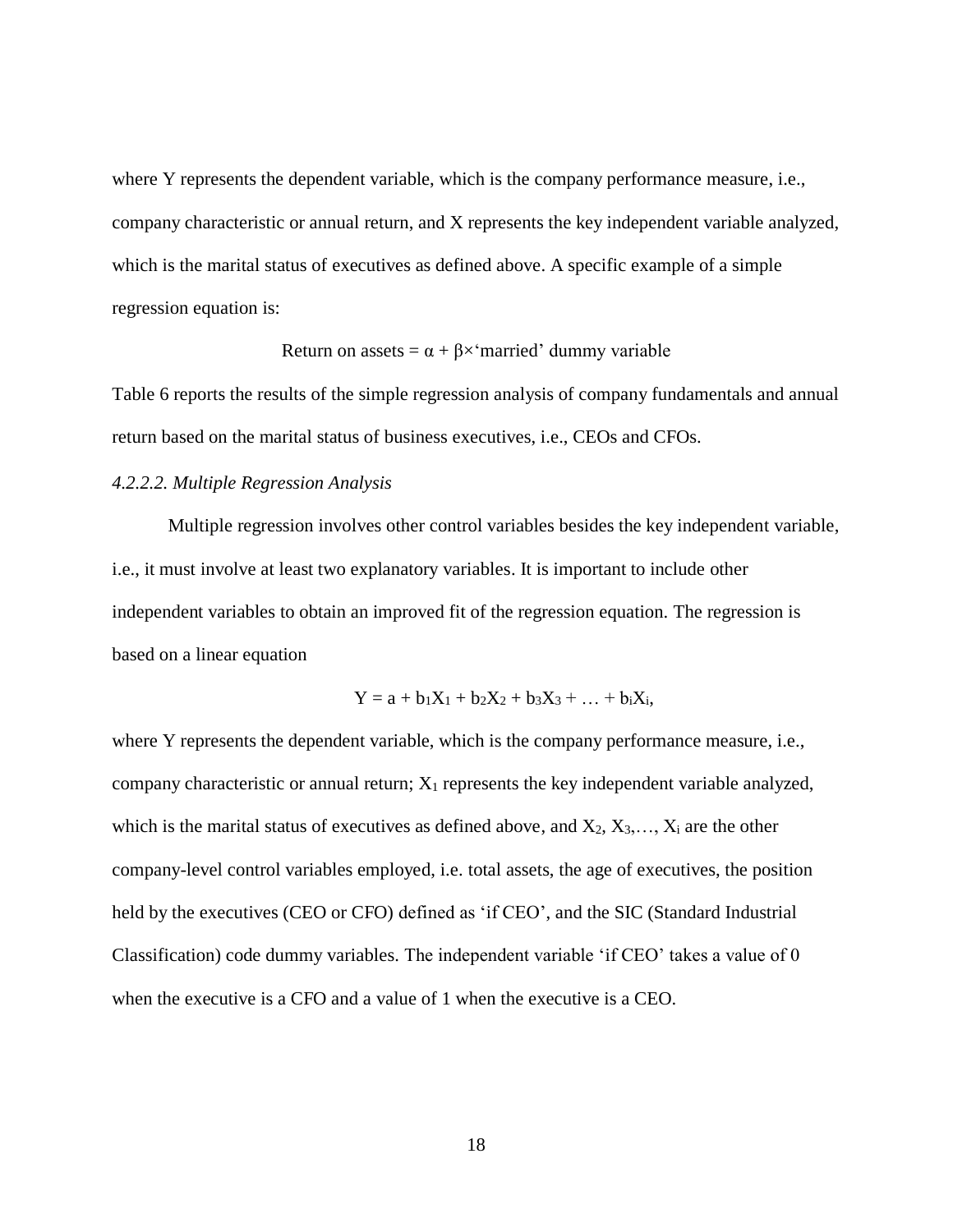A specific example of a multiple regression equation is as follows:

Net income =  $\alpha + \beta_1 \times$ ' divorced' dummy +  $\beta_2 \times$ total assets +  $\beta_3 \times$ age

+  $\beta_4$ <sup>x</sup> if CEO' dummy variable +  $\beta_5$ <sup>x</sup> SIC' dummy variable

Table 7 reports the results of the multiple regression analysis of company fundamentals and annual return based on the marital status of business executives, i.e., CEOs and CFOs.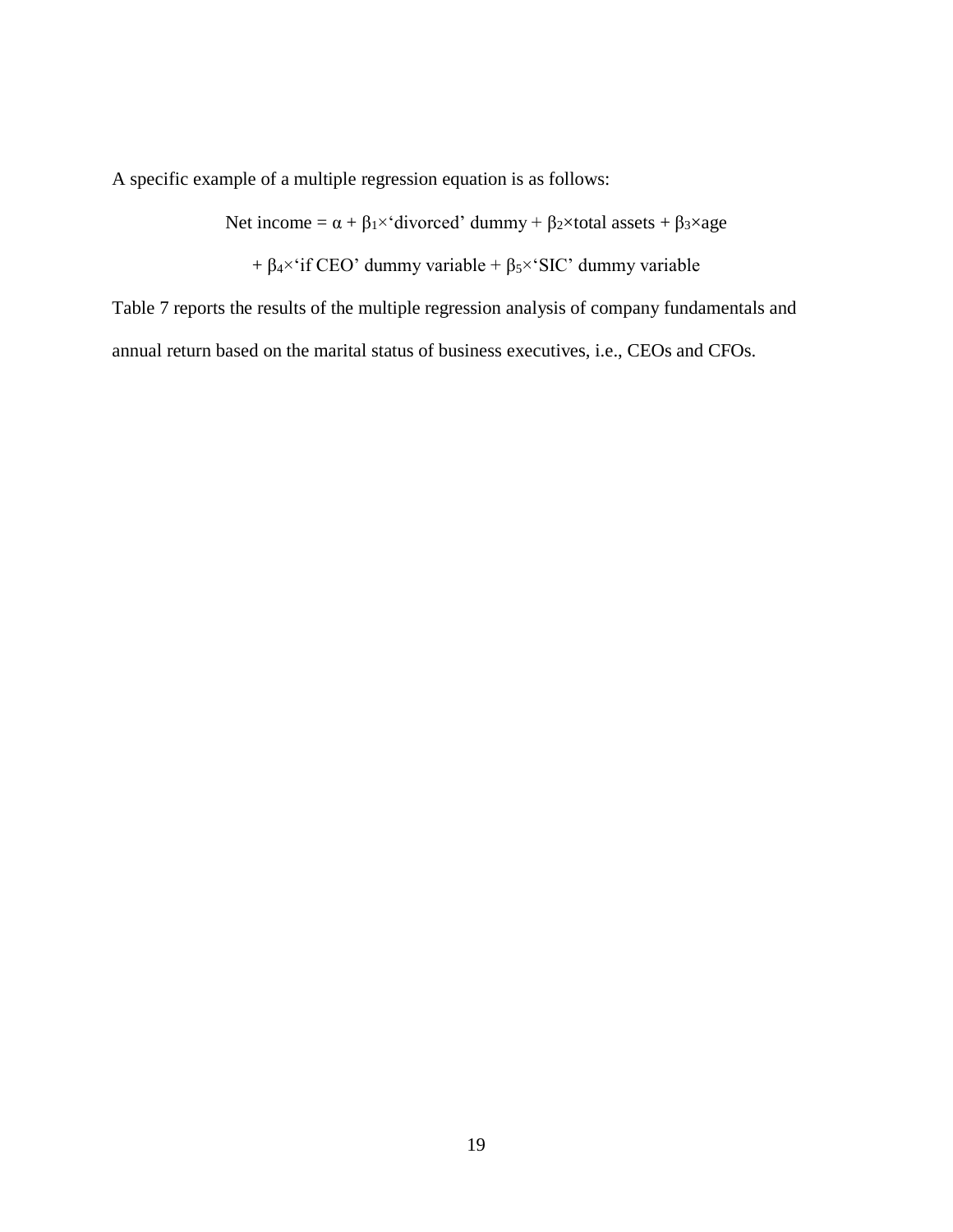## **5. EMPIRICAL RESULTS**

#### 5.1. Distribution of Marital Events for Business Executives

<span id="page-26-1"></span><span id="page-26-0"></span>As the results recorded in Table 1 show, the highest number of marriages, i.e., 238 and 177, is reported in California and Texas, respectively. On the other hand, the highest number of divorces is reported in Texas and Florida, i.e., 84 and 26, respectively, although only 44 relevant marriage records were found in the state of Florida. No marriage and no divorce records for the examined executives were found in the state of Utah. No divorce records but only one marriage record was found in Pennsylvania while no divorce records and 25 marriage records were found in Colorado. Therefore, the divorce rate for the CEOs and/or CFOs living in these two states is equal to zero. An equal number of marriage and divorce records were found in the state of Nevada, Rhode Island, and Virginia which means that the divorce rate for these three states is equal to 1. California, with the highest number of marriage records of top executives reported at 238 and only 14 divorce records found, has a very low divorce rate, specifically a rate of 0.06. This result may be affected by limited ability to identify and collect all relevant records as explained in section 3 of the paper.

Consistent with the findings by Dr. Lu, Ray, and Teo (2016) in their research paper on the impact of limited attention of hedge fund managers exposed to marital events, the overall ratio of divorces to marriages is lower than the divorce to marriage ratio of the general public in the United States (two marriages per one divorce). This finding can be explained by lower divorce rates for college-educated individuals as documented by Isen and Stevenson (2010) in their study on trends in marriage, divorce, and fertility. Figure 1 shows the graphical distribution of marital events, i.e., marriages and divorces, by state.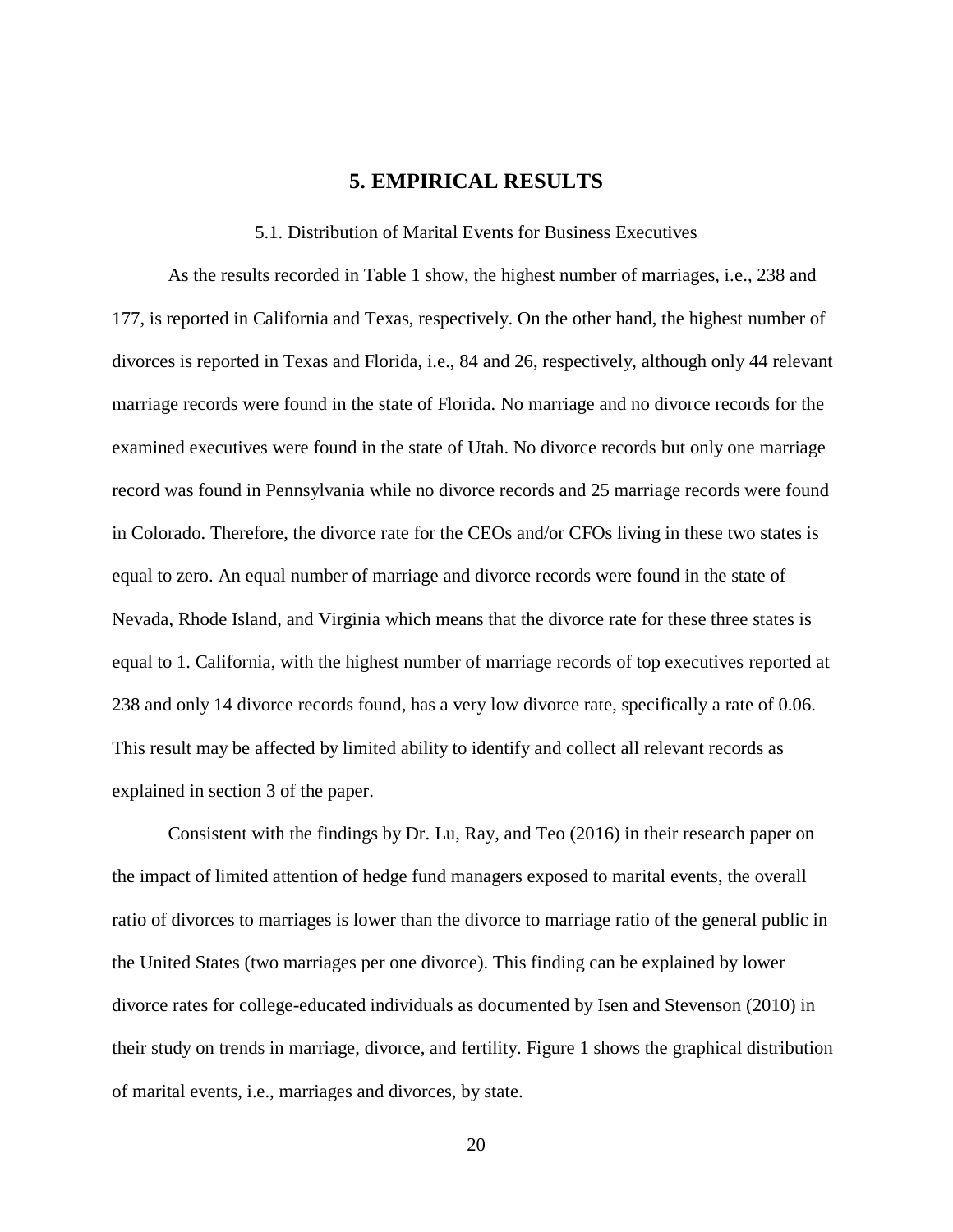#### <span id="page-27-0"></span>**Table 1 Distribution of marital events for business executives**

This table reports the distribution of marital events, i.e., marriages and divorces, for business executives, i.e., CEOs and CFOs, by state. Divorce rate represents the ratio of the number of divorces to the number of marriages per state. The sample includes records from 15 states. The sample period ranges from January 1992 to December 2012.

| <b>State</b>   |                | Marriage   |                | Divorce    |                | Total      | Divorce rate |
|----------------|----------------|------------|----------------|------------|----------------|------------|--------------|
|                | <b>Number</b>  | Percentage | Number         | Percentage | <b>Number</b>  | Percentage |              |
| Arizona        | 8              | 1.30       | 5              | 2.63       | 13             | 1.61       | 0.63         |
| California     | 238            | 38.64      | 14             | 7.37       | 252            | 31.27      | 0.06         |
| Colorado       | 25             | 4.06       | $\mathbf{0}$   | 0.00       | 25             | 3.10       | 0.00         |
| Connecticut    | 40             | 6.49       | 11             | 5.79       | 51             | 6.33       | 0.28         |
| Florida        | 44             | 7.14       | 26             | 13.68      | 70             | 8.68       | 0.59         |
| Georgia        | 31             | 5.03       | 11             | 5.79       | 42             | 5.21       | 0.35         |
| Kentucky       | 11             | 1.79       | 3              | 1.58       | 14             | 1.74       | 0.27         |
| North Carolina | 11             | 1.79       | 9              | 4.74       | 20             | 2.48       | 0.82         |
| Nevada         | 11             | 1.79       | 11             | 5.79       | 22             | 2.73       | 1.00         |
| Ohio           | 16             | 2.60       | 13             | 6.84       | 29             | 3.60       | 0.81         |
| Pennsylvania   | 1              | 0.16       | $\overline{0}$ | 0.00       | 1              | 0.12       | 0.00         |
| Rhode Island   | $\overline{2}$ | 0.32       | $\overline{2}$ | 1.05       | $\overline{4}$ | 0.50       | 1.00         |
| Texas          | 177            | 28.73      | 84             | 44.21      | 261            | 32.38      | 0.47         |
| Utah           | $\overline{0}$ | 0.00       | $\overline{0}$ | 0.00       | $\Omega$       | 0.00       | n/a          |
| Virginia       | 1              | 0.16       | $\mathbf{1}$   | 0.53       | $\overline{c}$ | 0.25       | 1.00         |
| Total          | 616            | 100        | 190            | 100        | 806            | 100        | 0.31         |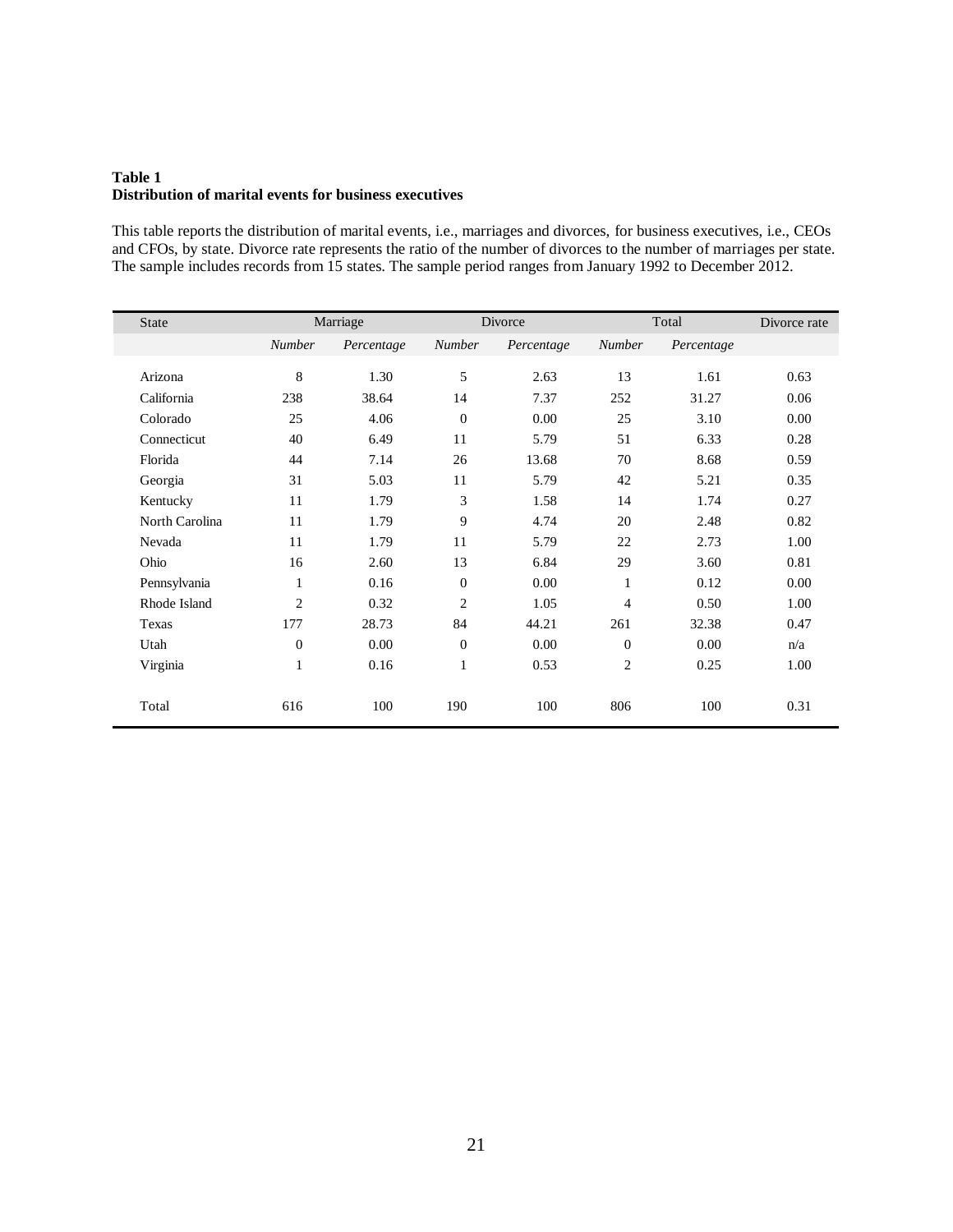

<span id="page-28-1"></span>**Figure 1: Distribution of marital events for business executives** This graph shows the distribution of marital events, i.e., marriages and divorces, for business executives, i.e., CEOs and CFOs, grouped by state.

#### 5.2. Summary Statistics of Company Fundamentals and Annual Return

<span id="page-28-0"></span>The summary statistics of the analyzed company fundamentals and annual return are presented in Tables 2, 4, and 5 which show the results for the full sample of observations (Panel A), simple sort defined by status1 (Panel B), and complex sort defined by status 2 (Panel C), respectively. The description of status 1 and status 2 as well as the corresponding numerical representation is documented in Table 3.

The data reported in Table 2, specifically the minimum and maximum values, indicates that the entire sample is strongly affected by outliers even though the data set was winsorized prior to the analysis. That is also why in all instances the size of the standard deviation exceeds the size of the mean which indicates that the data set is subject to a large variability. In case of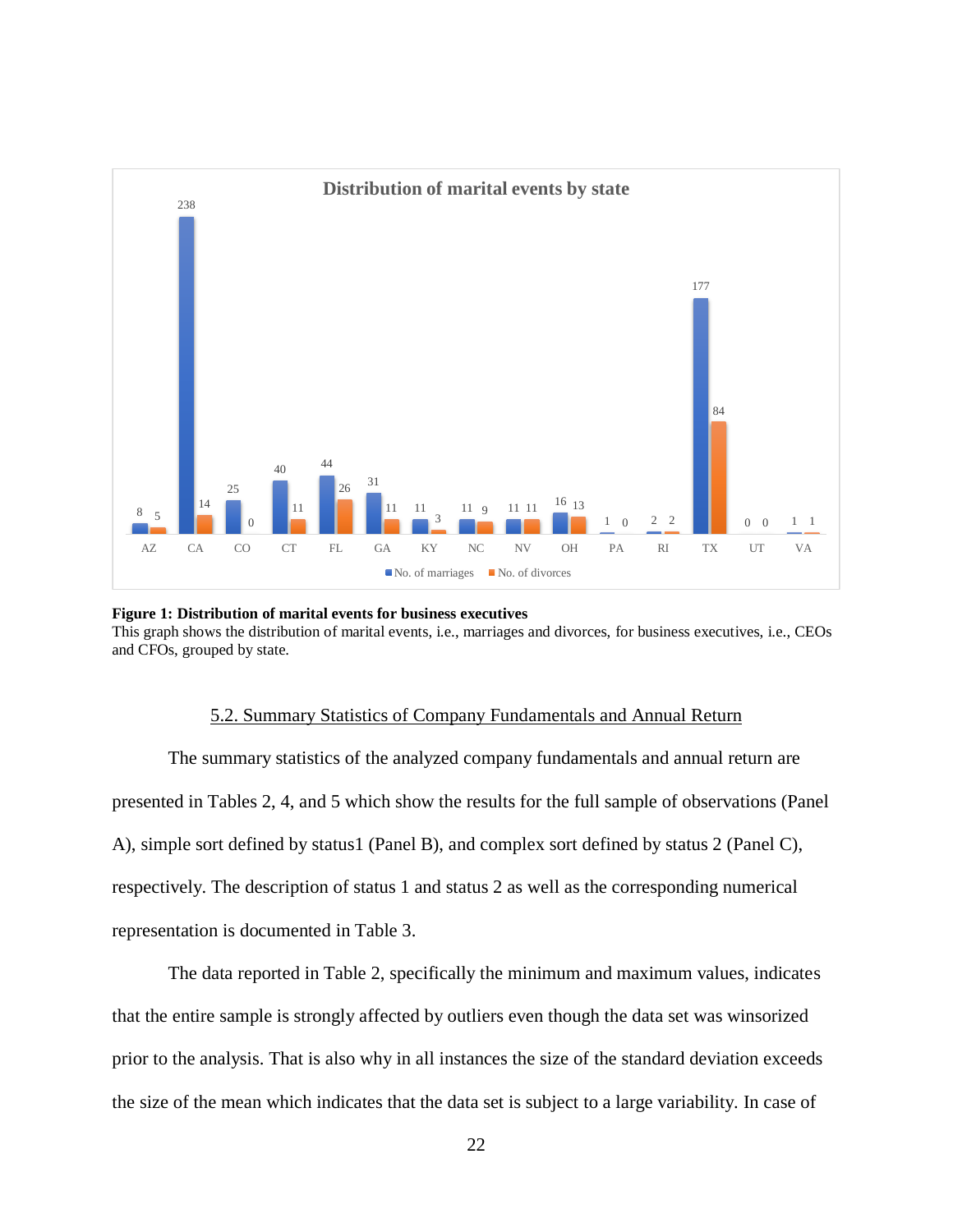annual return, operating income, net income, retained earnings, total revenue, and number of employees, the mean is greater than the median which indicates that the distributions are skewed right. In case of ROA, ROE, and net profit margin, the mean is smaller than the median which indicates that the distributions are skewed left. Because of the presence of outliers within the data set, the median, as a resistant measure, is a better measure of the average for variables that have the mean significantly different from the median.

#### <span id="page-29-0"></span>**Table 2 Summary statistics of company fundamentals and annual return: Panel A Full sample**

This table reports the summary statistics of company fundamentals, i.e., return on assets, return on equity, net profit margin, operating income, net income, retained earnings, total revenue, and total number of employees (Employees), and annual return based on the analysis of the full sample of observations. Reported are the number of observations (N), mean, median, standard deviation (SD),  $25<sup>th</sup>$  percentile (Q<sub>1</sub>),  $75<sup>th</sup>$  percentile (Q<sub>3</sub>), and minimum (Min) and maximum (Max) values. N, i.e., the number of records per company characteristic, varies because some values in the analyzed sample were missing. Return on assets, return on equity, annual return, and net profit margin are reported as percentages. Operating income, net income, retained earnings, and total revenue are reported in millions of dollars. The total number of employees is reported in thousands. The sample period ranges from January 1992 to December 2012.

|                      | Summary statistics of company fundamentals and annual return |         |         |          |           |         |            |          |  |  |  |  |  |  |
|----------------------|--------------------------------------------------------------|---------|---------|----------|-----------|---------|------------|----------|--|--|--|--|--|--|
| Panel A: Full sample |                                                              |         |         |          |           |         |            |          |  |  |  |  |  |  |
| Variable             | $\boldsymbol{N}$                                             | Mean    | Median  | SD       | $Q_I$     | $Q_3$   | Min        | Max      |  |  |  |  |  |  |
| Return on assets     | 10218                                                        | 3.53%   | 5.00%   | 11.72%   | 1.57%     | 8.85%   | $-59.17\%$ | 28.46%   |  |  |  |  |  |  |
| Return on equity     | 10218                                                        | 7.12%   | 11.24%  | 40.43%   | 4.03%     | 17.84%  | $-230.56%$ | 171.18%  |  |  |  |  |  |  |
| Annual return        | 10036                                                        | 11.54%  | 4.12%   | 55.06%   | $-21.22%$ | 30.74%  | $-79.42%$  | 272.31%  |  |  |  |  |  |  |
| Net profit margin    | 10210                                                        | 2.91%   | 4.97%   | 17.20%   | 1.41%     | 9.27%   | $-106.26%$ | 32.35%   |  |  |  |  |  |  |
| Operating income     | 10198                                                        | 470.28  | 91.89   | 1339.46  | 26.75     | 312.40  | $-250.48$  | 10066.00 |  |  |  |  |  |  |
| Net income           | 10218                                                        | 235.59  | 42.75   | 845.10   | 8.25      | 157.22  | $-1006.00$ | 6310.00  |  |  |  |  |  |  |
| Retained earnings    | 10184                                                        | 1059.60 | 181.27  | 3710.53  | 26.07     | 696.95  | $-3557.39$ | 27997.00 |  |  |  |  |  |  |
| Total revenue        | 10218                                                        | 4281.26 | 1040.64 | 10590.65 | 388.92    | 3207.00 | 26.07      | 77349.00 |  |  |  |  |  |  |
| <b>Employees</b>     | 10151                                                        | 16.60   | 4.77    | 34.43    | 1.47      | 15.00   | 0.12       | 220.09   |  |  |  |  |  |  |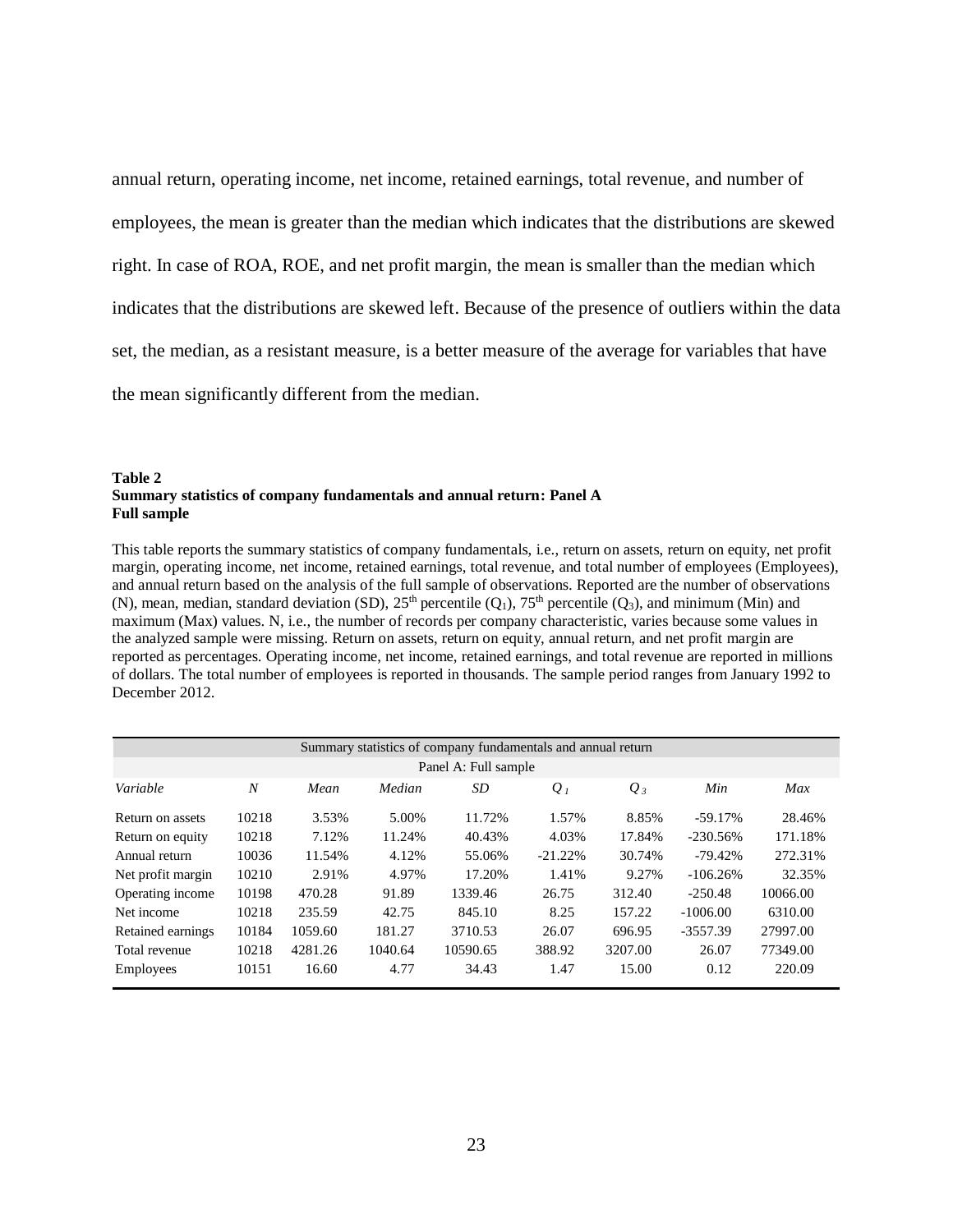*Simple sort* means that business executives, i.e., CEOs and CFOs, are sorted by their current marital status, i.e., never married, married, and divorced. Therefore, *status 1* assigns a value of 0 to executives who have never been married, i.e., have no marital records within the 15 states for the sample period; a value of 1 to executives who have been married once or more than once and are still married, i.e., for whom only one marriage record was found or two marriage records and one divorce record were found; and a value of 2 to executives who have been divorced once or more than once and are divorced, i.e., for whom an equal number of marriage and divorce records was found within the 15 states for the sample period.

*Complex sort* means that business executives, i.e., CEOs and CFOs, are sorted by their current marital status as well as the number of times they have been married or divorced, i.e., never married, married once and still married, married once and divorced, married more than once and still married, and married more than once and divorced. Consequently, *status 2* assigns a value of 0 to executives who have never been married, i.e., have no marital records within the 15 states for the sample period; a value of 1 to executives who have been married once and are still married, i.e., for whom only one marriage record was found; a value of 2 to executives who have been married once and are divorced, i.e., for whom one marriage and one divorce record were found; a value of 3 to executives who have been married more than once and are still married, i.e., for whom two marriage records and one divorce record were found; and a value of 4 to executives who have been married more than once and are divorced, i.e., for whom an equal number of marriage and divorce records was found within the 15 states for the sample period.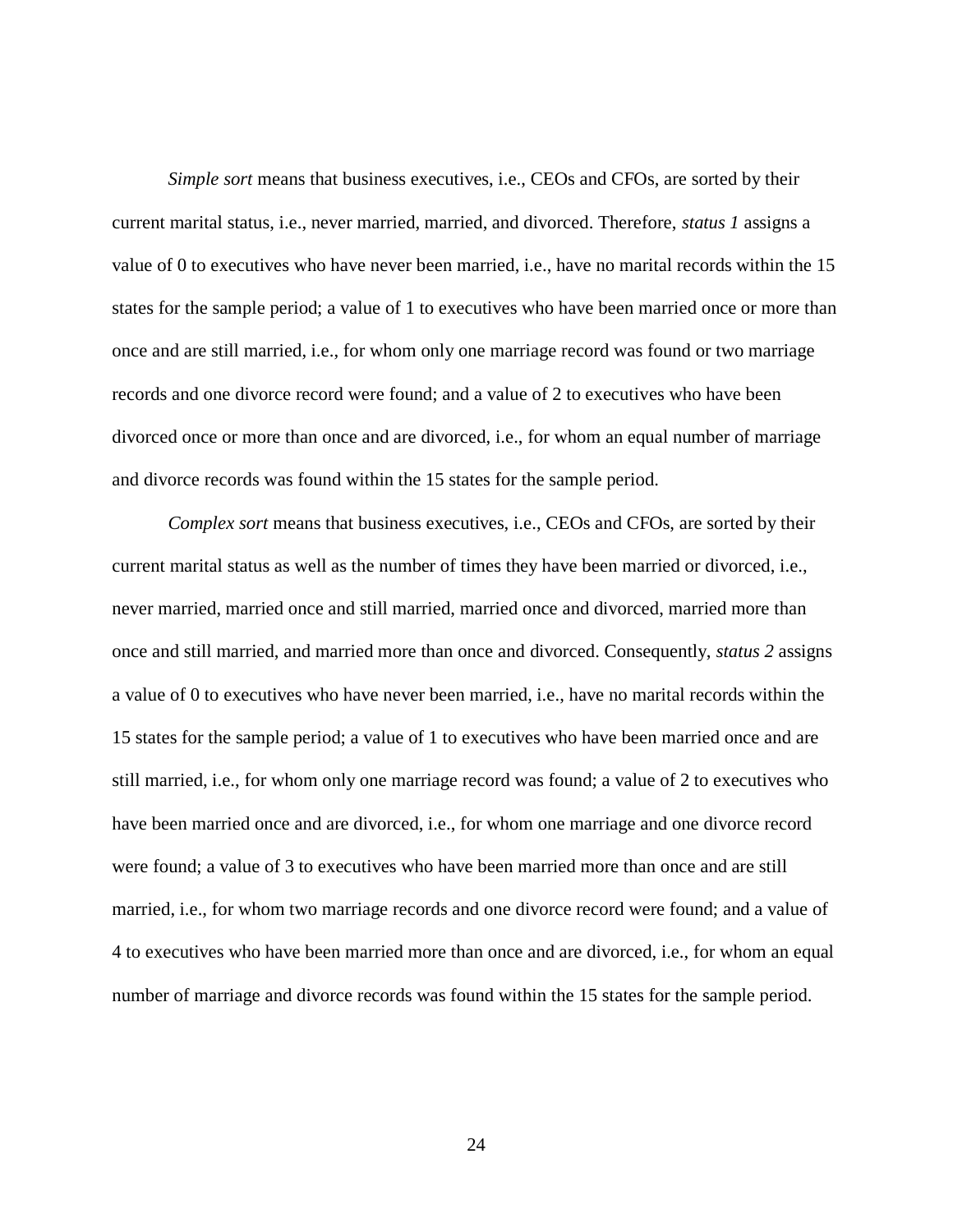#### <span id="page-31-0"></span>**Table 3 Explanation of sort by marital status and number of marital events per executive**

This table shows how business executives are sorted based on their current marital status according to the simple sort and complex sort.

| Status 1            | Simple sort                      |
|---------------------|----------------------------------|
| $\Omega$            | Never married                    |
|                     | Married                          |
| 2                   | Divorced                         |
|                     |                                  |
| Status <sub>2</sub> | Complex sort                     |
| 0                   | Never married                    |
|                     | Married once, married            |
| 2                   | Married once, divorced           |
| 3                   | Married more than once, married  |
| 4                   | Married more than once, divorced |
|                     |                                  |

Panel B in Table 4 shows that the largest number of observations (close to 7,400) per variable comes from companies that have a CEO or a CFO who has never been married. About 2100 observations come from companies whose examined executive is married, and about 720 observations come from companies whose chief executive is divorced. The median values for ROA, ROE, annual return, and net profit margin are close across the three marital statuses. However, the highest median ROA and net profit margin are reported for 'never married,' the highest median ROE is reported for 'divorced,' and the highest median annual return is reported for 'married.' On the contrary, the lowest median ROA, ROE, and net profit margin are reported for 'married,' whereas the lowest median annual return is reported for 'never married.' Next, the highest median operating income, net income, retained earnings, total revenue, and number of employees are reported for category 'divorced' while the lowest median values for these five variables are reported for category 'married.' Respective graphs are presented in Appendix A.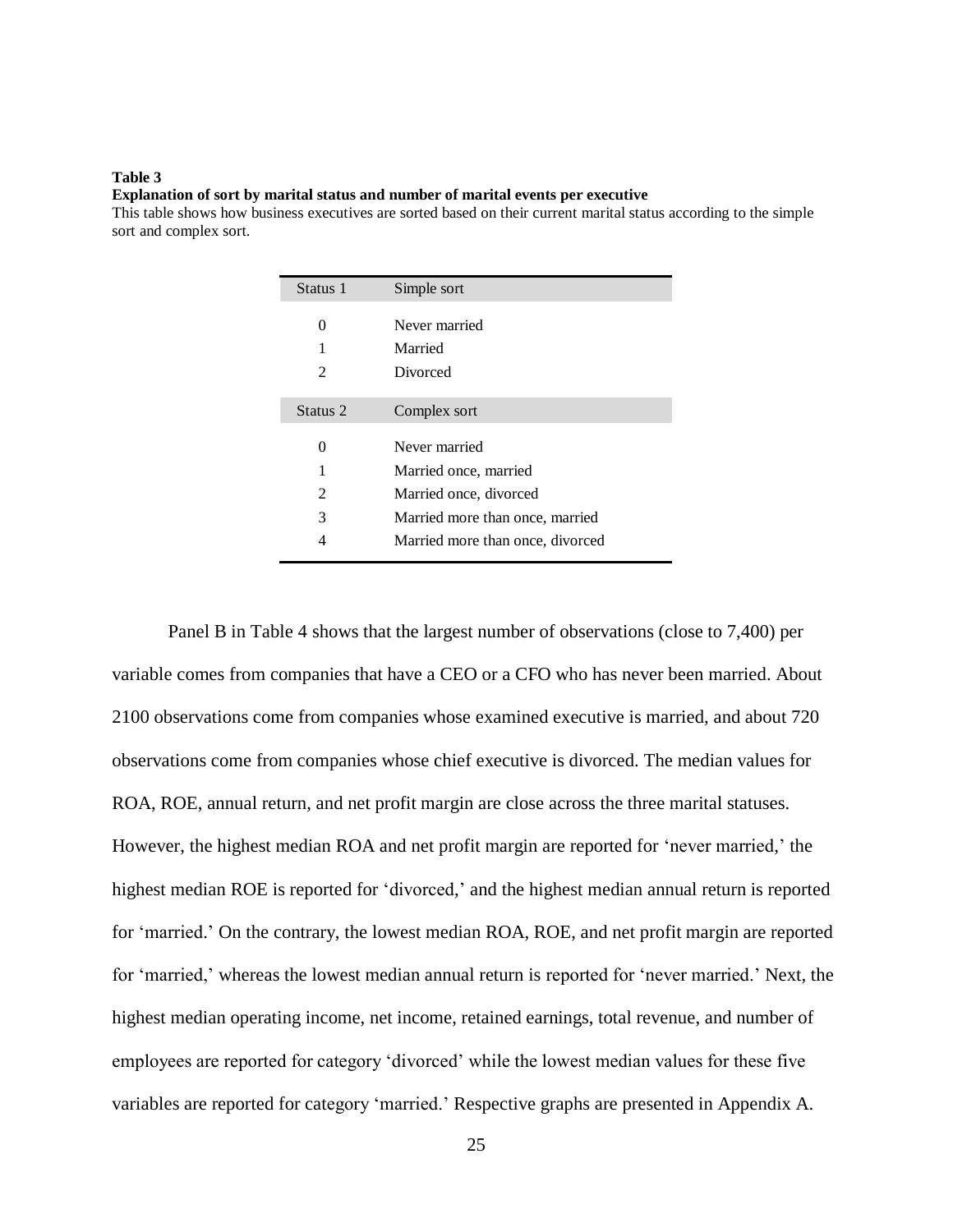Consistent with the analysis of the median values is also the analysis of the mean values of the selected variables. The summary statistics reported in Panel B indicate that marriage has a negative effect on company performance, whereas divorce proves beneficial in the form of an increase in company performance measures.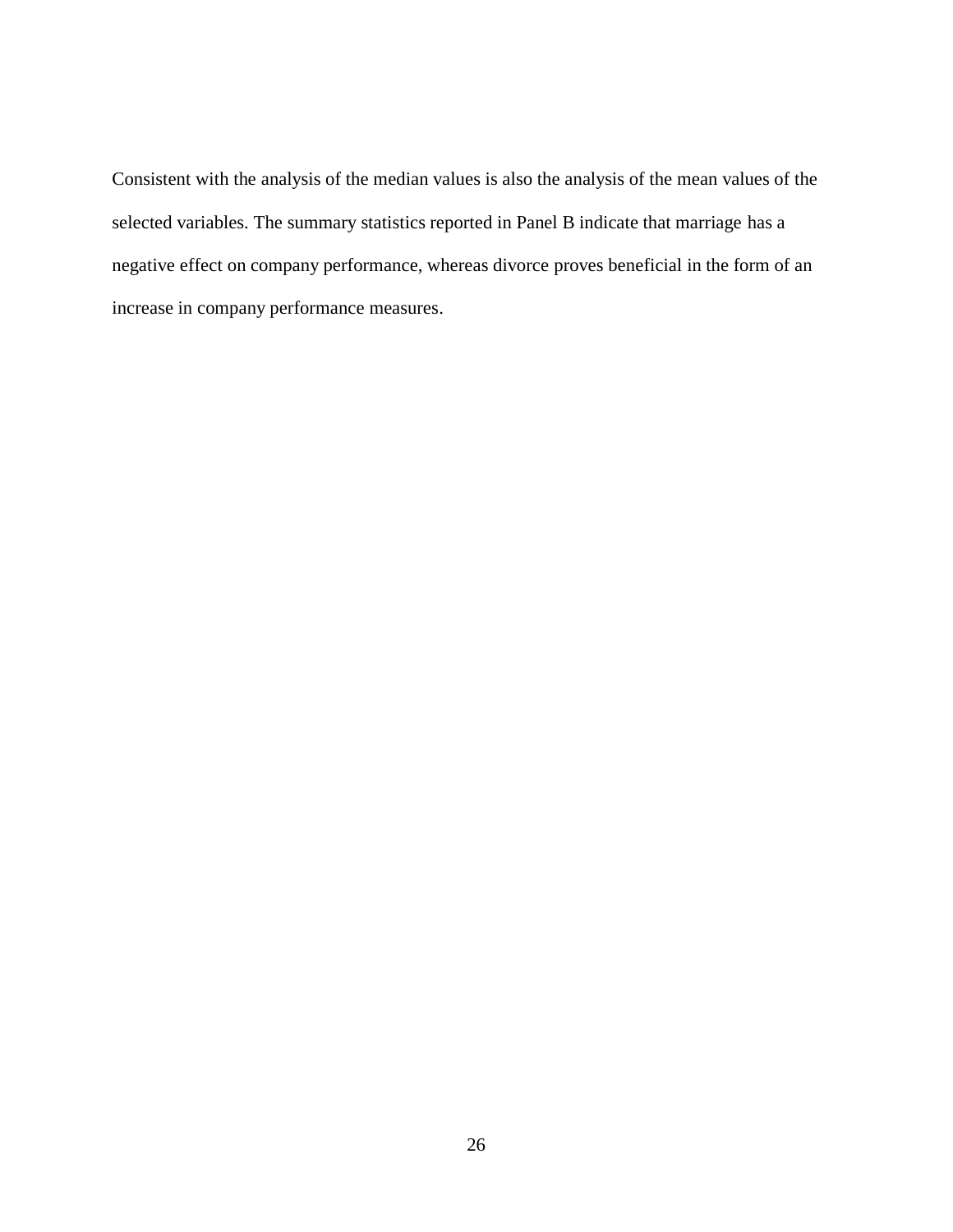#### <span id="page-33-0"></span>**Table 4 Summary statistics of company fundamentals and annual return: Panel B Sorted by status 1**

This table reports company fundamentals, i.e., return on assets, return on equity, net profit margin, operating income, net income, retained earnings, total revenue, and total number of employees (Employees), and annual return grouped by marital status of business executives, i.e., CEOs and CFOs. The analysis was performed based on the simple sort defined by status 1 which is explained in Table 3.

Reported are the number of observations (N), mean, median, standard deviation (SD),  $25^{th}$  percentile (Q<sub>1</sub>),  $75^{th}$ percentile  $(Q_3)$ , and minimum (Min) and maximum (Max) values. N, i.e., the number of records per company characteristic sorted by status 1, varies because some values in the analyzed sample were missing. Return on assets, return on equity, annual return, and net profit margin are reported as percentages. Operating income, net income, retained earnings, and total revenue are reported in millions of dollars. The total number of employees is reported in thousands. Minimum and maximum values are identical across the simple sort due to winsorization. The sample period ranges from January 1992 to December 2012.

| Summary statistics of company fundamentals and annual return |                             |                  |         |         |           |           |         |            |          |  |  |  |
|--------------------------------------------------------------|-----------------------------|------------------|---------|---------|-----------|-----------|---------|------------|----------|--|--|--|
|                                                              | Panel B: Sorted by status 1 |                  |         |         |           |           |         |            |          |  |  |  |
| Variable                                                     | <b>Status</b>               | $\boldsymbol{N}$ | Mean    | Median  | <b>SD</b> | $Q_I$     | $Q_3$   | Min        | Max      |  |  |  |
| Return on assets                                             | $\overline{0}$              | 7390             | 3.66%   | 5.07%   | 11.55%    | 1.63%     | 8.82%   | $-59.17%$  | 28.46%   |  |  |  |
|                                                              | $\mathbf{1}$                | 2104             | 2.98%   | 4.73%   | 12.90%    | 1.09%     | 9.11%   | $-59.17%$  | 28.46%   |  |  |  |
|                                                              | $\overline{2}$              | 724              | 3.85%   | 5.02%   | 9.64%     | 2.10%     | 8.38%   | $-59.17%$  | 28.46%   |  |  |  |
| Return on equity                                             | $\boldsymbol{0}$            | 7390             | 7.65%   | 11.37%  | 40.77%    | 4.19%     | 17.94%  | $-230.56%$ | 171.18%  |  |  |  |
|                                                              | 1                           | 2104             | 4.96%   | 10.65%  | 40.83%    | 3.06%     | 17.61%  | $-230.56%$ | 171.18%  |  |  |  |
|                                                              | $\mathbf{2}$                | 724              | 7.90%   | 11.61%  | 35.36%    | 5.64%     | 17.49%  | $-230.56%$ | 171.18%  |  |  |  |
| Annual return                                                | $\mathbf{0}$                | 7253             | 11.05%  | 3.76%   | 53.76%    | $-20.81%$ | 30.30%  | $-79.42%$  | 272.31%  |  |  |  |
|                                                              | 1                           | 2066             | 12.71%  | 5.24%   | 59.60%    | $-23.69%$ | 32.30%  | $-79.42%$  | 272.31%  |  |  |  |
|                                                              | $\mathbf{2}$                | 717              | 13.16%  | 5.05%   | 54.38%    | $-18.88%$ | 31.54%  | $-79.42%$  | 272.31%  |  |  |  |
| Net profit margin                                            | $\mathbf{0}$                | 7389             | 3.04%   | 5.01%   | 16.72%    | 1.47%     | 9.11%   | $-106.26%$ | 32.35%   |  |  |  |
|                                                              | 1                           | 2103             | 2.08%   | 4.86%   | 19.02%    | 1.13%     | 9.70%   | $-106.26%$ | 32.35%   |  |  |  |
|                                                              | $\sqrt{2}$                  | 718              | 3.95%   | 4.96%   | 16.40%    | 1.62%     | 9.07%   | $-106.26%$ | 32.35%   |  |  |  |
| Operating income                                             | $\boldsymbol{0}$            | 7374             | 480.85  | 100.25  | 1335.49   | 29.01     | 328.40  | $-250.48$  | 10066.00 |  |  |  |
|                                                              | 1                           | 2100             | 387.16  | 64.00   | 1182.87   | 18.30     | 223.31  | $-250.48$  | 10066.00 |  |  |  |
|                                                              | $\mathfrak{2}$              | 724              | 603.64  | 121.43  | 1736.36   | 39.29     | 394.34  | $-250.48$  | 10066.00 |  |  |  |
| Net income                                                   | $\boldsymbol{0}$            | 7390             | 242.99  | 46.97   | 852.46    | 8.76      | 166.51  | $-1006.00$ | 6310.00  |  |  |  |
|                                                              | 1                           | 2104             | 179.45  | 29.21   | 723.57    | 4.79      | 112.69  | $-1006.00$ | 6310.00  |  |  |  |
|                                                              | $\mathbf{2}$                | 724              | 323.15  | 55.78   | 1060.95   | 13.96     | 202.33  | $-1006.00$ | 6310.00  |  |  |  |
| Retained earnings                                            | $\boldsymbol{0}$            | 7364             | 1106.29 | 200.62  | 3726.32   | 32.46     | 759.65  | $-3557.39$ | 27997.00 |  |  |  |
|                                                              | 1                           | 2096             | 781.14  | 114.63  | 3356.40   | 5.74      | 490.78  | $-3557.39$ | 27997.00 |  |  |  |
|                                                              | $\mathfrak{2}$              | 724              | 1390.85 | 209.78  | 4416.47   | 37.90     | 837.78  | $-1364.17$ | 27997.00 |  |  |  |
| Total revenue                                                | $\mathbf{0}$                | 7390             | 4381.37 | 1152.58 | 10418.21  | 425.83    | 3364.43 | 26.07      | 77349.00 |  |  |  |
|                                                              | 1                           | 2104             | 3290.59 | 768.21  | 8841.56   | 279.17    | 2213.45 | 26.07      | 77349.00 |  |  |  |
|                                                              | $\mathfrak{2}$              | 724              | 6138.32 | 1159.33 | 15554.69  | 454.72    | 4482.90 | 26.07      | 77349.00 |  |  |  |
| Employees                                                    | $\mathbf{0}$                | 7339             | 16.93   | 5.30    | 34.13     | 1.65      | 16.00   | 0.12       | 220.09   |  |  |  |
|                                                              | 1                           | 2089             | 13.72   | 3.12    | 32.34     | 1.08      | 9.59    | 0.12       | 220.09   |  |  |  |
|                                                              | $\overline{c}$              | 723              | 21.57   | 5.70    | 41.89     | 1.25      | 20.00   | 0.12       | 220.09   |  |  |  |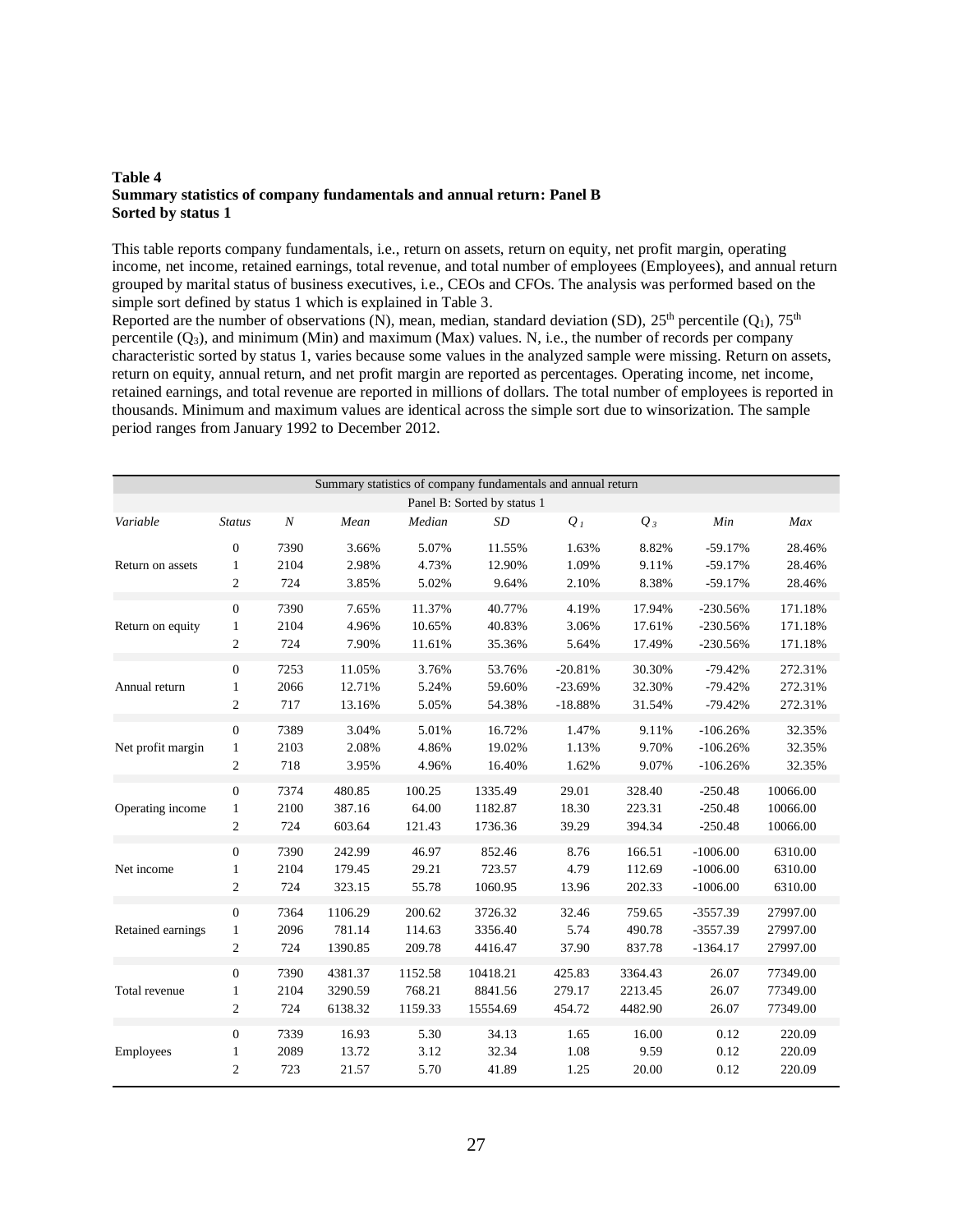Panel C in Table 5 reports the results for complex sort. These results show that the median ROA, ROE, annual return, and net profit margin are close in values across the complex sort. The highest median ROA, ROE, and net profit margin are reported for 'married more than once and divorced,' whereas the highest median annual return is reported for 'married once and married.' By contrast, the lowest median ROA is reported for 'married more than once and married,' ROE for 'married once and married,' annual return for 'never married,' and net profit margin for category 'married once and divorced.' Next, the highest median operating income, net income, retained earnings, total revenue, and number of employees are reported for category 'married more than once and divorced,' which is analogous to the outcome of Panel B analysis. The lowest median operating income, retained earnings, and total revenue are reported for executives who are 'married once and married,' while the lowest median net income and number of employees are reported for CEOs and CFOs who are 'married more than once and married.' Again, these results are consistent with the outcome of the analysis of Panel B. Respective graphs are presented in Appendix B. The summary statistics reported in Panel C support the conclusion drawn from the data in Panel B. Marriage results in decreased firm performance while divorce produces higher outcomes.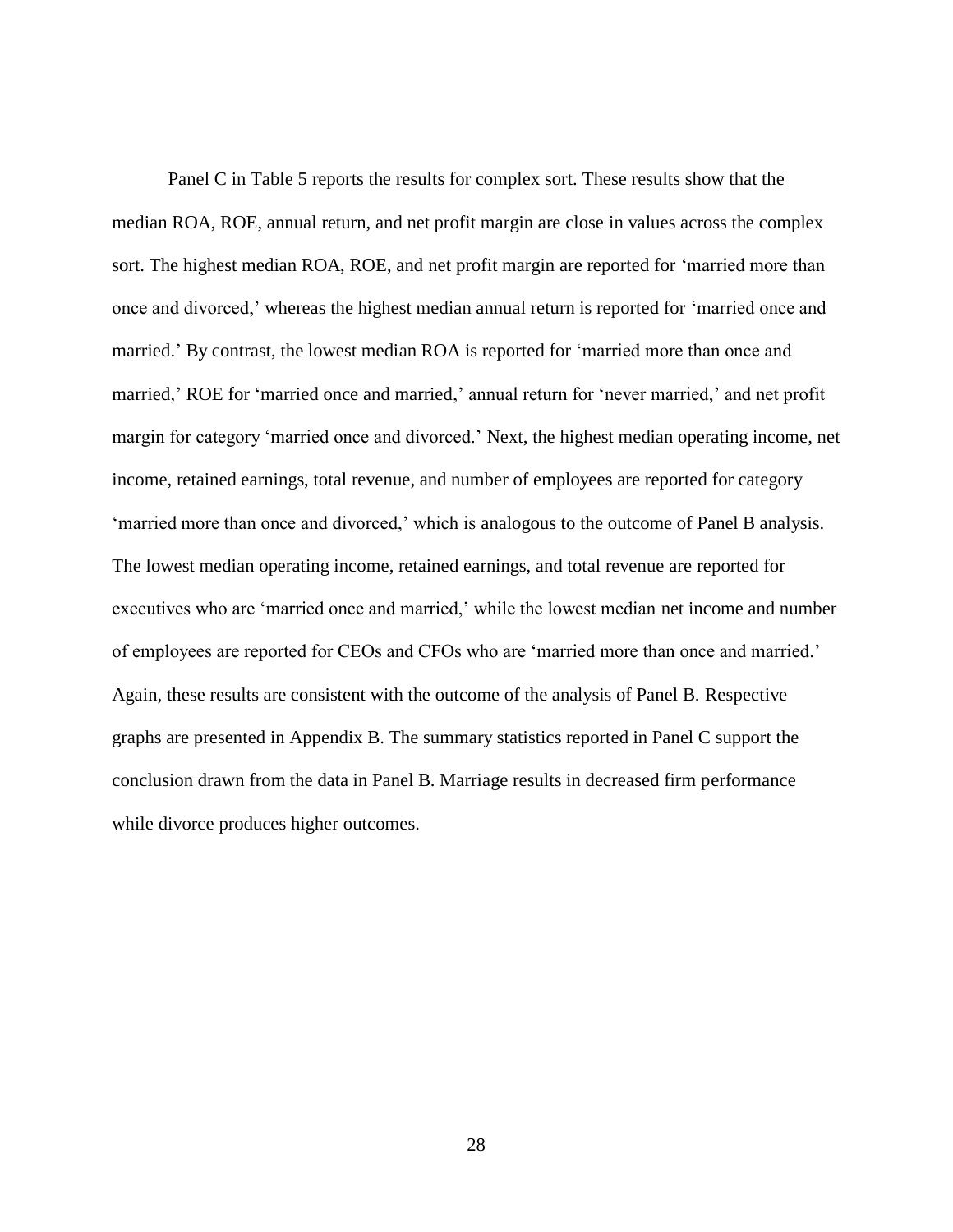#### <span id="page-35-0"></span>**Table 5 Summary statistics of company fundamentals and annual return: Panel C Sorted by status 2**

This table reports company fundamentals, i.e., return on assets, return on equity, net profit margin, operating income, net income, retained earnings, total revenue, and total number of employees (Employees), and annual return grouped by marital status of business executives, i.e., CEOs and CFOs. The analysis was performed based on the complex sort defined by status 2 which is explained in Table 3.

Reported are the number of observations (N), mean, median, standard deviation (SD),  $25^{th}$  percentile (Q<sub>1</sub>),  $75^{th}$ percentile  $(Q_3)$ , and minimum (Min) and maximum (Max) values. N, i.e., the number of records per company characteristic sorted by status 2, varies because some values in the analyzed sample were missing. Return on assets, return on equity, annual return, and net profit margin are reported as percentages. Operating income, net income, retained earnings, and total revenue are reported in millions of dollars. The total number of employees is reported in thousands. Minimum and maximum values are identical across the complex sort due to winsorization. The sample period ranges from January 1992 to December 2012.

| Summary statistics of company fundamentals and annual return |                             |                  |        |        |           |           |        |            |          |  |  |  |  |
|--------------------------------------------------------------|-----------------------------|------------------|--------|--------|-----------|-----------|--------|------------|----------|--|--|--|--|
|                                                              | Panel C: Sorted by status 2 |                  |        |        |           |           |        |            |          |  |  |  |  |
| Variable                                                     | <b>Status</b>               | $\boldsymbol{N}$ | Mean   | Median | <b>SD</b> | $Q_I$     | $Q_3$  | Min        | Max      |  |  |  |  |
|                                                              | $\mathbf{0}$                | 7390             | 3.66%  | 5.07%  | 11.55%    | 1.63%     | 8.82%  | $-59.17%$  | 28.46%   |  |  |  |  |
|                                                              | $\mathbf{1}$                | 1941             | 3.02%  | 4.82%  | 12.98%    | 1.02%     | 9.29%  | $-59.17%$  | 28.46%   |  |  |  |  |
| Return on assets                                             | $\sqrt{2}$                  | 696              | 3.67%  | 4.90%  | 9.73%     | 2.03%     | 8.26%  | $-59.17%$  | 28.46%   |  |  |  |  |
|                                                              | 3                           | 163              | 2.51%  | 4.27%  | 11.90%    | 1.94%     | 7.37%  | $-59.17%$  | 20.79%   |  |  |  |  |
|                                                              | $\overline{4}$              | 28               | 8.38%  | 9.14%  | 5.31%     | 5.77%     | 11.40% | $-4.42%$   | 17.19%   |  |  |  |  |
|                                                              | $\mathbf{0}$                | 7390             | 7.65%  | 11.37% | 40.77%    | 4.19%     | 17.94% | $-230.56%$ | 171.18%  |  |  |  |  |
|                                                              | $\mathbf{1}$                | 1941             | 4.97%  | 10.51% | 41.10%    | 2.67%     | 17.94% | $-230.56%$ | 171.18%  |  |  |  |  |
| Return on equity                                             | $\boldsymbol{2}$            | 696              | 7.69%  | 11.41% | 36.02%    | 5.37%     | 17.49% | $-230.56%$ | 171.18%  |  |  |  |  |
|                                                              | 3                           | 163              | 4.77%  | 11.82% | 37.60%    | 5.47%     | 16.42% | $-230.56%$ | 171.18%  |  |  |  |  |
|                                                              | $\overline{4}$              | 28               | 13.16% | 14.59% | 7.57%     | 10.38%    | 17.98% | $-5.54%$   | 22.80%   |  |  |  |  |
|                                                              | $\mathbf{0}$                | 7253             | 11.05% | 3.76%  | 53.76%    | $-20.81%$ | 30.30% | $-79.42%$  | 272.31%  |  |  |  |  |
|                                                              | $\mathbf{1}$                | 1908             | 12.67% | 5.32%  | 59.53%    | $-24.36%$ | 32.52% | $-79.42%$  | 272.31%  |  |  |  |  |
| Annual return                                                | $\overline{c}$              | 689              | 13.37% | 5.06%  | 54.88%    | $-18.88%$ | 31.17% | $-79.42%$  | 272.31%  |  |  |  |  |
|                                                              | 3                           | 158              | 13.16% | 4.46%  | 60.65%    | $-16.85%$ | 28.83% | $-79.42%$  | 272.31%  |  |  |  |  |
|                                                              | 4                           | 28               | 8.06%  | 4.08%  | 40.58%    | $-18.05%$ | 35.39% | $-73.46%$  | 95.16%   |  |  |  |  |
|                                                              | $\mathbf{0}$                | 7389             | 3.04%  | 5.01%  | 16.72%    | 1.47%     | 9.11%  | $-106.26%$ | 32.35%   |  |  |  |  |
|                                                              | $\mathbf{1}$                | 1941             | 2.04%  | 4.86%  | 19.21%    | 1.07%     | 9.80%  | $-106.26%$ | 32.35%   |  |  |  |  |
| Net profit margin                                            | $\mathfrak{2}$              | 690              | 3.72%  | 4.71%  | 16.56%    | 1.62%     | 9.01%  | $-106.26%$ | 32.35%   |  |  |  |  |
|                                                              | 3                           | 162              | 2.58%  | 4.80%  | 16.61%    | 1.83%     | 9.26%  | $-106.26%$ | 21.71%   |  |  |  |  |
|                                                              | $\overline{4}$              | 28               | 9.61%  | 7.12%  | 10.55%    | 2.74%     | 16.64% | $-8.54%$   | 29.88%   |  |  |  |  |
|                                                              | $\mathbf{0}$                | 7374             | 480.85 | 100.25 | 1335.49   | 29.01     | 328.40 | $-250.48$  | 10066.00 |  |  |  |  |
|                                                              | $\mathbf{1}$                | 1937             | 353.82 | 62.98  | 1003.49   | 17.02     | 230.07 | $-250.48$  | 10066.00 |  |  |  |  |
| Operating income                                             | $\mathfrak{2}$              | 696              | 618.13 | 118.37 | 1768.65   | 39.35     | 401.08 | $-250.48$  | 10066.00 |  |  |  |  |
|                                                              | 3                           | 163              | 783.38 | 71.01  | 2433.81   | 28.44     | 154.30 | $-45.18$   | 10066.00 |  |  |  |  |
|                                                              | $\overline{4}$              | 28               | 243.35 | 198.74 | 270.95    | 20.39     | 290.17 | $-3.16$    | 1045.25  |  |  |  |  |
|                                                              | $\boldsymbol{0}$            | 7390             | 242.99 | 46.97  | 852.46    | 8.76      | 166.51 | $-1006.00$ | 6310.00  |  |  |  |  |
|                                                              | $\mathbf{1}$                | 1941             | 158.00 | 29.22  | 625.80    | 4.41      | 116.80 | $-1006.00$ | 6310.00  |  |  |  |  |
| Net income                                                   | $\overline{c}$              | 696              | 330.92 | 54.24  | 1080.96   | 14.55     | 202.83 | $-1006.00$ | 6310.00  |  |  |  |  |
|                                                              | 3                           | 163              | 434.94 | 29.05  | 1426.71   | 9.38      | 95.45  | $-560.21$  | 6310.00  |  |  |  |  |
|                                                              | $\overline{4}$              | 28               | 130.02 | 87.39  | 155.74    | 9.86      | 168.34 | $-75.16$   | 573.33   |  |  |  |  |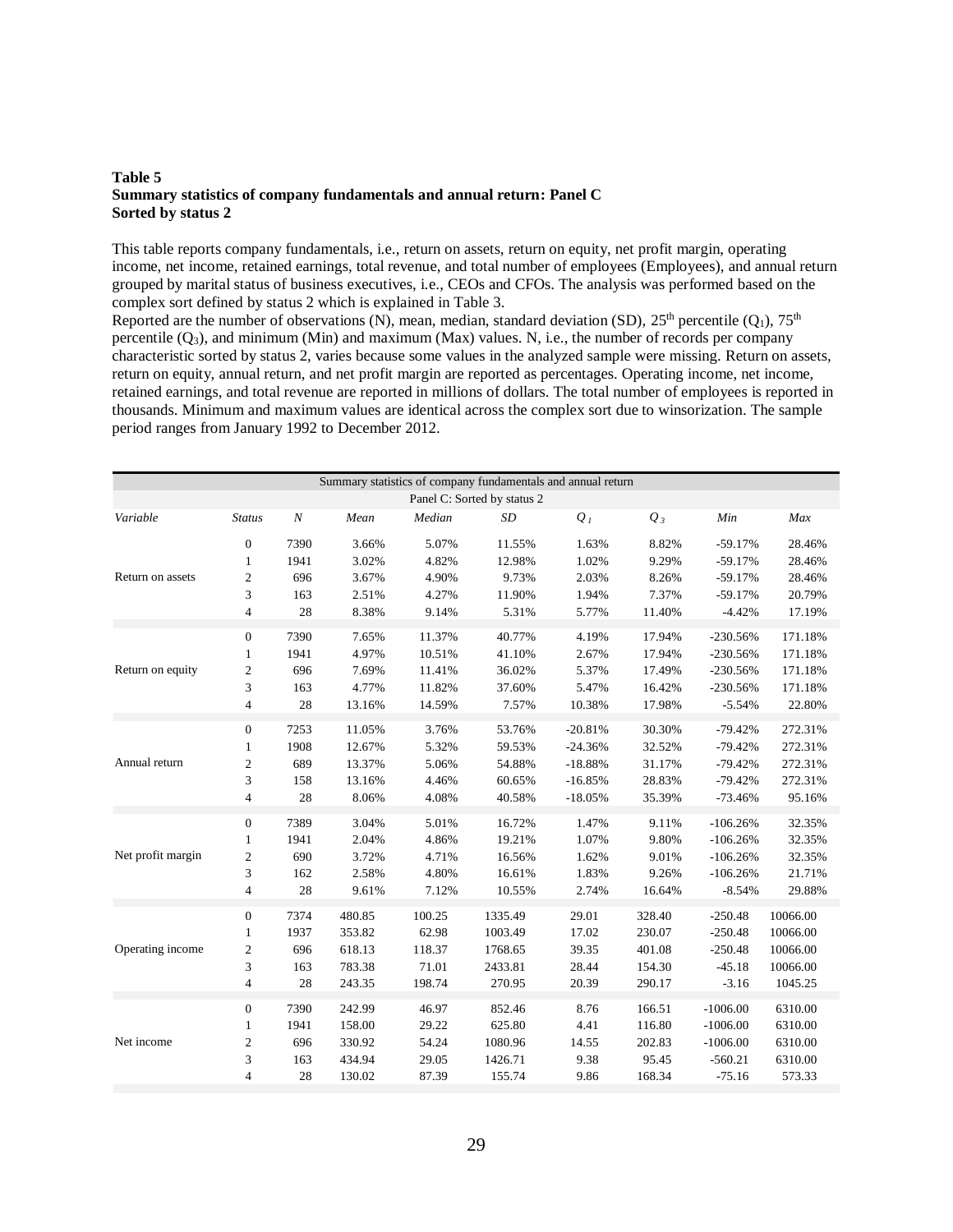| $\mathbf{0}$<br>7364<br>1106.29<br>200.62<br>3726.32<br>32.46<br>759.65<br>$-3557.39$<br>27997.00<br>1933<br>111.09<br>2876.28<br>5.19<br>481.75<br>$-3557.39$<br>27997.00<br>676.46<br>1<br>Retained earnings<br>$\overline{c}$<br>1424.22<br>207.63<br>4499.72<br>817.51<br>27997.00<br>696<br>36.96<br>$-1364.17$<br>3<br>163<br>2022.59<br>6733.57<br>523.02<br>27997.00<br>167.86<br>23.66<br>$-2001.86$<br>4<br>28<br>613.83<br>2434.49<br>337.06<br>917.67<br>10.27<br>561.17<br>58.85<br>$\theta$<br>1152.58<br>7390<br>4381.37<br>10418.21<br>425.83<br>3364.43<br>26.07<br>77349.00<br>3030.51<br>7620.54<br>2182.35<br>77349.00<br>1941<br>756.12<br>271.39<br>26.07<br>Total revenue<br>2<br>77349.00<br>6323.92<br>1155.81<br>15835.29<br>453.00<br>4616.27<br>26.07<br>696<br>3<br>163<br>6387.52<br>918.40<br>17575.73<br>2442.62<br>26.07<br>77349.00<br>365.60<br>$\overline{4}$<br>28<br>1524.92<br>1107.17<br>2276.30<br>4373.24<br>1286.27<br>694.95<br>57.21<br>$\Omega$<br>5.30<br>16.00<br>7339<br>16.93<br>34.13<br>1.65<br>0.12<br>220.09<br>1926<br>12.93<br>1.04<br>0.12<br>220.09<br>3.17<br>28.96<br>9.60 |           |   |     |       |      |       |      |       |      |        |
|----------------------------------------------------------------------------------------------------------------------------------------------------------------------------------------------------------------------------------------------------------------------------------------------------------------------------------------------------------------------------------------------------------------------------------------------------------------------------------------------------------------------------------------------------------------------------------------------------------------------------------------------------------------------------------------------------------------------------------------------------------------------------------------------------------------------------------------------------------------------------------------------------------------------------------------------------------------------------------------------------------------------------------------------------------------------------------------------------------------------------------------|-----------|---|-----|-------|------|-------|------|-------|------|--------|
|                                                                                                                                                                                                                                                                                                                                                                                                                                                                                                                                                                                                                                                                                                                                                                                                                                                                                                                                                                                                                                                                                                                                        |           |   |     |       |      |       |      |       |      |        |
|                                                                                                                                                                                                                                                                                                                                                                                                                                                                                                                                                                                                                                                                                                                                                                                                                                                                                                                                                                                                                                                                                                                                        |           |   |     |       |      |       |      |       |      |        |
|                                                                                                                                                                                                                                                                                                                                                                                                                                                                                                                                                                                                                                                                                                                                                                                                                                                                                                                                                                                                                                                                                                                                        |           |   |     |       |      |       |      |       |      |        |
|                                                                                                                                                                                                                                                                                                                                                                                                                                                                                                                                                                                                                                                                                                                                                                                                                                                                                                                                                                                                                                                                                                                                        |           |   |     |       |      |       |      |       |      |        |
|                                                                                                                                                                                                                                                                                                                                                                                                                                                                                                                                                                                                                                                                                                                                                                                                                                                                                                                                                                                                                                                                                                                                        |           |   |     |       |      |       |      |       |      |        |
|                                                                                                                                                                                                                                                                                                                                                                                                                                                                                                                                                                                                                                                                                                                                                                                                                                                                                                                                                                                                                                                                                                                                        |           |   |     |       |      |       |      |       |      |        |
|                                                                                                                                                                                                                                                                                                                                                                                                                                                                                                                                                                                                                                                                                                                                                                                                                                                                                                                                                                                                                                                                                                                                        |           |   |     |       |      |       |      |       |      |        |
|                                                                                                                                                                                                                                                                                                                                                                                                                                                                                                                                                                                                                                                                                                                                                                                                                                                                                                                                                                                                                                                                                                                                        |           |   |     |       |      |       |      |       |      |        |
|                                                                                                                                                                                                                                                                                                                                                                                                                                                                                                                                                                                                                                                                                                                                                                                                                                                                                                                                                                                                                                                                                                                                        |           |   |     |       |      |       |      |       |      |        |
|                                                                                                                                                                                                                                                                                                                                                                                                                                                                                                                                                                                                                                                                                                                                                                                                                                                                                                                                                                                                                                                                                                                                        |           |   |     |       |      |       |      |       |      |        |
|                                                                                                                                                                                                                                                                                                                                                                                                                                                                                                                                                                                                                                                                                                                                                                                                                                                                                                                                                                                                                                                                                                                                        |           |   |     |       |      |       |      |       |      |        |
|                                                                                                                                                                                                                                                                                                                                                                                                                                                                                                                                                                                                                                                                                                                                                                                                                                                                                                                                                                                                                                                                                                                                        |           |   |     |       |      |       |      |       |      |        |
|                                                                                                                                                                                                                                                                                                                                                                                                                                                                                                                                                                                                                                                                                                                                                                                                                                                                                                                                                                                                                                                                                                                                        |           |   |     |       |      |       |      |       |      |        |
|                                                                                                                                                                                                                                                                                                                                                                                                                                                                                                                                                                                                                                                                                                                                                                                                                                                                                                                                                                                                                                                                                                                                        |           |   |     |       |      |       |      |       |      |        |
|                                                                                                                                                                                                                                                                                                                                                                                                                                                                                                                                                                                                                                                                                                                                                                                                                                                                                                                                                                                                                                                                                                                                        | Employees | 2 | 695 | 21.34 | 5.55 | 42.34 | 1.36 | 18.40 | 0.12 | 220.09 |
| 3<br>163<br>23.13<br>2.90<br>1.30<br>8.40<br>0.12<br>220.09<br>58.46                                                                                                                                                                                                                                                                                                                                                                                                                                                                                                                                                                                                                                                                                                                                                                                                                                                                                                                                                                                                                                                                   |           |   |     |       |      |       |      |       |      |        |
| 28<br>27.25<br>0.38<br>4<br>19.50<br>28.30<br>0.74<br>80.00<br>51.50                                                                                                                                                                                                                                                                                                                                                                                                                                                                                                                                                                                                                                                                                                                                                                                                                                                                                                                                                                                                                                                                   |           |   |     |       |      |       |      |       |      |        |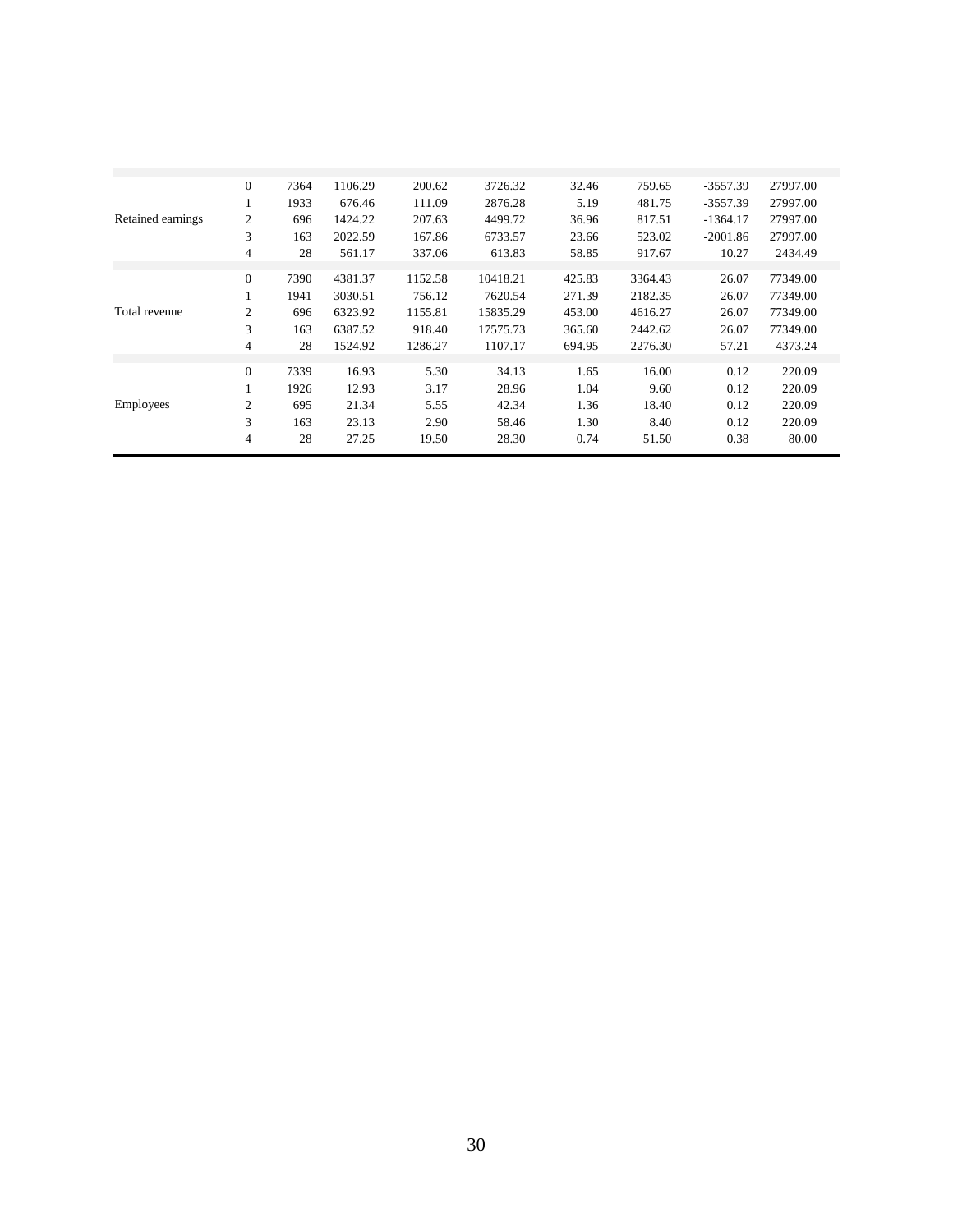#### 5.3. Regression Analysis

#### *5.3.1. Simple Regression Analysis*

<span id="page-37-1"></span><span id="page-37-0"></span>The next step in the data analysis was to find out whether the company performance as measured by selected company fundamentals and annual return is significantly affected by the marital status of the respective business executive. Table 6 reports the results of the simple regression analysis including coefficients and t-statistics. The table is divided into five panels, i.e., Panel A, B, C, D, and E, which report the results for independent variables 'status 1,' 'married,' 'divorced,' 'divorced 2,' and 'ever-married,' respectively.

Panel A indicates that there is no statistically significant linear relationship between the dependent variable and marital status 1 as defined in section 5.2. It means that marriage and divorce together have a mixed effect on the examined dependent variable. Further analysis reveals that marriage evidently has a negative effect while divorce has a positive effect on the dependent variable. Panel B shows a significant relationship at the 5% level for dependent variables ROA and net profit margin and at the 1% level for dependent variables ROE, operating income, net income, retained earnings, total revenue, and total number of employees. The independent variable examined compares never married and married executives. In all instances, the relationship between variables is negative which denotes that company performance is lower when the executive is married. Thus, marriage proves to be detrimental to business success.

Panel C indicates significance at the 10% level for dependent variable retained earnings, at the 5% level for variables operating income and net income, and at the 1% level for variables total revenue and total number of employees. The independent variable 'divorced' compares divorced to never married executives. The relationship between variables is positive across the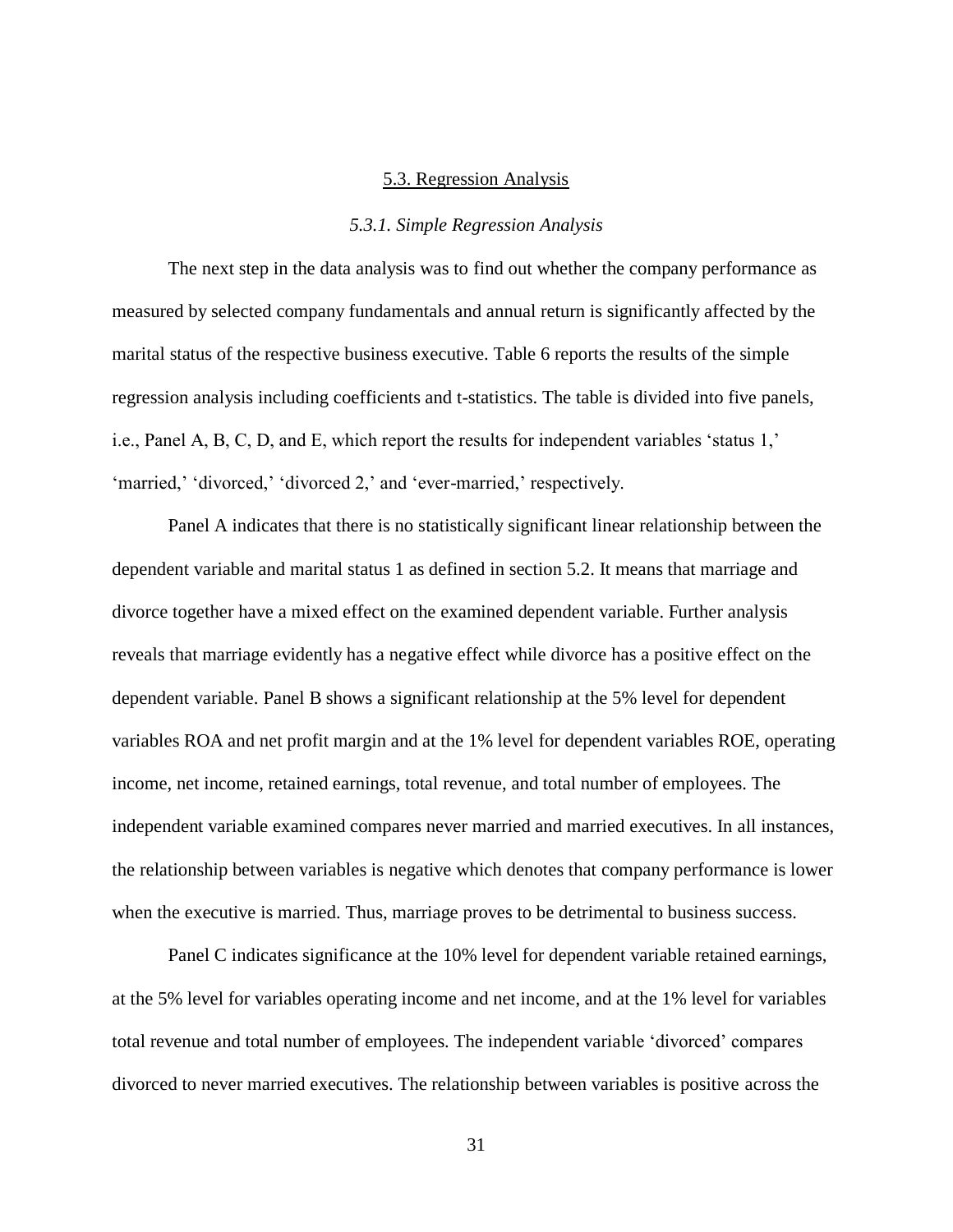panel. Thus, when an executive is divorced, the results show that his or her company reports higher retained earnings, operating income, net income, total revenue, and total number of employees. Panel D reports a significant relationship at the 10% level for dependent variables ROA and ROE, at the 5% level for net profit margin, and at the 1% level for operating income, net income, retained earnings, total revenue, and total number of employees. The independent variable 'divorced 2' examines how the company performance changes when married and divorced executives are compared. The relationship between the dependent and independent variable is positive in all instances and so it can be concluded that the company performance improves when the business executive is divorced. Therefore, divorce positively contributes to firm performance.

Finally, Panel E shows results for the independent variable 'ever married', which compares never married executives to those who have been married, i.e., are married or divorced. Significance at the 10% level is reported for variable ROA and at the 5% level for variables ROE and retained earnings. The relationship between the dependent and independent variable is negative for all three dependent variables. Therefore, ROA, ROE, and retained earnings are lower when an executive has ever been married in comparison to a never married executive. Evidently, the negative effect of marriage weighs more in comparison to the positive effect of divorce. The deleterious impact of marriage may originate in the amount of distraction that marriage can generate. For instance, if a marriage is not going well, then a higher level of emotional distress may cloud the decision maker's judgement, and therefore negatively influence the firm's performance. On the contrary, divorce can be a constructive and therefore satisfactory solution to an unhappy marriage. When stress from spousal disputes goes away, the executive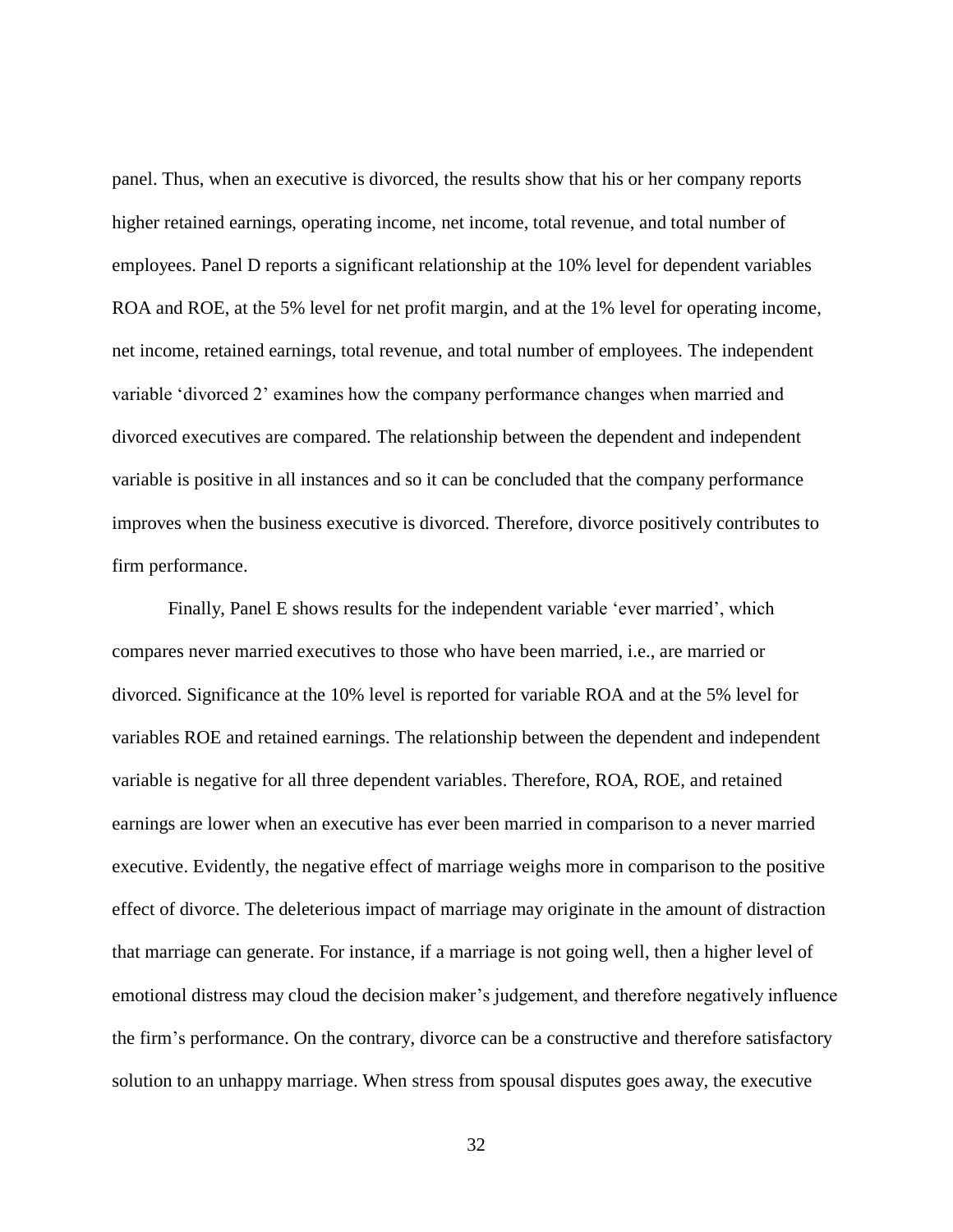can fully concentrate on his or her professional responsibilities, which subsequently results in improved company performance.

However, as shown in Table 6, R-squared has a value close to zero in every instance across all five panels which indicates that the variation in the dependent variable is not accounted for by the specified explanatory variable and therefore is not explained by the model. There are other factors that may affect the selected company performance measures.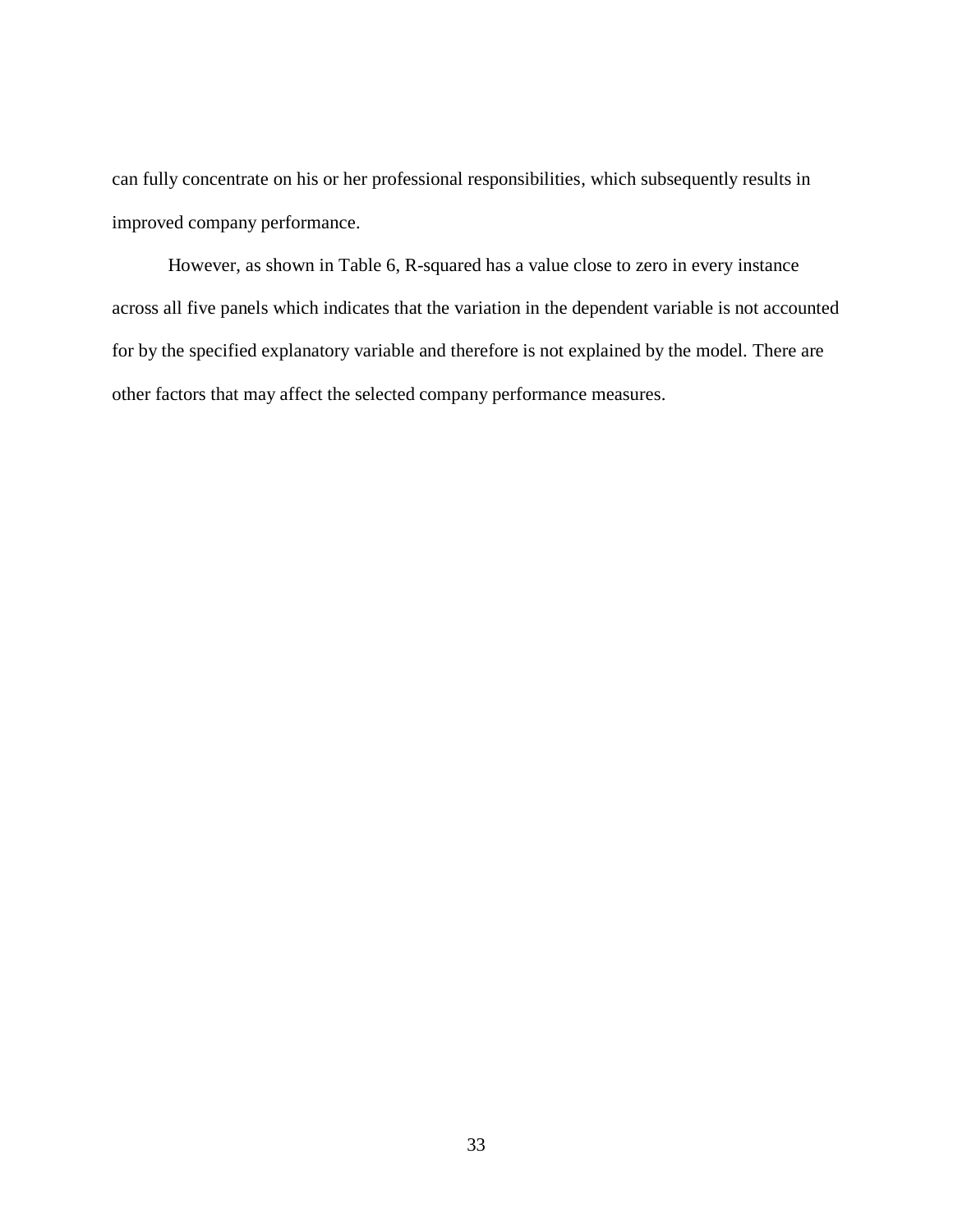#### <span id="page-40-0"></span>**Table 6 Simple regression analysis: Status 1**

This table reports the results of a simple regression analysis of company fundamentals and annual return based on the marital status of business executives, i.e., CEOs and CFOs. Marital status is defined by status 1 which is further explained in Table 3. The company fundamentals analyzed are return on assets (ROA), return on equity (ROE), net profit margin, operating income, net income, retained earnings, total revenue, and total number of employees (Employees).

Panel A reports the results for the key independent variable "status 1" which takes a value of 0,1, and 2 as explained in Table 3. Panel B reports the results for the key independent variable "married" which takes a value of 1 when an executive is married and 0 when he or she has never been married. Panel C reports the results for the key independent variable "divorced" which takes a value of 1 when an executive is divorced and 0 when he or she has never been married. Panel D reports the results for the key independent variable "divorced 2" which takes a value of 1 when an executive is divorced and 0 when he or she is married. Lastly, Panel E reports the results for the key independent variable "ever married" which takes a value of 1 when an executive is married or divorced and a value of 0 when he or she has never been married.

N, i.e., the number of records per company characteristic per panel, varies because some values in the analyzed sample were missing. The reported t-statistics are in parentheses. The sample period ranges from January 1992 to December 2012.

\* Significant at the 10% level; \*\* Significant at the 5% level; \*\*\* Significant at the 1% level.

| Simple regression analysis: Status 1 |            |             |                  |                      |                     |              |                      |                |             |  |  |
|--------------------------------------|------------|-------------|------------------|----------------------|---------------------|--------------|----------------------|----------------|-------------|--|--|
|                                      |            |             |                  |                      | Dependent variables |              |                      |                |             |  |  |
| Independent<br>variables             | <b>ROA</b> | <b>ROE</b>  | Annual<br>return | Net profit<br>margin | Operating<br>income | Net income   | Retained<br>earnings | Total revenue  | Employees   |  |  |
| Panel A                              |            |             |                  |                      |                     |              |                      |                |             |  |  |
| Status 1                             | $-0.002$   | $-0.009$    | 0.013            | $-0.001$             | 4.936               | 2.305        | $-27.674$            | 160.589        | 0.314       |  |  |
|                                      | $(-0.95)$  | $(-1.37)$   | (1.41)           | $(-0.24)$            | (0.23)              | (0.17)       | $(-0.46)$            | (0.93)         | (0.56)      |  |  |
| R-squared                            | 0.000      | 0.000       | 0.000            | 0.000                | 0.000               | 0.000        | 0.000                | 0.000          | 0.000       |  |  |
| N                                    | 10218      | 10218       | 10036            | 10210                | 10198               | 10218        | 10184                | 10218          | 10151       |  |  |
| Panel B                              |            |             |                  |                      |                     |              |                      |                |             |  |  |
| Married                              | $-0.007**$ | $-0.027***$ | 0.017            | $-0.010**$           | $-93.691***$        | $-63.542***$ | $-325.154***$        | $-1090.788***$ | $-3.204***$ |  |  |
|                                      | $(-2.29)$  | $(-2.67)$   | (1.21)           | $(-2.25)$            | $(-2.91)$           | $(-3.11)$    | $(-3.60)$            | $(-4.37)$      | $(-3.83)$   |  |  |
| R-squared                            | 0.001      | 0.001       | 0.000            | 0.001                | 0.001               | 0.001        | 0.001                | 0.002          | 0.002       |  |  |
| N                                    | 9494       | 9494        | 9319             | 9492                 | 9474                | 9494         | 9460                 | 9494           | 9428        |  |  |
| Panel C                              |            |             |                  |                      |                     |              |                      |                |             |  |  |
| Divorced                             | 0.002      | 0.002       | 0.021            | 0.009                | 122.787**           | $80.160**$   | 284.551*             | 1756.950***    | $4.637***$  |  |  |
|                                      | (0.45)     | (0.16)      | (1.01)           | (1.38)               | (2.29)              | (2.36)       | (1.93)               | (4.11)         | (3.41)      |  |  |
| R-squared                            | 0.000      | 0.000       | 0.000            | 0.000                | 0.001               | 0.001        | 0.001                | 0.002          | 0.001       |  |  |
| N                                    | 8114       | 8114        | 7970             | 8107                 | 8098                | 8114         | 8088                 | 8114           | 8062        |  |  |
| Panel D                              |            |             |                  |                      |                     |              |                      |                |             |  |  |
| Divorced 2                           | $0.009*$   | $0.029*$    | 0.005            | $0.019**$            | 216.478***          | 143.702***   | $609.705***$         | 2847.738***    | $7.841***$  |  |  |
|                                      | (1.66)     | (1.73)      | (0.18)           | (2.34)               | (3.73)              | (4.05)       | (3.87)               | (6.03)         | (5.19)      |  |  |
| R-squared                            | 0.001      | 0.001       | 0.000            | 0.002                | 0.005               | 0.006        | 0.005                | 0.013          | 0.010       |  |  |
| N                                    | 2828       | 2828        | 2783             | 2821                 | 2824                | 2828         | 2820                 | 2828           | 2812        |  |  |
| Panel E                              |            |             |                  |                      |                     |              |                      |                |             |  |  |
| Ever married                         | $-0.004*$  | $-0.019**$  | 0.018            | $-0.005$             | $-38.192$           | $-26.753$    | $-168.620**$         | $-361.735$     | $-1.188$    |  |  |
|                                      | $(-1.73)$  | $(-2.17)$   | (1.45)           | $(-1.28)$            | $(-1.29)$           | $(-1.43)$    | $(-2.05)$            | $(-1.54)$      | $(-1.56)$   |  |  |
| R-squared                            | 0.000      | 0.001       | 0.000            | 0.000                | 0.000               | 0.000        | 0.000                | 0.000          | 0.000       |  |  |
| N                                    | 10218      | 10218       | 10036            | 10210                | 10198               | 10218        | 10184                | 10218          | 10151       |  |  |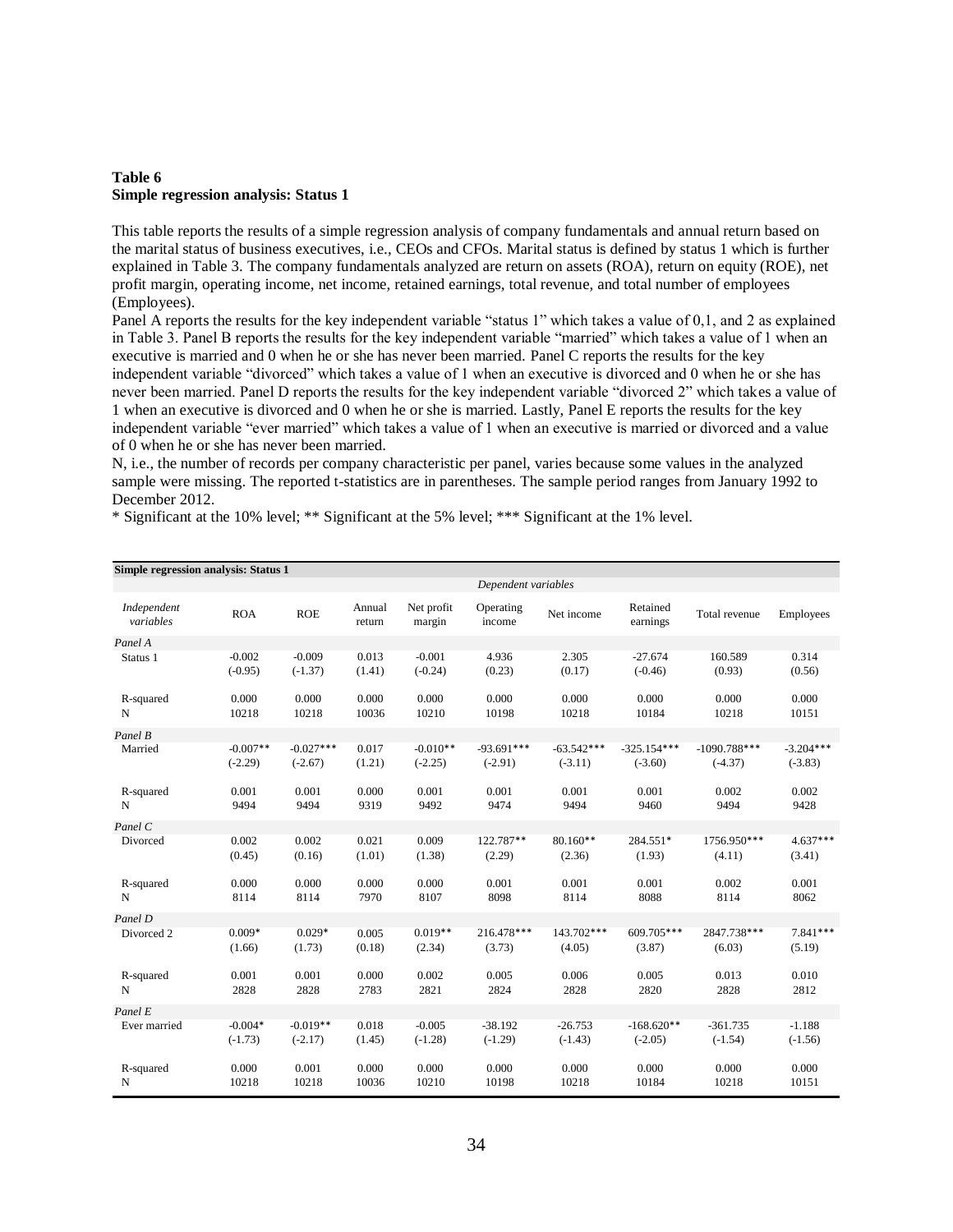#### *5.3.2. Multiple Regression Analysis*

<span id="page-41-0"></span>For the purpose of the multiple regression analysis, additional explanatory variables were included to examine the effect of marital status of business executives on company performance when the effects of other variables are accounted for. Table 7 reports the results of the multiple regression analysis including coefficients and t-statistics. Similar to Table 6, Table 7 is divided into five panels, i.e., Panel A, B, C, D, and E, which report the results for independent variables 'status 1,' 'married,' 'divorced,' 'divorced 2,' and 'ever-married,' respectively.

Panel A reports a significant relationship at the 5% level for dependent variable total number of employees and at the 1% level for total revenue. This means that there is a positive relationship between dependent variables total number of employees and total revenue and the key independent variable marital status 1. The other dependent variables are not affected which confirms the conclusion of mixed effect of marriage and divorce as explained in section 5.3.1. However, the positive effect of divorce is stronger as proven by the positive and statistically significant coefficient estimates of total revenue and total number of employees. Panel B shows significance at the 10% level for dependent variables ROA and ROE and at the 5% level for net profit margin and total number of employees. 1% level significance was found for operating income, net income, retained earnings, and total revenue. The relationship between the key independent variable and the dependent variables is negative in all instances. Consistent with previous findings, it can be inferred that marriage is detrimental to a firm's profitability and growth. Based on the reported coefficient estimates and the corresponding t-statistics, strong evidence exists that when a top executive is married, return on assets decreases by 0.7%, return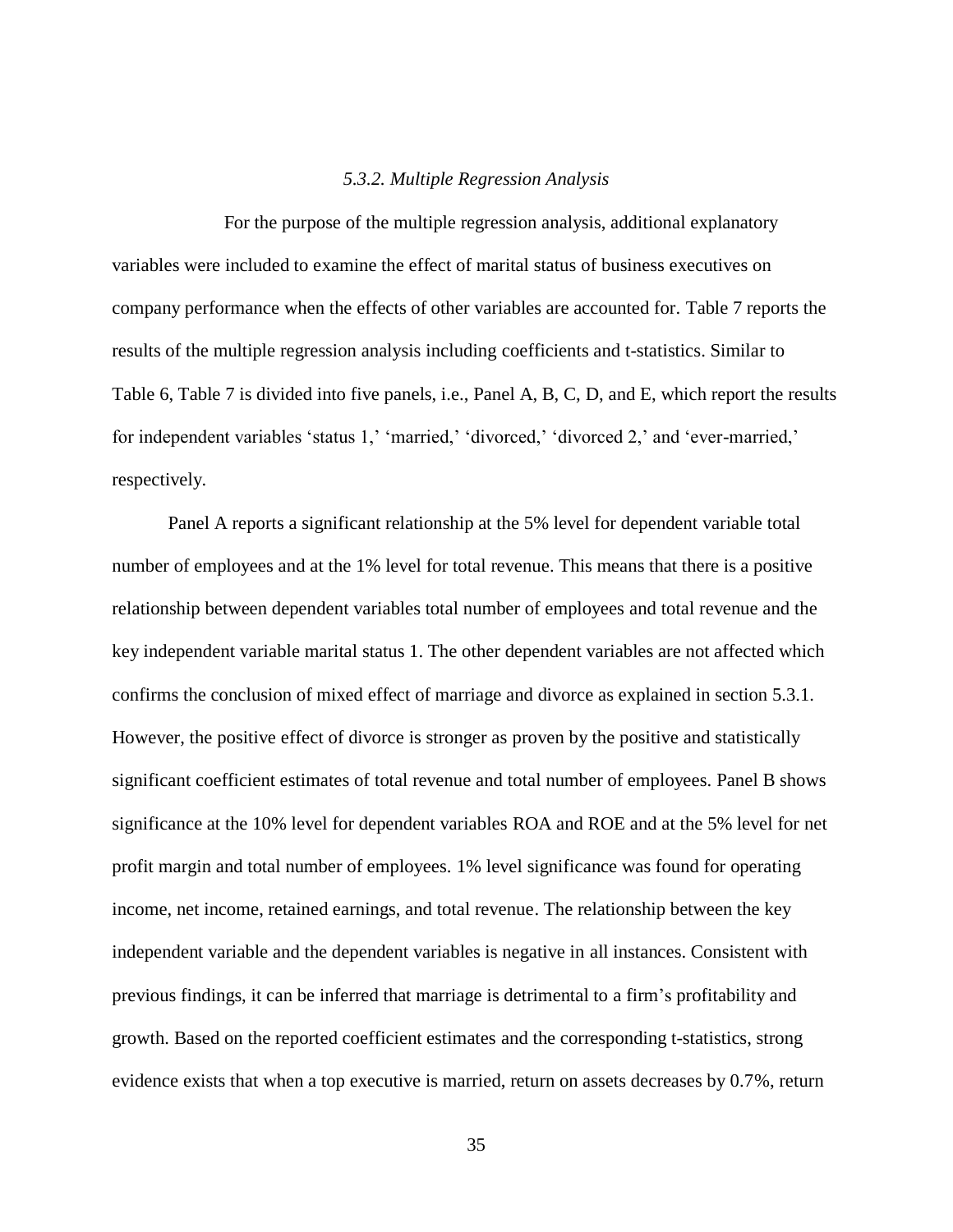on equity decreases by 2.1%, and net profit margin decreases by 1.3%. Moreover, operating income drops by about 51 million and net income by about 44 million dollars. Retained earnings decrease by 267 million while total revenue drops by 621 million dollars. The firm has 1687 fewer employees.

Panel C indicates a significant relationship at the 10% level for dependent variable retained earnings but significance at the 1% level was determined for variables operating income, net income, total revenue, and total number of employees. When comparing never married executives against divorced executives, the results show higher company performance measures for divorced executives, based on the positive relationship between the dependent variables and the key independent variable. In line with previous assumptions, when controlling for other variables, the results speak to the beneficial influence of divorce. The coefficient estimates indicate that such firms generate about 68 million dollars more in operating income and 50 million dollars more in net income. The results further show that retained earnings increase by 135 million while total revenue increases by about 1.4 billion dollars and that such companies retain 5338 additional employees. Panel D shows significance at the 5% level for dependent variable ROA and at the 1% level for net profit margin, operating income, net income, retained earnings, total revenue, and total number of employees. The relationship between these company performance measures and the key independent variable 'divorced 2' is positive. Thus, the results yet again show that divorce is beneficial while marriage is detrimental to business. Specifically, company performance deteriorates when the boss is married and improves when he or she is divorced. Return on assets goes up by 1% and net profit margin increases by 2.6%. The coefficient estimates indicate that firms with divorced executives generate about 123 million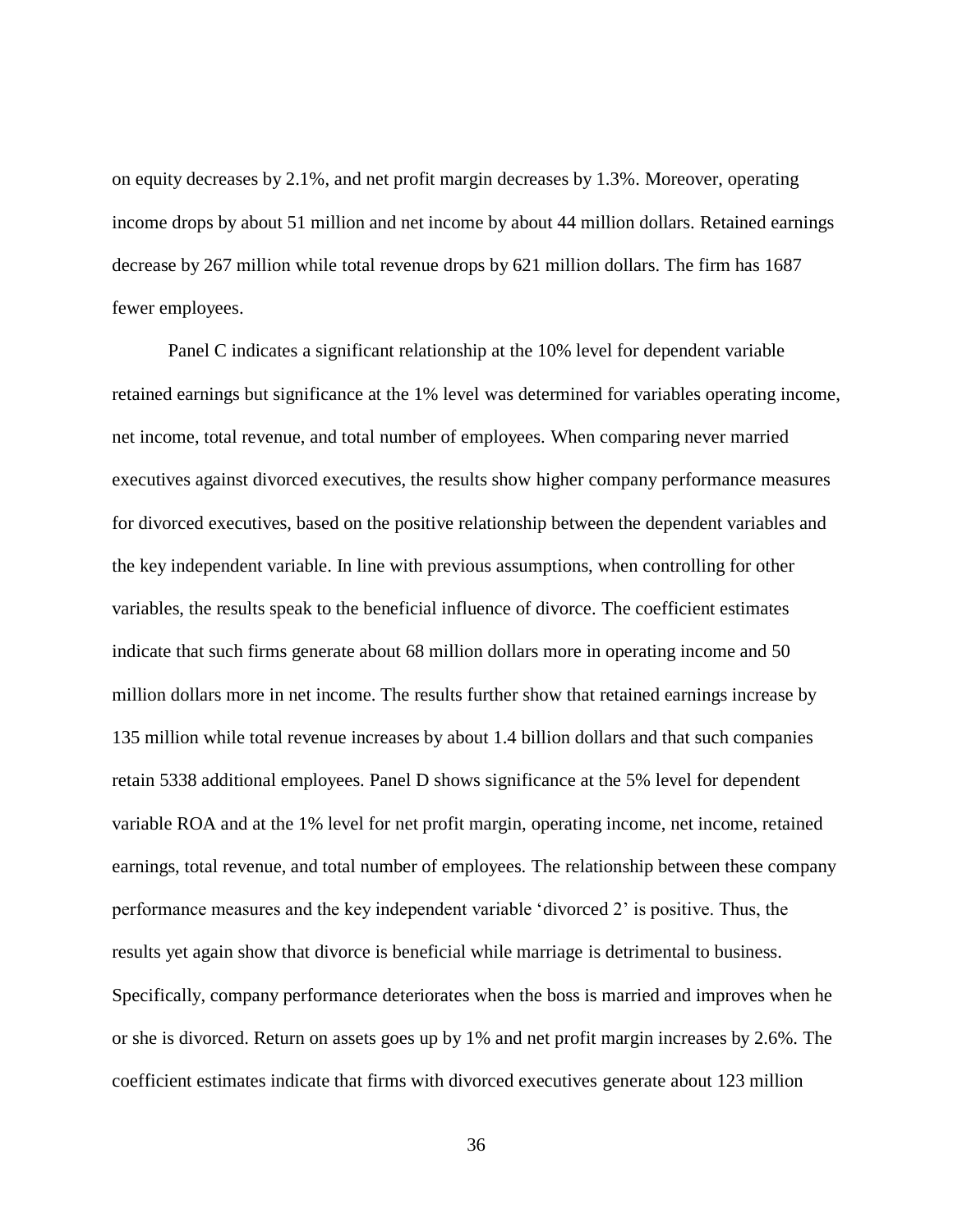dollars more in operating income and 94 million dollars more in net income as opposed to companies with married CEOs or CFOs. They also keep almost 411 million more in retained earnings and therefore increase shareholders' wealth. The results further show that total revenue increases by about 1.38 billion dollars and that such companies retain about 5400 more employees.

Finally, Panel E shows that a significant negative relationship was determined between the key independent variable 'ever married,' which compares never married executives to executives who are married or divorced, and dependent variables net profit margin, net income, and retained earnings. Consistent with the assumption of the simple regression analysis, multiple regression analysis confirms that the negative effect of marriage is stronger when combined with and compared to the positive effect of divorce. Interestingly enough, the analysis has revealed that annual return is not affected by marital status. The stock market does not appear to be responsive to marital changes. One of the reasons behind this may be limited disclosure of private events.

The adjusted R-squared reported in Table 7 is very low across all five panels for dependent variables ROA, ROE, annual return, and net profit margin. Such a finding indicates that the regression model does not explain the variation in these four dependent variables. However, the regression model well explains the variation in dependent variables operating income, net income, retained earnings, and total revenue across all panels with adjusted  $R^2s$ around 80-90%. Lastly, about 60% of variation in the total number of employees is explained by the model.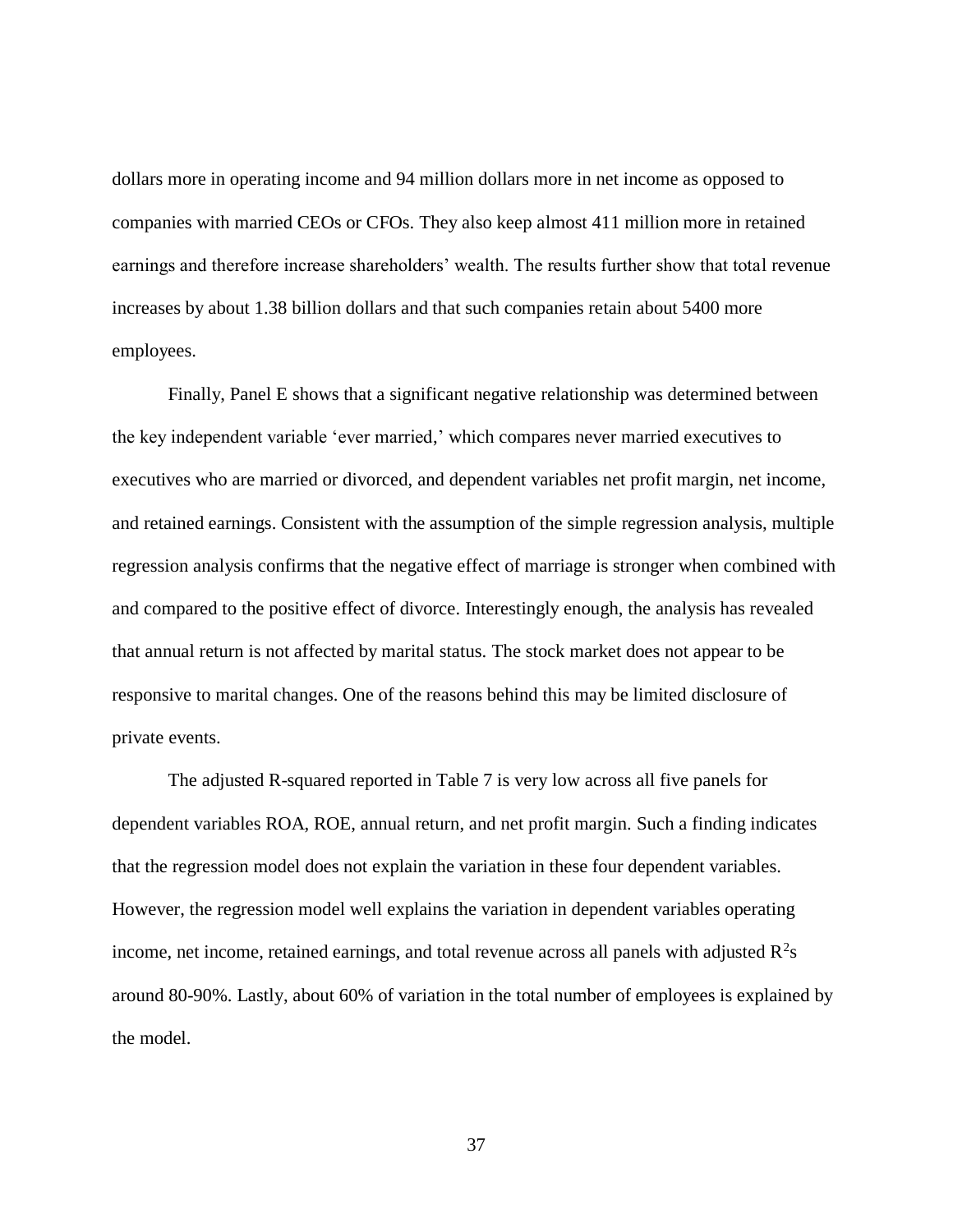#### <span id="page-44-0"></span>**Table 7 Multiple regression analysis: Status 1**

This table reports the results of a multiple regression analysis of company fundamentals and annual return based on the marital status of business executives, i.e., CEOs and CFOs. Marital status is defined by status 1 which is further explained in Table 3. The company fundamentals analyzed are return on assets (ROA), return on equity (ROE), net profit margin, operating income, net income, retained earnings, total revenue, and total number of employees (Employees).

Panel A reports the results for the key independent variable "status 1" which takes a value of 0,1, and 2 as explained in Table 3. Panel B reports the results for the key independent variable "married" which takes a value of 1 when an executive is married and 0 when he or she has never been married. Panel C reports the results for the key independent variable "divorced" which takes a value of 1 when an executive is divorced and 0 when he or she has never been married. Panel D reports the results for the key independent variable "divorced 2" which takes a value of 1 when an executive is divorced and 0 when he or she is married. Lastly, Panel E reports the results for the key independent variable "ever married" which takes a value of 1 when an executive is married or divorced and a value of 0 when he or she has never been married.

The other independent variables, i.e., control variables, include additional company characteristics, specifically total assets (in trillions), the age of executives (Age) (in years), and dummy variables that indicate whether an executive is a CEO or a CFO (If CEO). The independent variable takes a value of 1 if an executive is a CEO and a value of 0 if an executive is a CFO. Controls are also included for industry fixed effects (SIC code dummies).

N, i.e., the number of records per company characteristic per panel, varies because some values in the analyzed sample were missing. The reported t-statistics are in parentheses. The sample period ranges from January 1992 to December 2012.

\* Significant at the 10% level; \*\* Significant at the 5% level; \*\*\* Significant at the 1% level.

| <b>Multiple regression analysis: Status 1</b> |            |            |                  |                      |                     |              |                                            |               |             |
|-----------------------------------------------|------------|------------|------------------|----------------------|---------------------|--------------|--------------------------------------------|---------------|-------------|
|                                               |            |            |                  |                      | Dependent variables |              |                                            |               |             |
| Independent<br>variables                      | <b>ROA</b> | <b>ROE</b> | Annual<br>return | Net profit<br>margin | Operating income    |              | Net income Retained earnings Total revenue |               | Employees   |
| Panel A                                       |            |            |                  |                      |                     |              |                                            |               |             |
| Status 1                                      | $-0.001$   | $-0.007$   | 0.011            | $-0.003$             | 6.149               | 0.674        | $-50.699$                                  | 265.772***    | $1.059**$   |
|                                               | $(-0.58)$  | $(-0.98)$  | (1.16)           | $(-0.99)$            | (0.69)              | (0.09)       | $(-1.58)$                                  | (2.72)        | (2.41)      |
| Total assets                                  | $0.375***$ | $1.397***$ | $-1.492***$      | $0.900***$           | 102721.454***       | 59410.349*** | 265180.047***                              | 774623.108*** | 1828.339*** |
|                                               | (4.97)     | (4.31)     | $(-4.08)$        | (8.62)               | (56.06)             | (38.39)      | (38.48)                                    | (55.38)       | (34.15)     |
| Age                                           | $0.000**$  | 0.000      | $-0.002*$        | $0.001***$           | 2.219***            | 1.366**      | 5.224*                                     | $-4.679$      | $0.149***$  |
|                                               | (2.11)     | (0.05)     | $(-1.94)$        | (3.55)               | (2.75)              | (1.98)       | (1.76)                                     | $(-0.67)$     | (4.52)      |
| If CEO                                        | 0.004      | $-0.008$   | 0.024            | $-0.005$             | $-60.069*$          | $-62.458*$   | $-178.019$                                 | 398.014*      | 0.272       |
|                                               | (0.49)     | $(-0.24)$  | (0.66)           | $(-0.43)$            | $(-1.87)$           | $(-1.76)$    | $(-1.38)$                                  | (1.89)        | (0.25)      |
| SIC code dummies                              | Yes        | Yes        | Yes              | Yes                  | Yes                 | Yes          | Yes                                        | Yes           | Yes         |
| Adj. R-squared                                | 0.118      | 0.050      | 0.037            | 0.069                | 0.875               | 0.747        | 0.763                                      | 0.844         | 0.642       |
| N                                             | 8678       | 8678       | 8588             | 8672                 | 8665                | 8678         | 8648                                       | 8678          | 8623        |
| Panel B                                       |            |            |                  |                      |                     |              |                                            |               |             |
| Married                                       | $-0.007*$  | $-0.021*$  | 0.019            | $-0.013**$           | $-51.114***$        | $-44.376***$ | $-266.922***$                              | $-621.245***$ | $-1.687**$  |
|                                               | $(-1.88)$  | $(-1.86)$  | (1.16)           | $(-2.55)$            | $(-4.07)$           | $(-3.73)$    | $(-5.43)$                                  | $(-6.39)$     | $(-2.56)$   |
| <b>Total</b> assets                           | $0.298***$ | $1.262***$ | $-1.481***$      | $0.820***$           | 100655.435***       | 57881.125*** | 260861.041***                              | 752133.144*** | 1802.092*** |
|                                               | (3.68)     | (3.54)     | $(-3.67)$        | (7.51)               | (50.37)             | (34.18)      | (34.51)                                    | (51.07)       | (31.49)     |
| Age                                           | $0.000**$  | 0.000      | $-0.002**$       | $0.001***$           | 2.699***            | 1.828**      | 5.784*                                     | $-3.340$      | $0.188***$  |
|                                               | (2.40)     | (0.53)     | $(-2.35)$        | (3.20)               | (3.11)              | (2.47)       | (1.80)                                     | $(-0.45)$     | (5.35)      |
| If CEO                                        | 0.005      | $-0.009$   | 0.022            | $-0.003$             | $-66.251**$         | $-69.133*$   | $-198.811$                                 | 441.335**     | 0.874       |
|                                               | (0.51)     | $(-0.27)$  | (0.59)           | $(-0.28)$            | $(-1.96)$           | $(-1.87)$    | $(-1.49)$                                  | (2.02)        | (0.81)      |
| SIC code dummies                              | Yes        | Yes        | Yes              | Yes                  | Yes                 | Yes          | Yes                                        | Yes           | Yes         |
| Adj. R-squared                                | 0.116      | 0.049      | 0.036            | 0.067                | 0.865               | 0.727        | 0.744                                      | 0.841         | 0.628       |
| N                                             | 8049       | 8049       | 7962             | 8048                 | 8036                | 8049         | 8019                                       | 8049          | 7995        |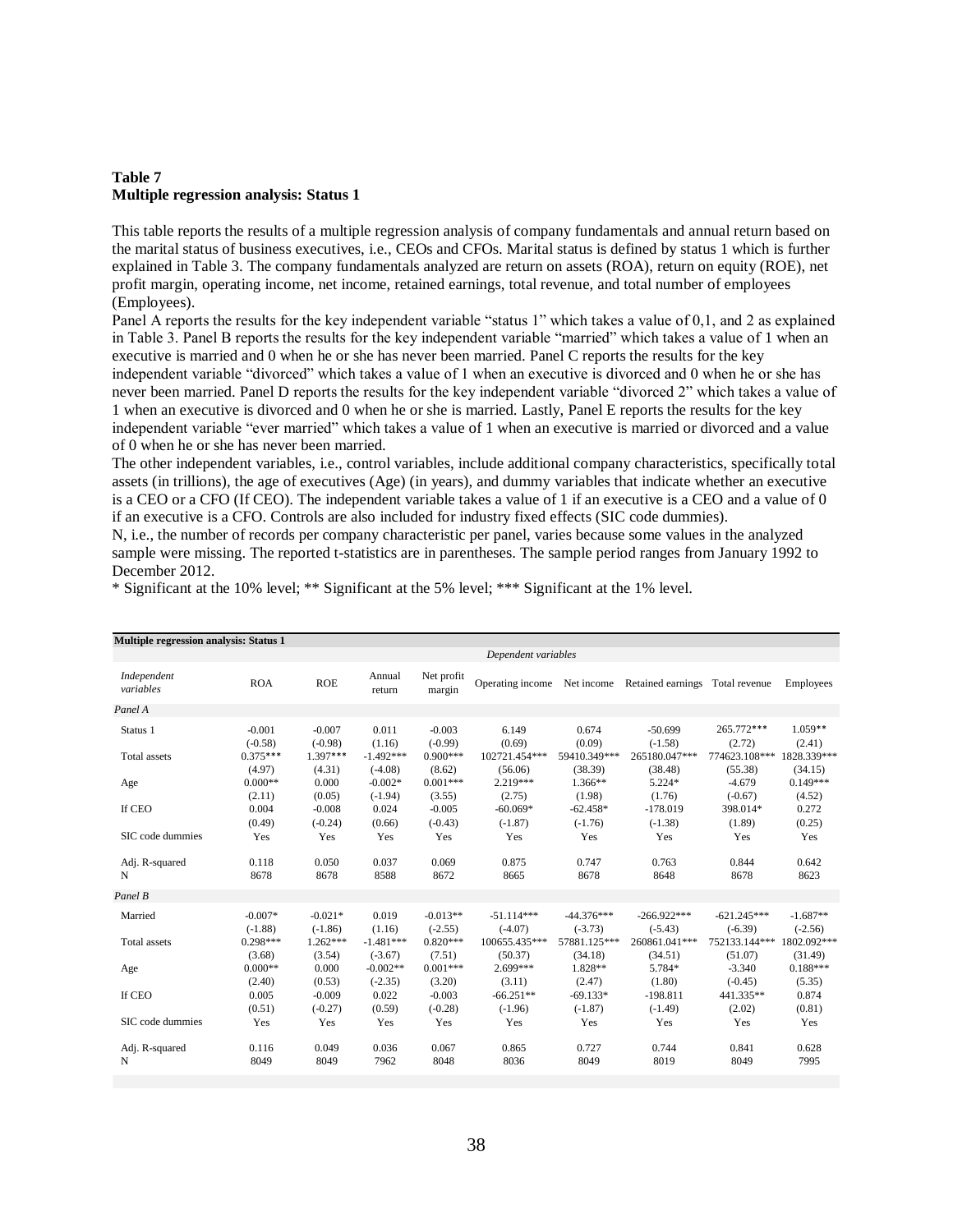| Panel C          |            |            |             |            |               |              |               |               |             |
|------------------|------------|------------|-------------|------------|---------------|--------------|---------------|---------------|-------------|
| Divorced         | 0.004      | 0.006      | 0.013       | 0.006      | 68.396***     | 50.462***    | 135.068*      | 1408.941***   | 5.338***    |
|                  | (1.01)     | (0.38)     | (0.58)      | (0.84)     | (3.34)        | (2.88)       | (1.92)        | (5.57)        | (5.04)      |
| Total assets     | $0.382***$ | $1.343***$ | $-1.645***$ | $0.910***$ | 104984.125*** | 61579.463*** | 270278.618*** | 794202.379*** | 1909.184*** |
|                  | (4.61)     | (3.77)     | $(-4.18)$   | (7.74)     | (50.36)       | (35.55)      | (34.19)       | (49.87)       | (31.78)     |
| Age              | $0.001***$ | 0.000      | $-0.002*$   | $0.001***$ | 2.511**       | $1.501*$     | 7.344**       | $-7.697$      | $0.193***$  |
|                  | (2.61)     | (0.29)     | $(-1.86)$   | (3.21)     | (2.57)        | (1.84)       | (2.09)        | $(-0.90)$     | (5.09)      |
| If CEO           | $-0.001$   | $-0.019$   | 0.045       | $-0.018*$  | $-70.871*$    | $-81.807*$   | $-289.989*$   | 152.134       | $-2.155*$   |
|                  | $(-0.15)$  | $(-0.53)$  | (1.10)      | $(-1.87)$  | $(-1.81)$     | $(-1.89)$    | $(-1.89)$     | (0.67)        | $(-1.72)$   |
| SIC code dummies | Yes        | Yes        | Yes         | Yes        | Yes           | Yes          | Yes           | Yes           | Yes         |
| Adj. R-squared   | 0.129      | 0.054      | 0.036       | 0.073      | 0.876         | 0.758        | 0.765         | 0.840         | 0.679       |
| N                | 6907       | 6907       | 6832        | 6902       | 6898          | 6907         | 6883          | 6907          | 6862        |
| Panel D          |            |            |             |            |               |              |               |               |             |
| Divorced 2       | $0.010*$   | 0.019      | 0.005       | $0.026***$ | 123.445***    | 94.014***    | 411.437***    | 1380.982***   | 5.406***    |
|                  | (1.76)     | (0.89)     | (0.16)      | (2.62)     | (6.71)        | (5.68)       | (6.06)        | (7.62)        | (5.05)      |
| Total assets     | $0.479***$ | $1.221***$ | $-1.249*$   | 1.190***   | 99581.571***  | 56051.058*** | 253589.115*** | 776635.218*** | 1564.896*** |
|                  | (3.92)     | (2.58)     | $(-1.75)$   | (5.10)     | (39.46)       | (23.62)      | (26.55)       | (35.04)       | (18.82)     |
| Age              | 0.000      | $-0.001$   | $-0.001$    | $0.001**$  | $-1.117$      | $-0.484$     | $-5.242$      | $-16.555**$   | $-0.056$    |
|                  | $(-0.16)$  | $(-0.57)$  | $(-0.28)$   | (2.40)     | $(-1.20)$     | $(-0.54)$    | $(-1.31)$     | $(-1.98)$     | $(-1.03)$   |
| If CEO           | 0.015      | 0.000      | $-0.029$    | 0.028      | $-66.208*$    | $-26.664$    | 12.916        | 428.874       | 0.883       |
|                  | (0.67)     | (0.01)     | $(-0.35)$   | (0.77)     | $(-1.85)$     | $(-0.62)$    | (0.07)        | (1.23)        | (0.37)      |
| SIC code dummies | Yes        | Yes        | Yes         | Yes        | Yes           | Yes          | Yes           | Yes           | Yes         |
| Adj. R-squared   | 0.119      | 0.048      | 0.039       | 0.086      | 0.918         | 0.801        | 0.839         | 0.895         | 0.647       |
| N                | 2400       | 2400       | 2382        | 2394       | 2396          | 2400         | 2394          | 2400          | 2389        |
| Panel E          |            |            |             |            |               |              |               |               |             |
| Ever married     | $-0.004$   | $-0.015$   | 0.018       | $-0.008*$  | $-16.673$     | $-18.943*$   | $-157.687***$ | $-25.440$     | 0.175       |
|                  | $(-1.33)$  | $(-1.56)$  | (1.27)      | $(-1.93)$  | $(-1.40)$     | $(-1.73)$    | $(-3.50)$     | $(-0.23)$     | (0.29)      |
| Total assets     | $0.377***$ | $1.402***$ | $-1.492***$ | $0.904***$ | 102750.787*** | 59432.818*** | 265270.417*** | 775111.397*** | 1829.979*** |
|                  | (4.99)     | (4.32)     | $(-4.08)$   | (8.65)     | (56.04)       | (38.40)      | (38.50)       | (55.27)       | (34.12)     |
| Age              | $0.000**$  | 0.000      | $-0.002*$   | $0.001***$ | $2.186***$    | 1.337*       | 5.057*        | $-5.046$      | $0.148***$  |
|                  | (2.08)     | (0.03)     | $(-1.93)$   | (3.51)     | (2.71)        | (1.94)       | (1.71)        | $(-0.72)$     | (4.51)      |
| If CEO           | 0.005      | $-0.007$   | 0.024       | $-0.005$   | $-58.457*$    | $-61.245*$   | $-173.322$    | 425.352**     | 0.368       |
|                  | (0.50)     | $(-0.23)$  | (0.66)      | $(-0.41)$  | $(-1.82)$     | $(-1.72)$    | $(-1.35)$     | (2.02)        | (0.34)      |
| SIC code dummies | Yes        | Yes        | Yes         | Yes        | Yes           | Yes          | Yes           | Yes           | Yes         |
| Adj. R-squared   | 0.118      | 0.050      | 0.037       | 0.069      | 0.875         | 0.747        | 0.763         | 0.843         | 0.642       |
| N                | 8678       | 8678       | 8588        | 8672       | 8665          | 8678         | 8648          | 8678          | 8623        |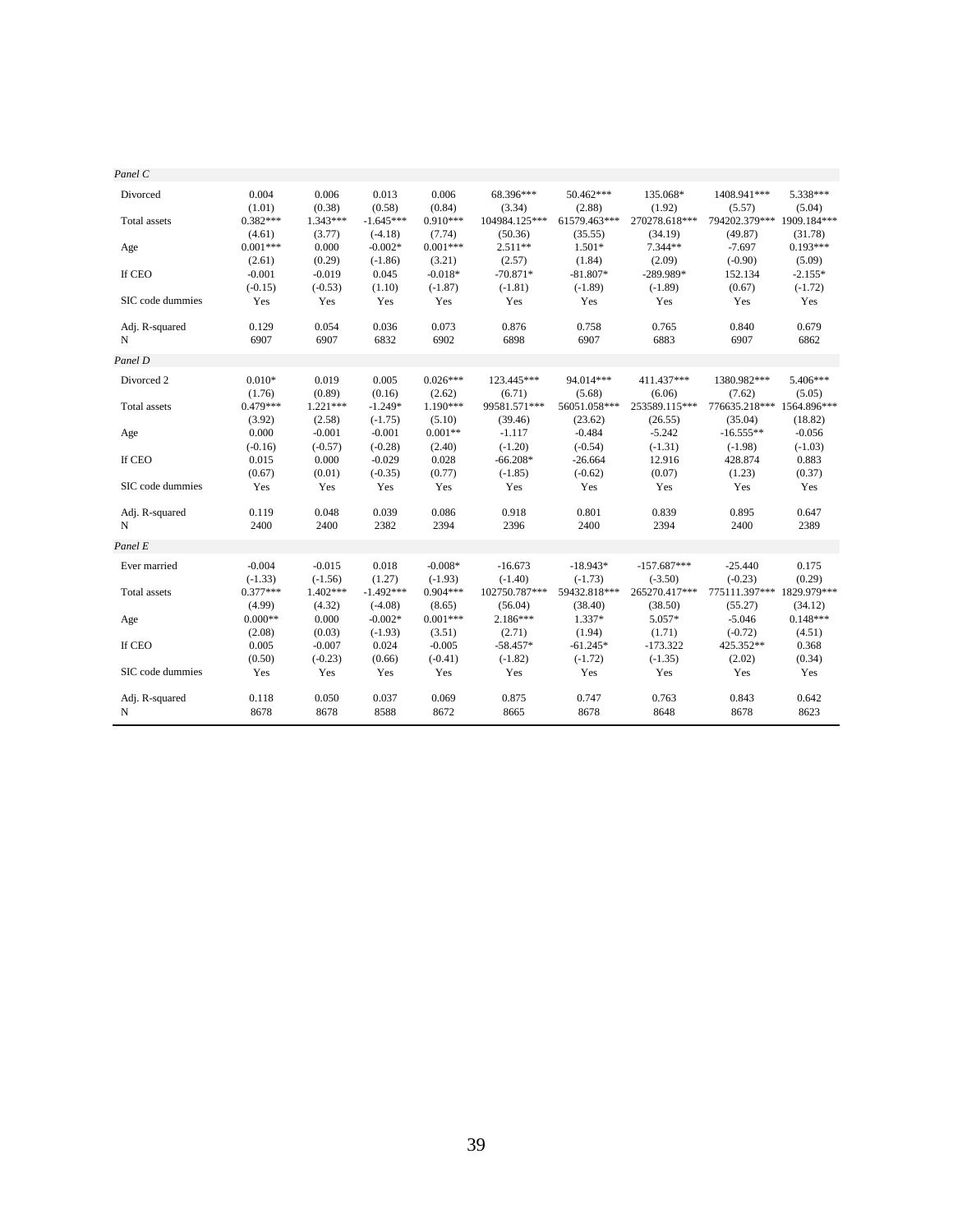#### *5.3.3. Analysis of Results*

<span id="page-46-0"></span>Consistent with the summary statistics and results of the simple regression analysis, it can be concluded that marital status of CEOs and CFOs is a significant determinant of company performance as measured by ROA, ROE, net profit margin, operating income, net income, retained earnings, total revenue, and total number of employees. The performed analysis explains that when executives are married, their companies report lower values for the affected variables in comparison to both executives that have never married and those who are divorced. This finding, however, is not consistent with the traditional Becker's (1973) theory of marriage which is supposed to cause an increase in productivity resulting from division of labor. Rather, it suggests that marriage can have a disruptive effect on CEO/CFO productivity. This follows conclusions formulated by researchers Lu, Ray, and Teo (2016) in their behavioral finance study on the change in performance of hedge fund managers as related to the change in their marital status. The authors suggest that while money managers are distracted by their personal events, the fund performance deteriorates.

The results of the regression analysis are in line with previous works in corporate finance that evaluate the effects of other personal events besides marriage and divorce on CEOs' performance as represented by the respective company characteristics. Bennedsen, Pérez-González, and Wolfenzon (2012) found that when a CEO is hospitalized, the firm performance decreases. Moreover, the researchers show that the CEO effect on company performance is unique because similar effects are not observed when other top executives are sick. Bennedsen, Pérez-González, and Wolfenzon (2010) also examined the effects of CEOs' deaths and deaths in CEOs' families on the firm performance. Their findings show that such life events have an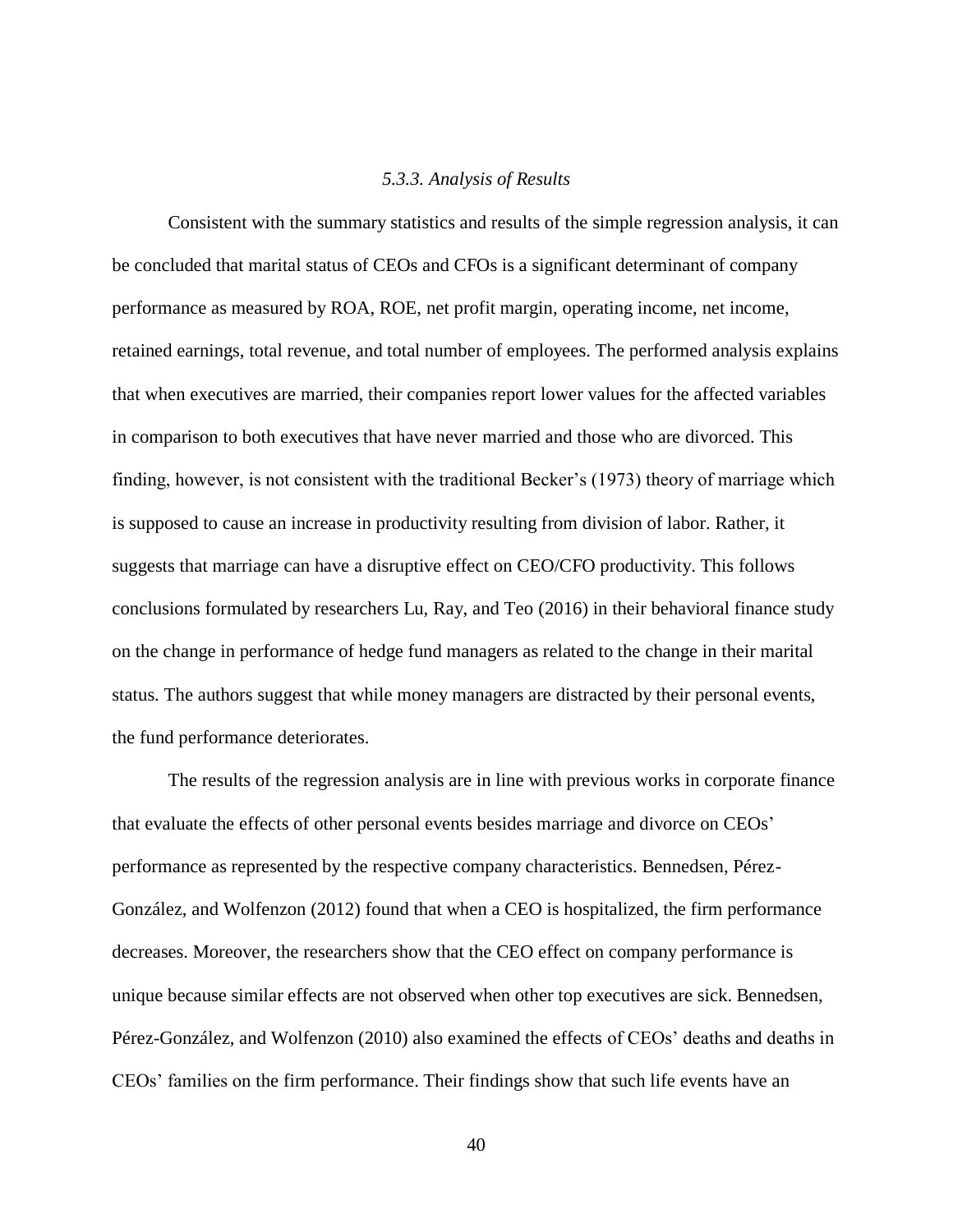impact on the firm performance in a negative way, i.e., firm operating profitability, investment rates, and sales growth decline. Bennedsen, Pérez-González, and Wolfenzon (2010, 2012) conclude that CEOs play a key role when it comes to company performance. They associate the decline in firm performance with reduced attention of the boss who is going through adverse personal life events, particularly deaths of family members, and therefore does not allocate sufficient amount of attention to firm-related activities.

Larcker, McCall, and Tayan (2013) are concerned whether boards and shareholders should start worrying when a CEO and the spouse separate. While unsuccessful risk-taking activities may lead to a decrease in shareholders wealth, the results of this study show an increase in firm performance levels when the boss is divorced. On the contrary, married executives are linked to lower company performance measures when compared to their never married or divorced competitors. Should shareholders be alarmed when the boss decides to take the plunge and take off for the altar? Furthermore, should personal lives of CEOs be protected or should they be subject to disclosure? As corporate lawyer Kerry Berchem (2013) comments, the effects of CEO personal events often extend beyond the realm of purely private matters. The author suggests that members of the C-suite be encouraged to confide in the board regarding potentially deleterious personal challenges in order to protect the best interests of the company and its shareholders.

The observed negative company-level effects of marriage may originate in marital problems that bring about serious distraction from professional responsibilities. Generally, business executives are exposed to high levels of stress at work. Therefore, if they are inattentive and not able to fully concentrate on the decisions that need to be made or problems that must be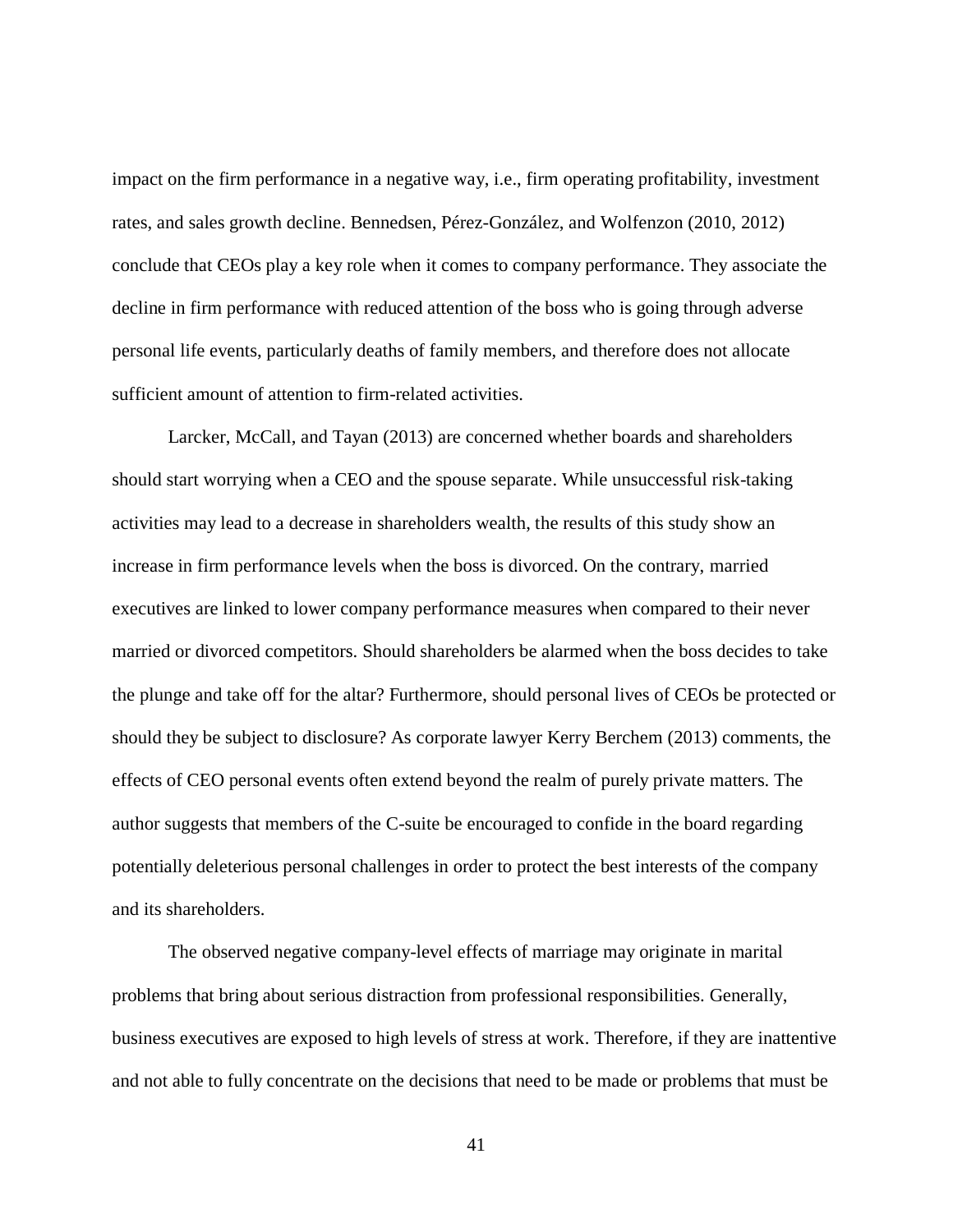resolved, the entire company will be impacted. By contrast, divorce can be an appropriate solution to an unfavorable state of one's private life that will contribute not only to the personal well-being of the executive, but even more importantly to the firm's profitability and growth, as substantiated by the analysis. Moreover, a single executive has more time to devote to company matters as he or she is less distracted by private events and situations that may result from obligations and responsibilities that marriage often represents. It would be important to conduct advanced research as a means to further explore the causality and chances of different effects of marriage and divorce on the company performance.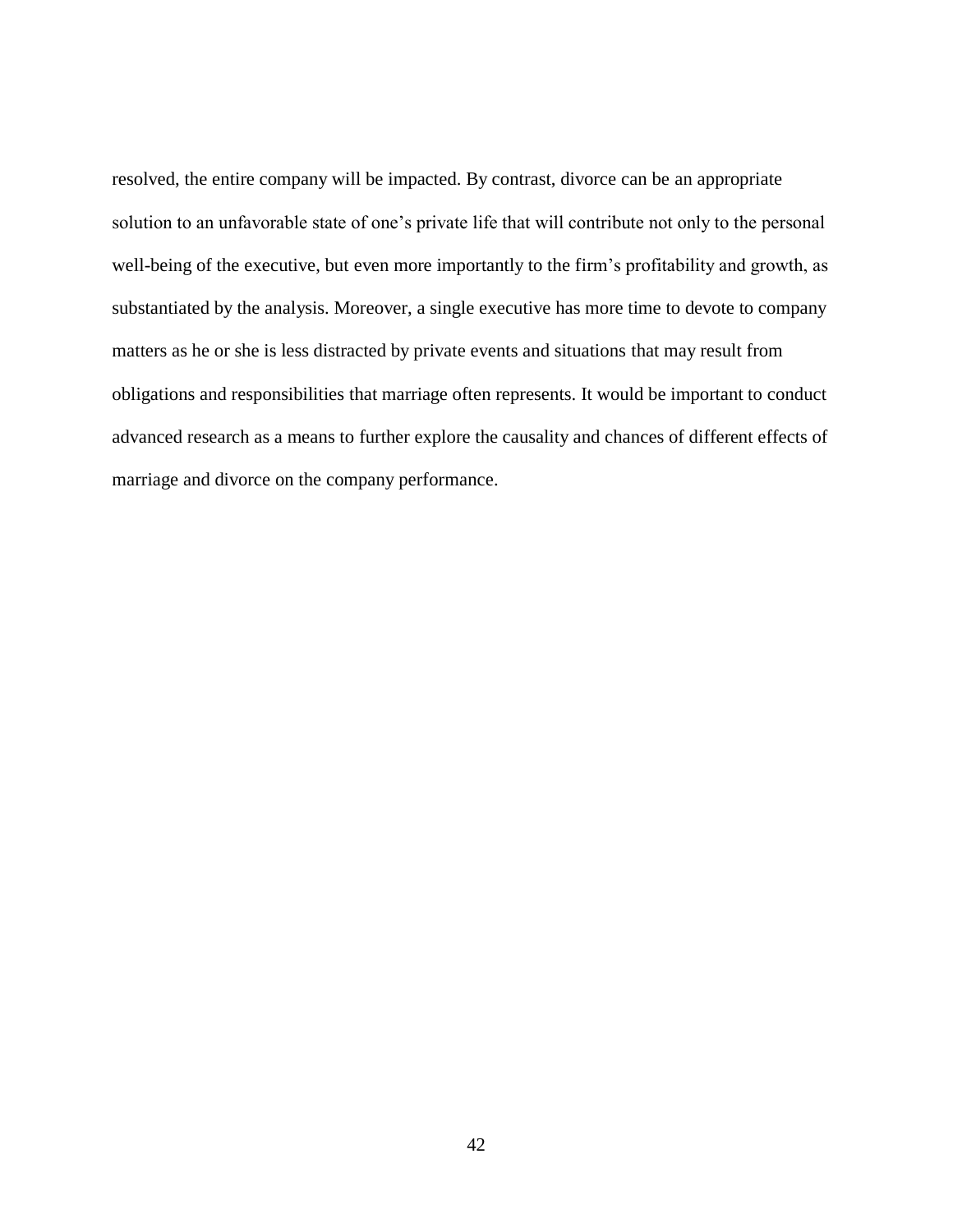### **6. CONCLUSION**

<span id="page-49-0"></span>This research paper investigates differences in company performance levels and it examines whether such differences are determined by the marital status of the respective CEO or CFO. The quantitative changes in company performance measures across marital statuses are analyzed using simple and multiple regression models. Evidently, marriage has a negative impact on company fundamentals, whereas divorce has a positive impact on company fundamentals, and thus on company performance. After controlling for other variables, the results of the multiple regression analysis indicate that the dependent variable annual return is not affected by the marital status of business executives. Moreover, the adjusted  $R^2$ s for return on assets, return on equity, annual return, and net profit margin are low, which suggests that other important factors exist besides the specified explanatory variables that influence return on investment, return on equity, and annual return.

Nonetheless, it must be noted that many regressions do not indicate that a cause-andeffect relationship exists between variables (Braun & Soskin, 2013). The authors explain that when explanatory and dependent variables are jointly affected by the same factors that are not included in the regression, the result may be a regression fit. Therefore, one of the main concerns of this analysis is omission of explanatory variables that may have a significant effect on the examined fundamentals and annual return. For example, time was not included as a variable and so the analysis is in fact cross-sectional as opposed to time-series.

In the future, it would be very interesting to further explore on a more advanced level the complex relationships between marital events of business executives and the performance of the companies they oversee. It would be intriguing to follow the path of Dr. Lu, Ray, and Teo and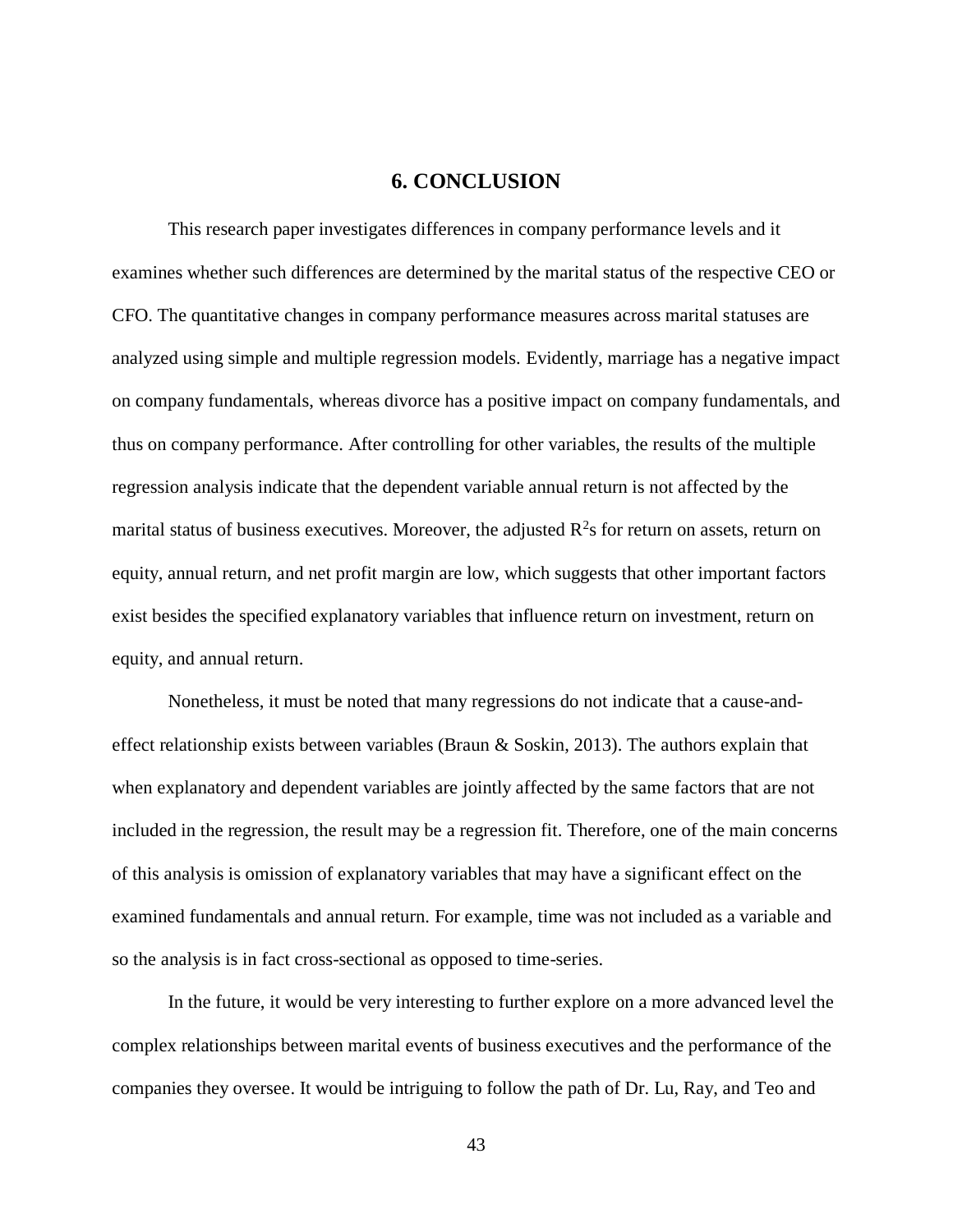examine whether and how the company performance changes in the short-term perspective before and after a marital event, i.e., a marriage or a divorce, takes place in the life of a business executive.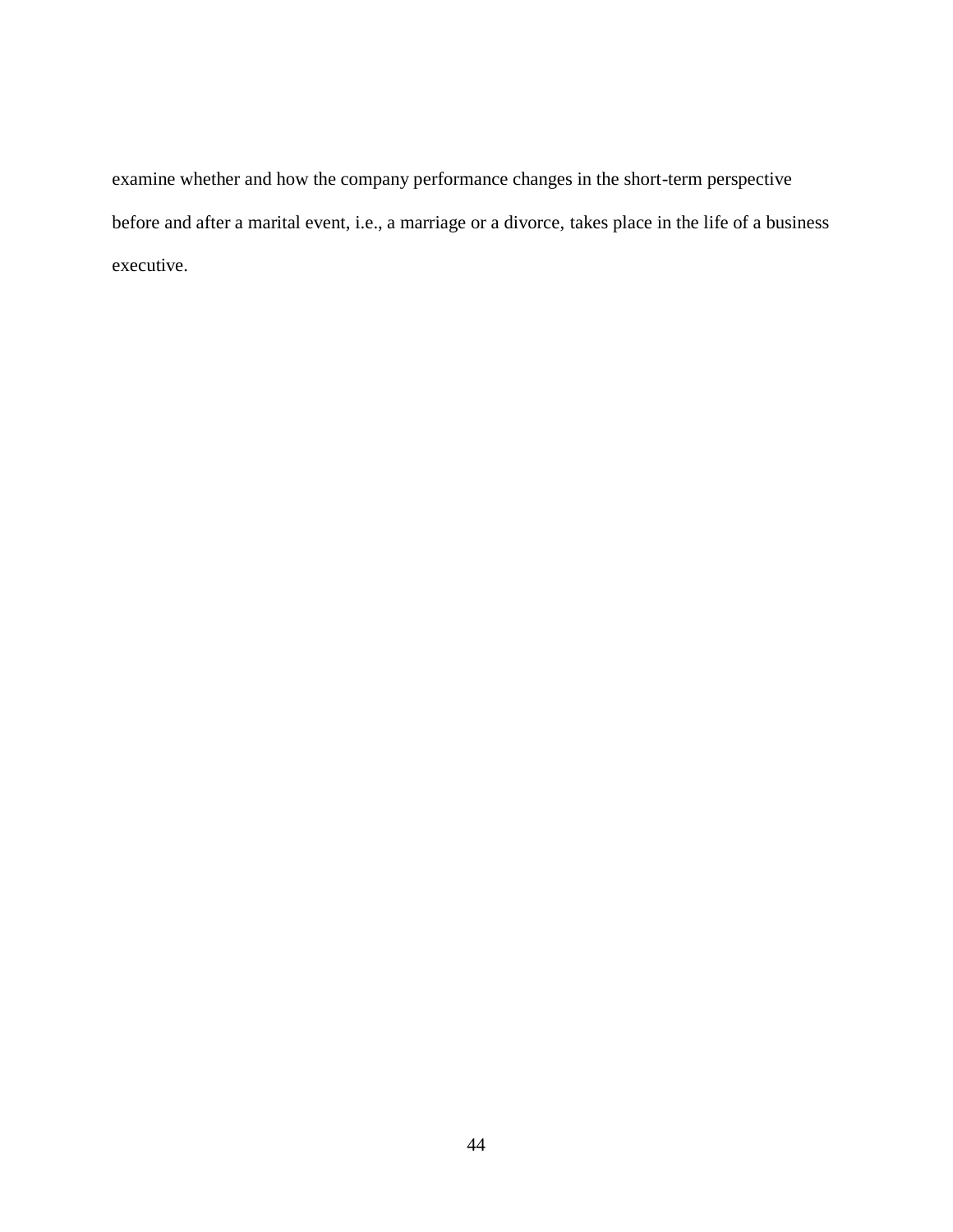# <span id="page-51-0"></span>**APPENDIX A: GRAPHS – STATUS 1**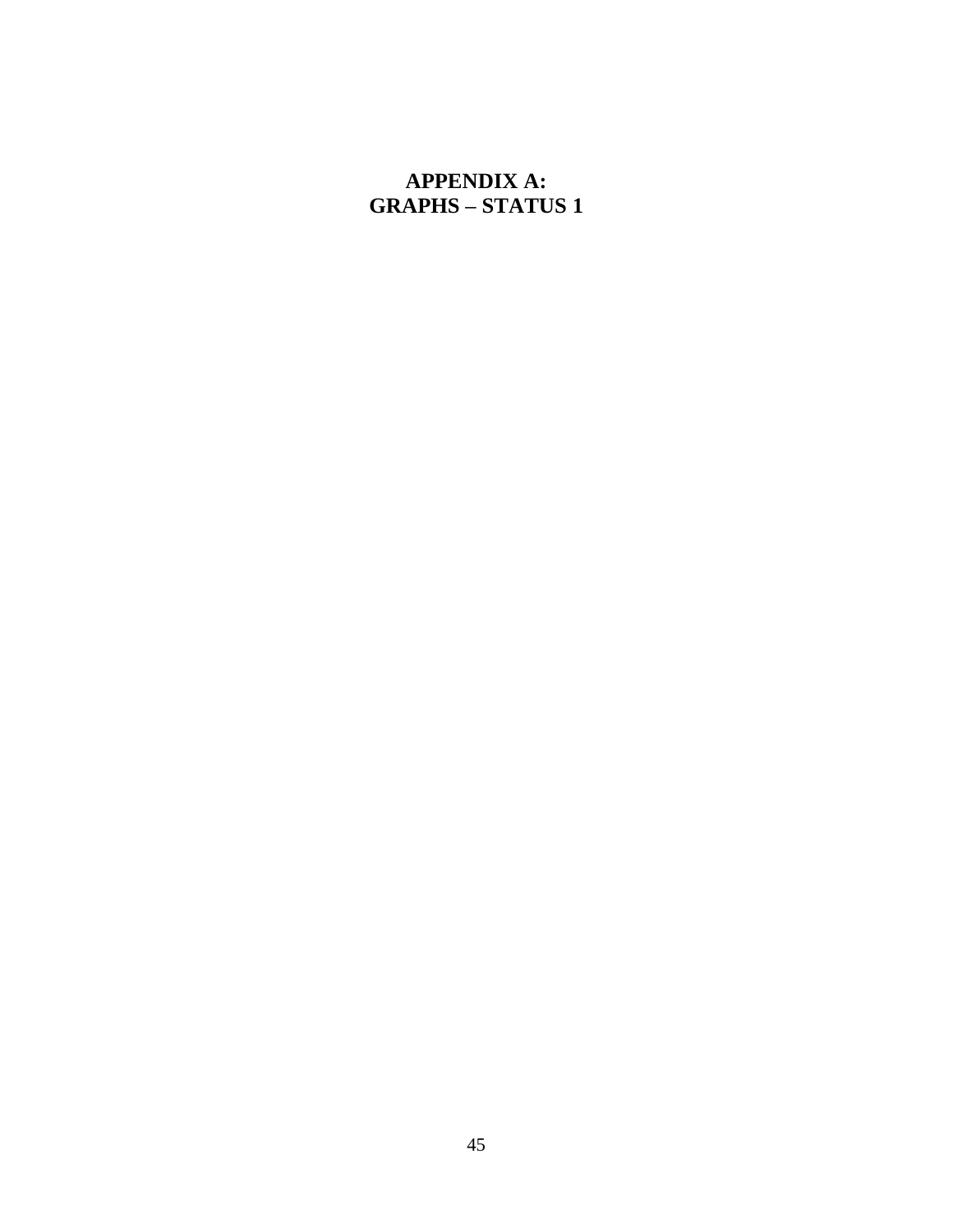Figures 2-10 show the graphical representation of median values for analyzed company fundamentals, i.e., return on assets, return on equity, net profit margin, operating income, net income, retained earnings, total revenue, and total number of employees, and annual return sorted by status 1, which is explained in Table 3. Return on assets, return on equity, annual return, and net profit margin are reported as percentages. Operating income, net income, retained earnings, and total revenue are reported in millions of dollars. The total number of employees is reported in thousands.













**Figure 4:** Median annual return **Figure 5:** Median net profit margin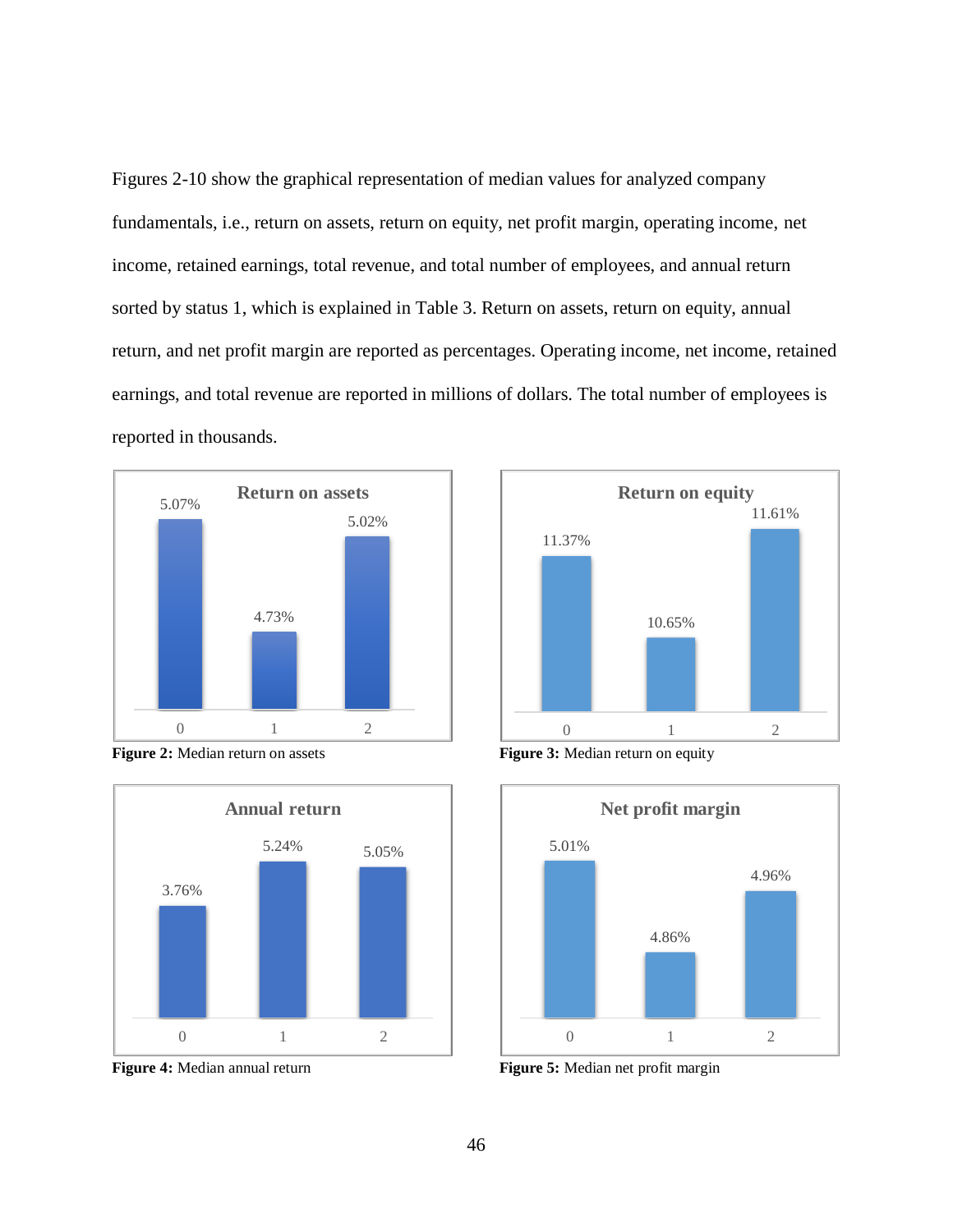

**Figure 6:** Median operating income (in millions USD) **Figure 7:** Median net income (in millions USD)











**Figure 10:** Median employees (in thousands)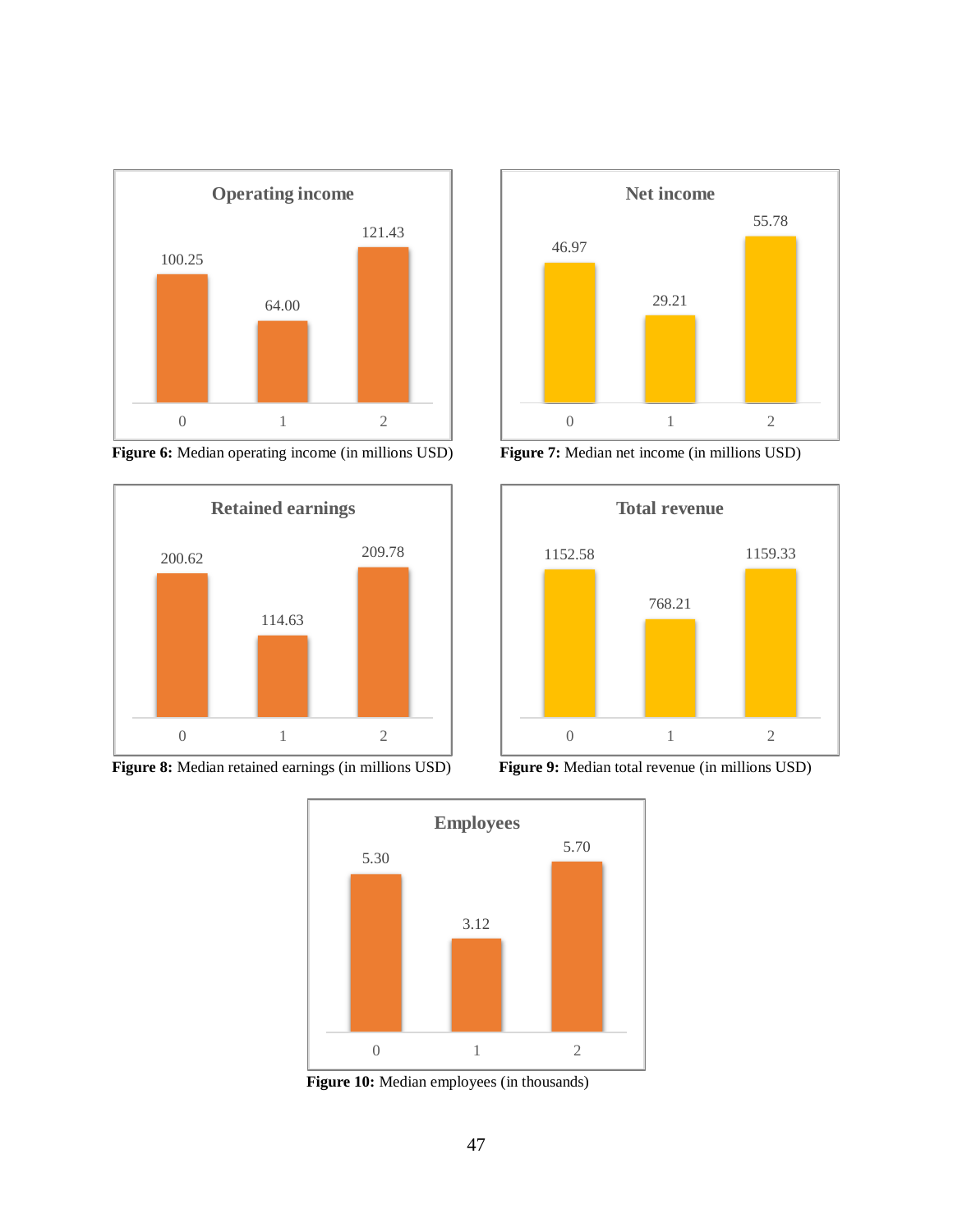# <span id="page-54-0"></span>**APPENDIX B: GRAPHS – STATUS 2**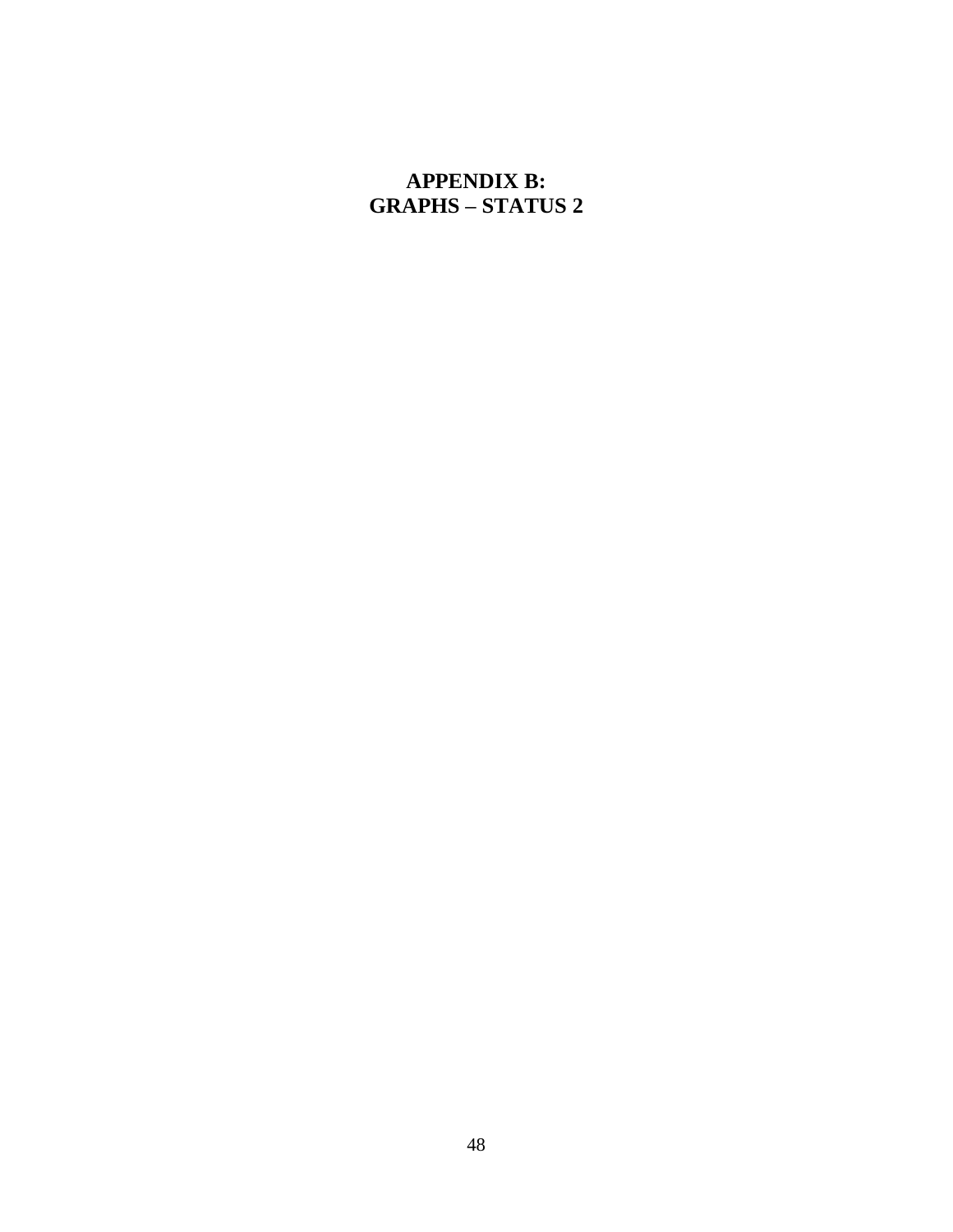Figures 11-19 show the graphical representation of median values for analyzed company fundamentals, i.e., return on assets, return on equity, net profit margin, operating income, net income, retained earnings, total revenue, and total number of employees, and annual return sorted by status 2, which is explained in Table 3. Return on assets, return on equity, annual return, and net profit margin are reported as percentages. Operating income, net income, retained earnings, and total revenue are reported in millions of dollars. The total number of employees is reported in thousands.



**Figure 11:** Median return on assets



**Figure 12:** Median return on equity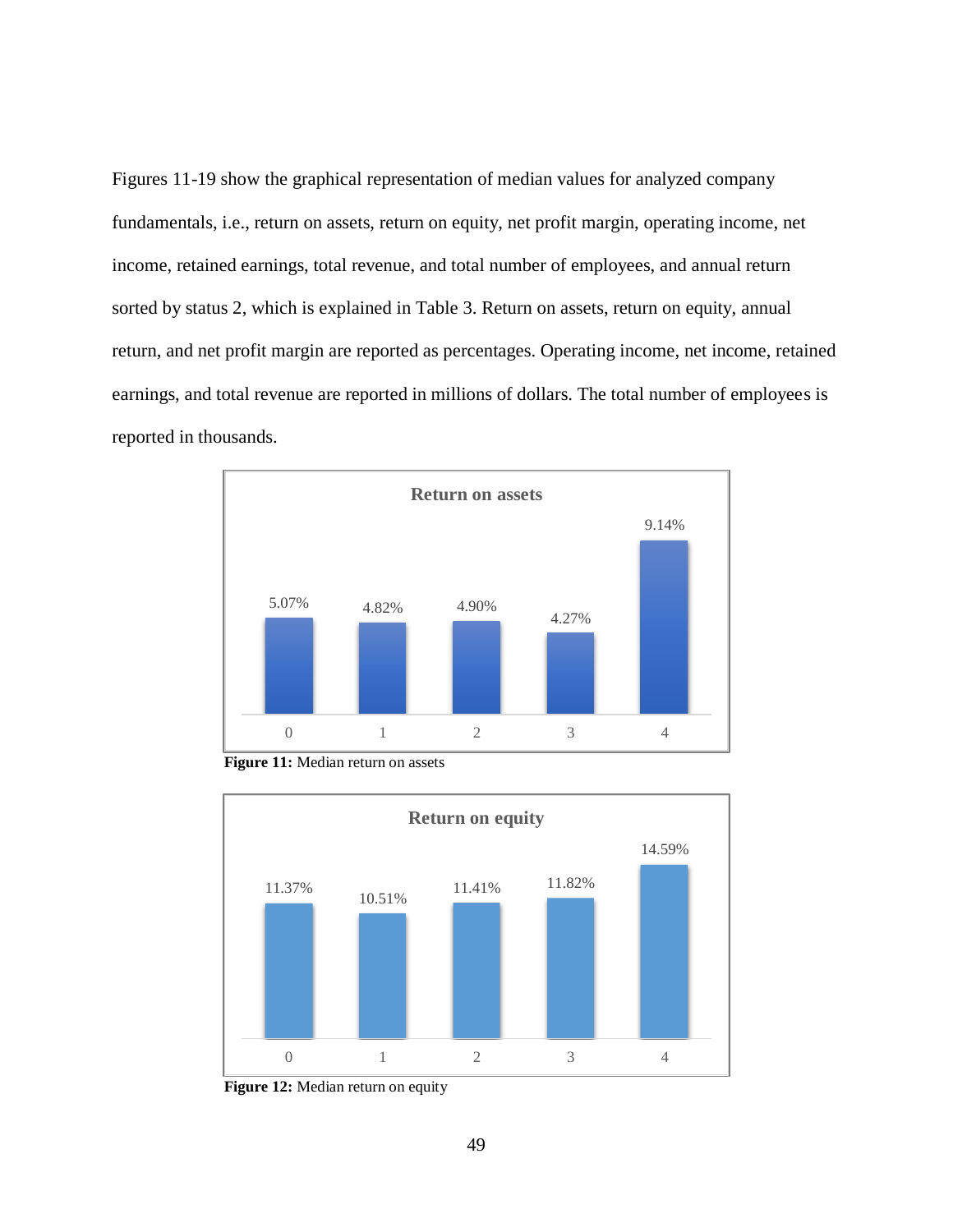

**Figure 13:** Median annual return



**Figure 14:** Median net profit margin



**Figure 15:** Median operating income (in millions USD)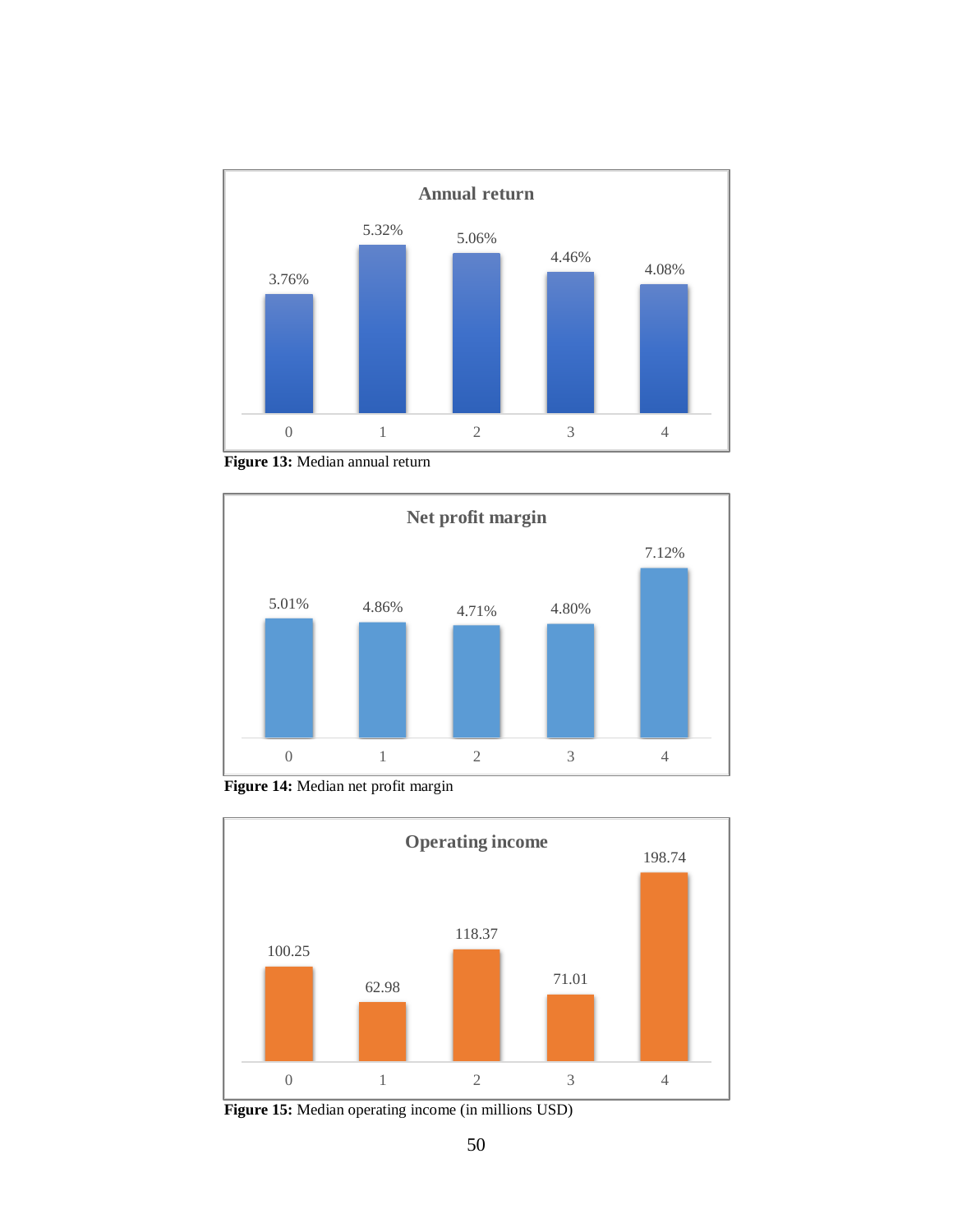![](_page_57_Figure_0.jpeg)

**Figure 16:** Median net income (in millions USD)

![](_page_57_Figure_2.jpeg)

**Figure 17:** Median retained earnings (in millions USD)

![](_page_57_Figure_4.jpeg)

**Figure 18:** Median total revenue (in millions USD)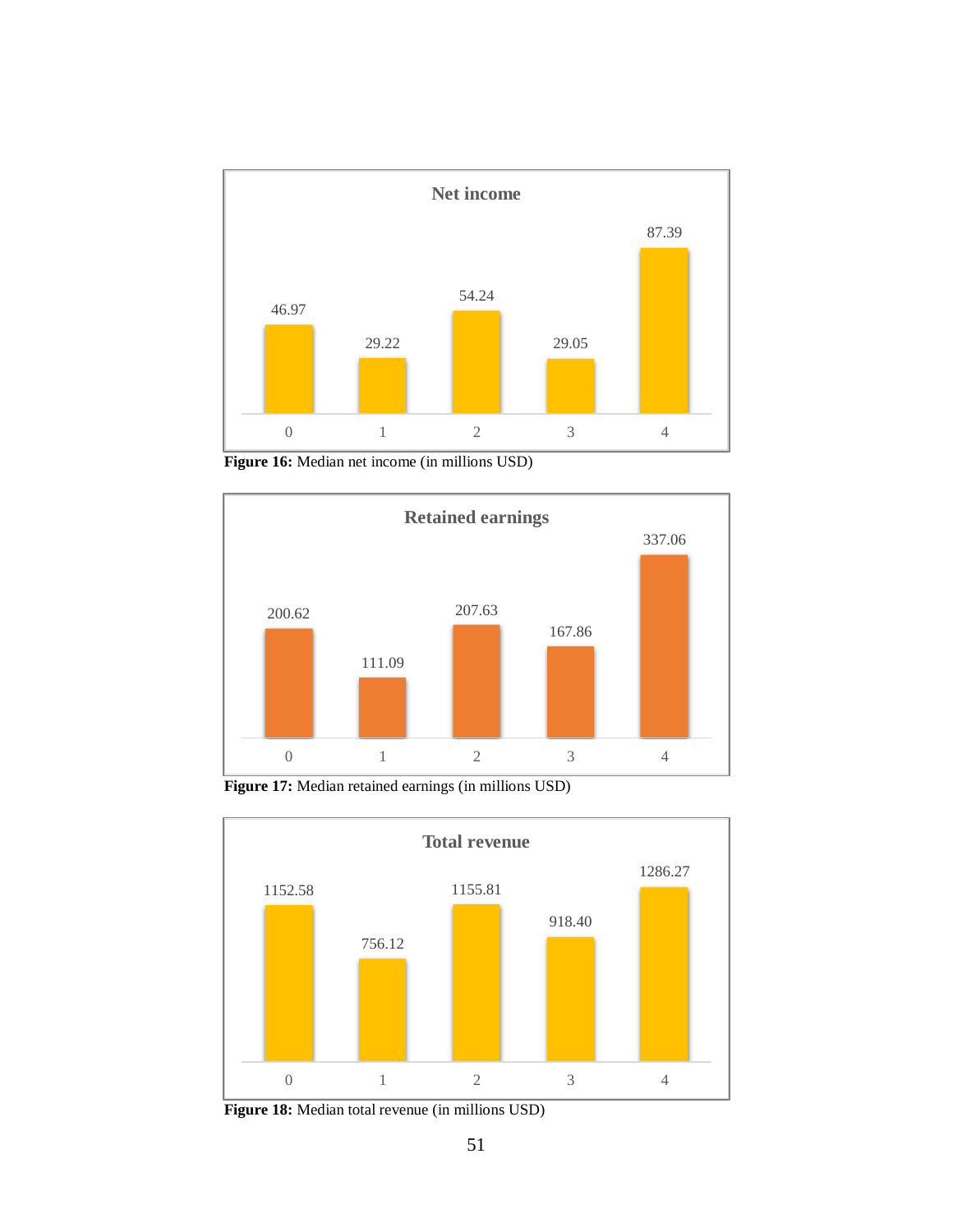![](_page_58_Figure_0.jpeg)

Figure 19: Median employees (in thousands)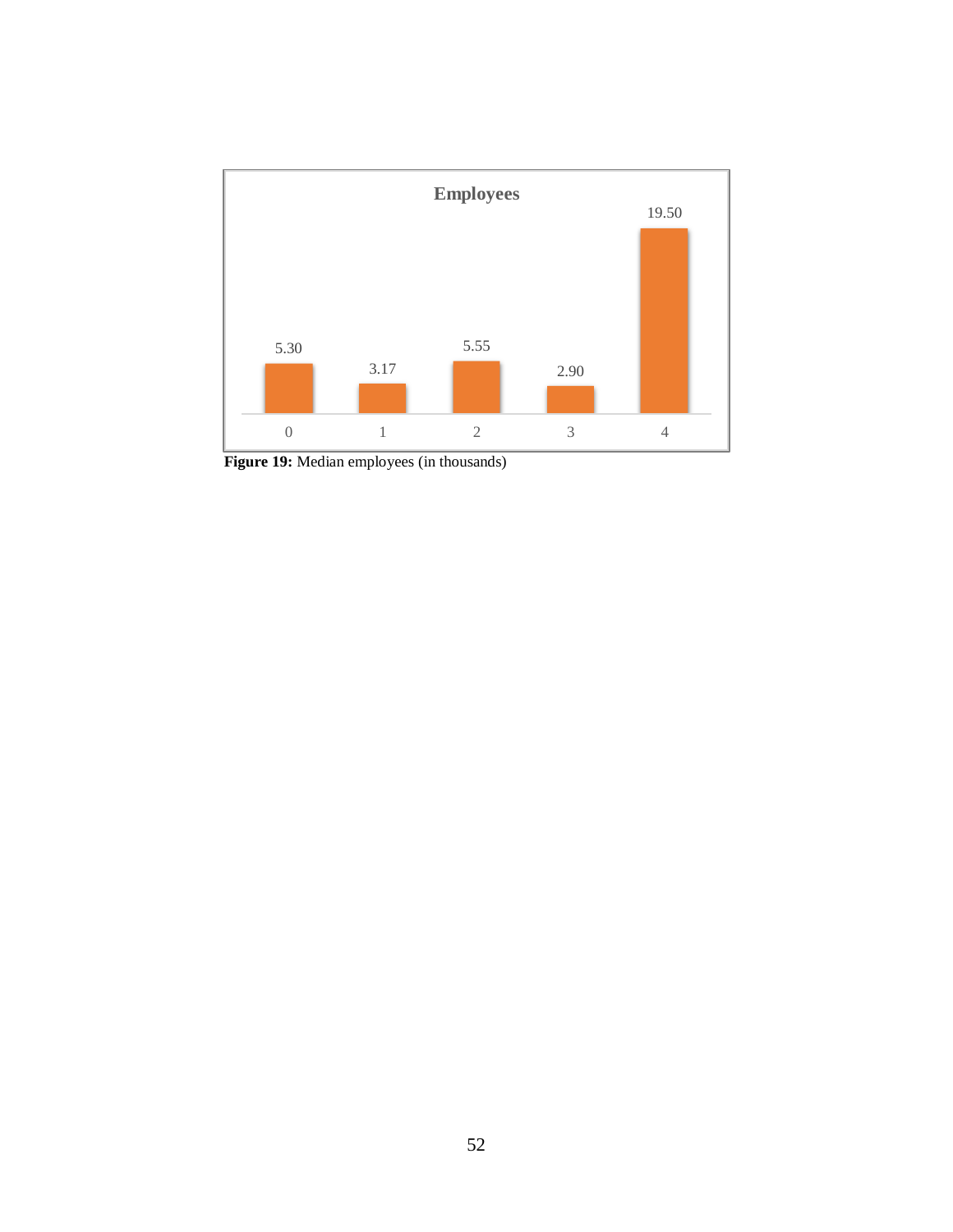## **LIST OF REFERENCES**

- <span id="page-59-0"></span>Becker, G. S. (1973). A theory of marriage: part I. *Journal of Political Economy*, *81*, 813-846. Retrieved from http://www.jstor.org/stable/1831130
- Bellas, M. L., & Toutkoushian, R. K. (1999). Faculty time allocations and research productivity: Gender, race and family effects. *The Review of Higher Education*, *22*, 367–390. Retrieved from http://muse.jhu.edu.ezproxy.net.ucf.edu/article/30080
- Bennedsen, M., Pérez-González, F., & Wolfenzon, D. (2012). Evaluating the impact of the boss: Evidence from CEO hospitalization events. Unpublished working paper. Retrieved from http://conference.iza.org/conference\_files/Leadership\_2012/perez-gonzalez\_f7878.pdf
- Bennedsen, M., Pérez-González, F., & Wolfenzon, D. (2010). Do CEOs matter? Unpublished working paper. Retrieved from https://www0.gsb.columbia.edu/mygsb/faculty/research/pubfiles/3177/valueceos.pdf
- Berchem, K. E. (2013, December 20). What's love got to do with it? Disclosure, governance and getting personal. Retrieved from https://www.akingump.com/en/experience/practices/corporate/ag-deal-diary/what-s-lovegot-to-do-with-it-disclosure-governance-and-getting.html
- Braun, B., & Soskin, M. D. (2013). *Business Statistics and Applications: Selected text material for ECO 3411 at UCF*. Unpublished manuscript, Department of Economics, University of Central Florida, Orlando, Florida, USA.
- Cornaglia, F., & Feldman, N. E. (2011). Productivity, wages, and marriage: The case of major league baseball. *Discussion paper series // Forschungsinstitut zur Zukunft der Arbeit, No. 5695*. Retrieved from http://nbn-resolving.de/urn:nbn:de:101:1-201105173317
- Isen, A., & Stevenson, B. (2010). Women's education and family behavior: Trends in marriage, divorce and fertility. *NBER Working Paper Series*. Retrieved from http://www.nber.org/papers/w15725
- Korenman, S., & Neumark, D. (1991). Does marriage really make men more productive? *Journal of Human resources*, *26*, 282-307. Retrieved from http://www.jstor.org/stable/145924
- Larcker, D. F., McCall, A. L., & Tayan, B. (2013). Separation anxiety: The impact of CEO divorce on shareholders. *Stanford Closer Look Series.* Retrieved from https://www.gsb.stanford.edu/sites/gsb/files/publication-pdf/cgri-closer-look-36-ceodivorce.pdf